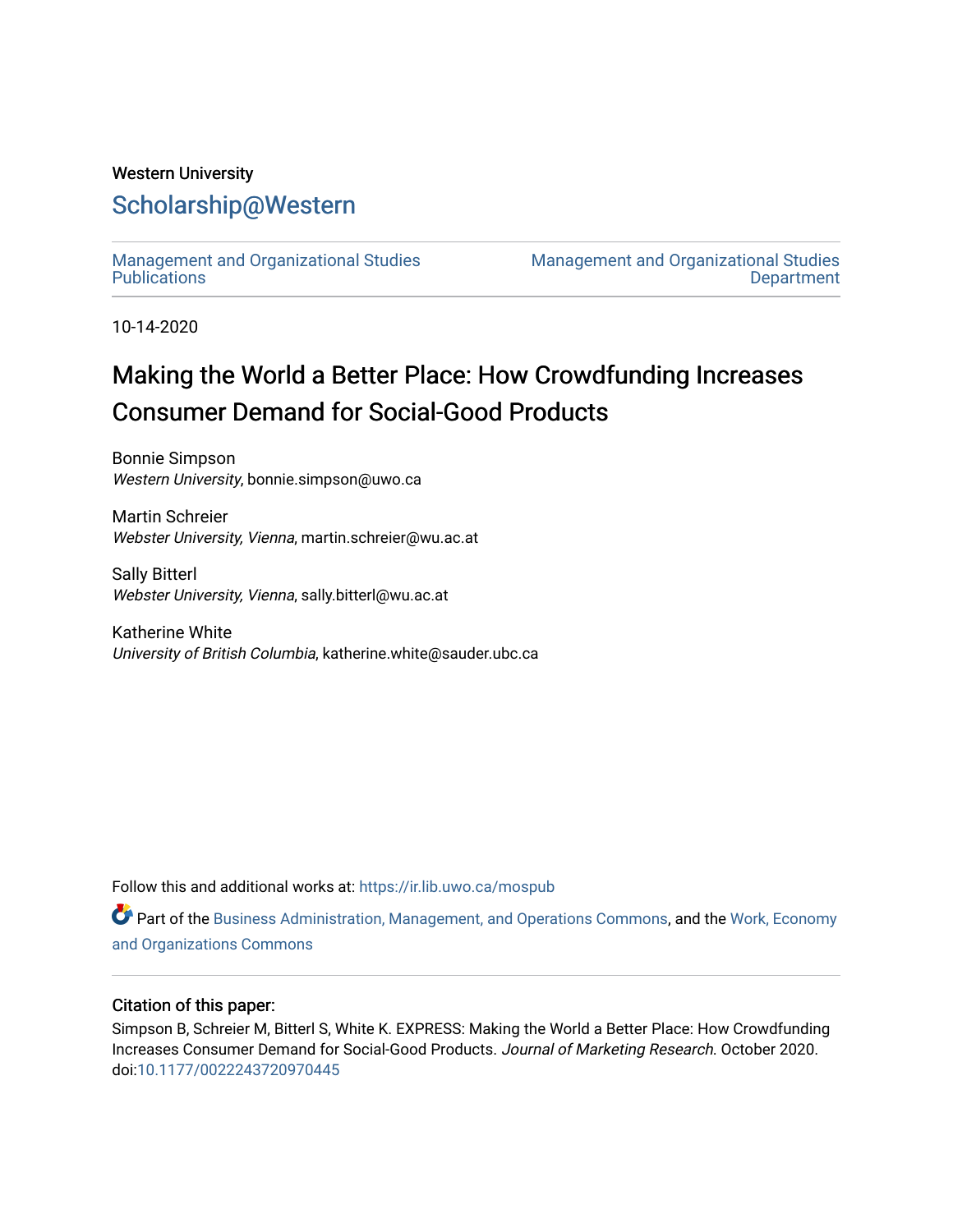#### **Making the World a Better Place:**

#### **How Crowdfunding Increases Consumer Demand for Social-Good Products**

*forthcoming (2020) in Journal of Marketing Research*

Bonnie Simpson Associate Professor, DAN Department of Management and Organizational Studies Western University, London, Ontario, Canada, N6A 5C2 +1-519-661.2111 x. 84927 bonnie.simpson@uwo.ca

> Martin Schreier Professor of Marketing, Institute of Marketing Management WU Vienna, 1020 Vienna, Austria +43-1-31336-4609 martin.schreier@wu.ac.at

Sally Bitterl Teaching and Research Associate, Institute of Marketing Management WU Vienna, 1020 Vienna, Austria +43-1-31336-4625 sally.bitterl@wu.ac.at

Katherine White Professor of Marketing and Behavioural Science, Sauder School of Business University of British Columbia, Vancouver, BC, Canada, V6T 1Z2 +1-604-827-3711 katherine.white@sauder.ubc.ca

Acknowledgements: The authors would like to thank the Social Sciences of Humanities Research Council of Canada Explore Grant program for their financial support of this project; Ilaria Salatino, Julie Hommik, Justine Vincent, and Brittany Wagner for research assistance; and, the review team for their feedback and support.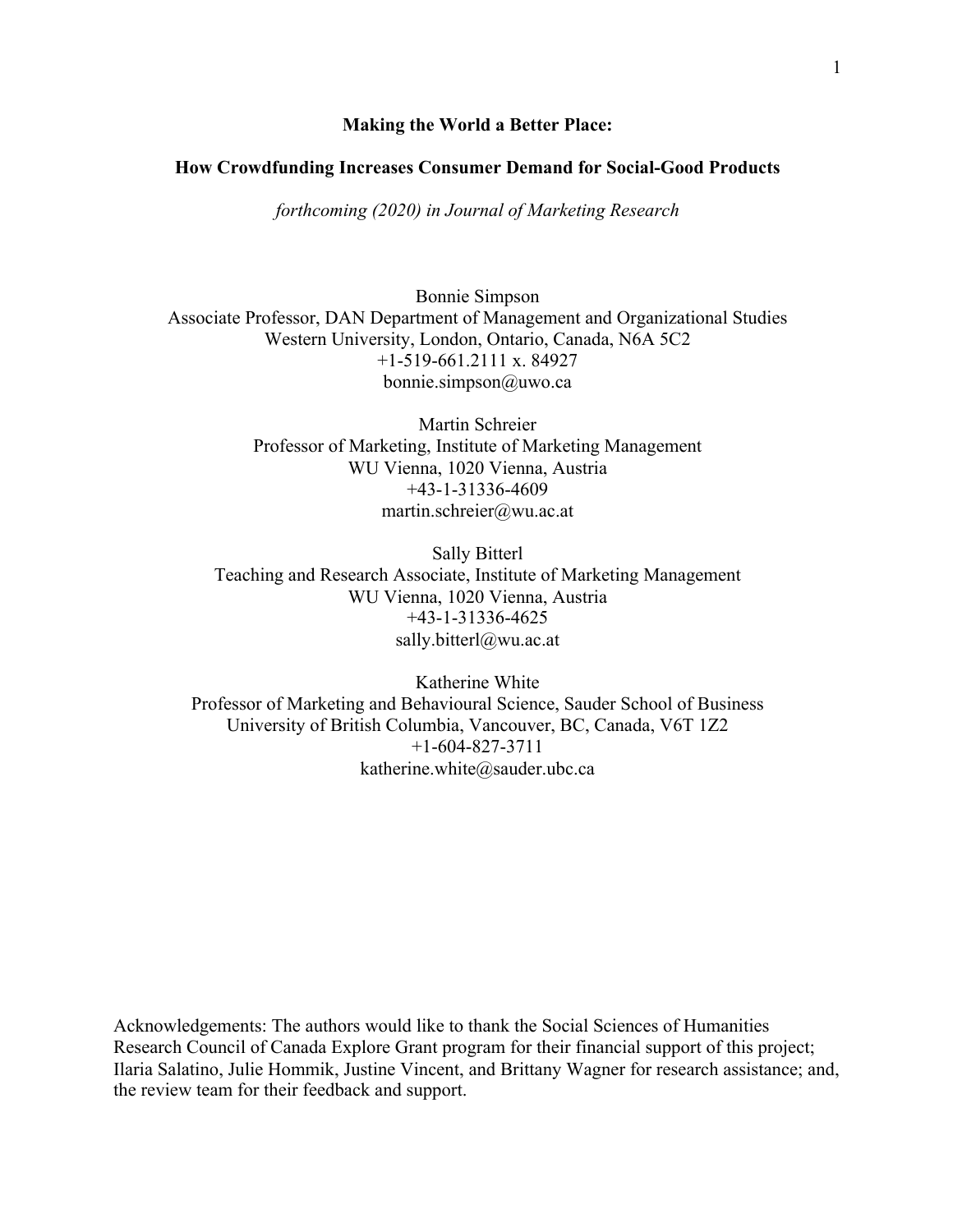#### **ABSTRACT**

Crowdfunding has emerged as an alternative means of financing new ventures wherein a large number of individuals collectively back a project. This research specifically looks at rewardbased crowdfunding, where those who take part in the crowdfunding process receive the new product for which funding is sought in return for their financial support. This work illustrates that consumers make fundamentally different decisions when considering contributing their money to crowdfund versus purchase a product. Six studies demonstrate that compared to a traditional purchase, crowdfunding more strongly activates an interdependent mindset and, as a result, increases consumer demand for social-good products (i.e., products with positive social and/or environmental impact). The research further highlights that an active involvement in the crowdfunding process is necessary to increase demand for social-good products: When a previously crowdfunded product is already to market, the effect is eliminated. Finally, it is demonstrated that crowdfunding participants exhibit an increased demand for social-good products only when collective efficacy (i.e., one's belief in the collective's ability to bring about change) is high.

*Keywords:* crowdfunding, social-good products, interdependent self-construal, construal level, collective-efficacy beliefs.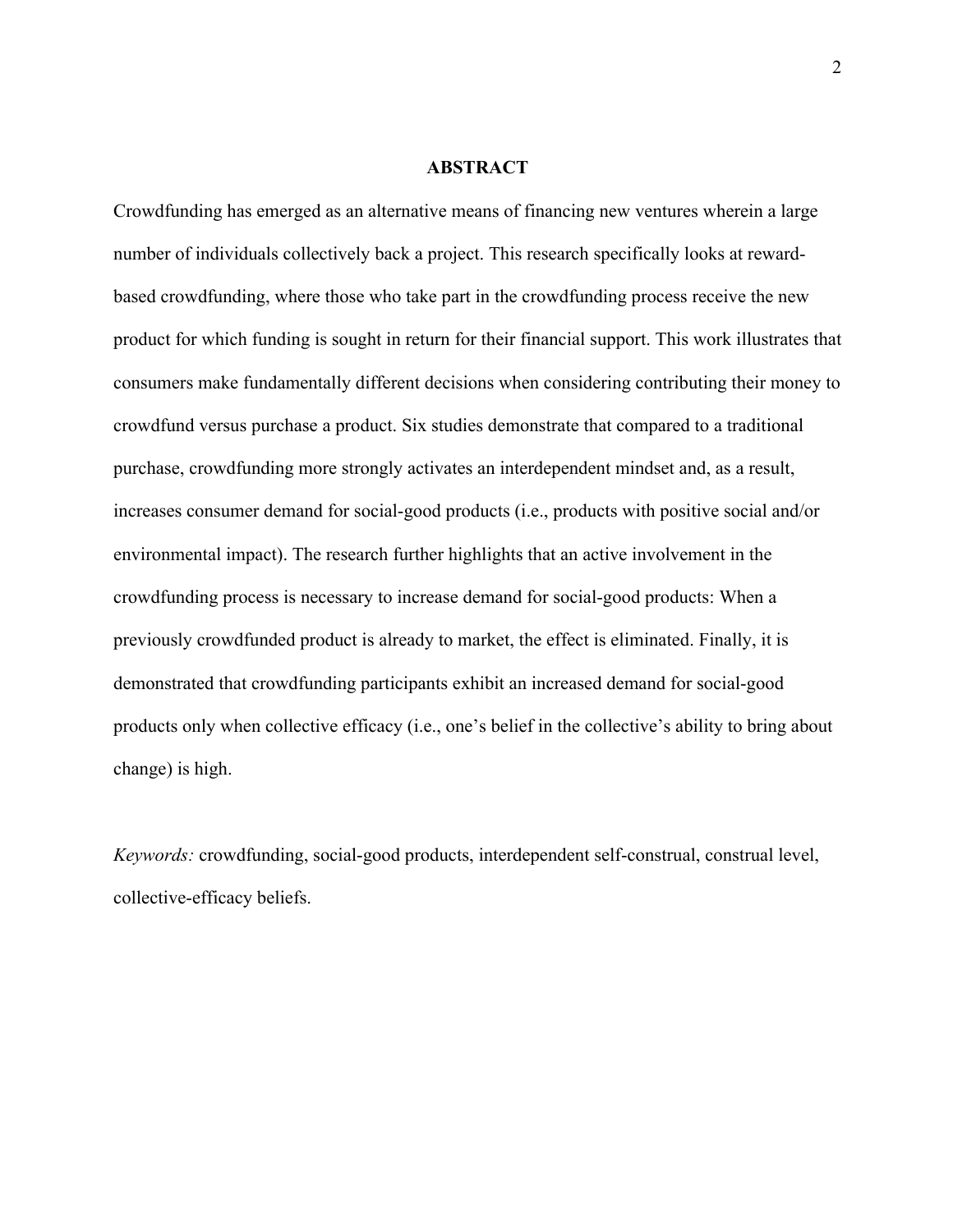Crowdfunding has emerged as a popular complement to funding new ventures and product launches via standard financial intermediaries. Crowdfunding involves financing new products and services by relying on a large number of individuals who collectively back a given venture. On platforms such as Kickstarter and Indiegogo, for example, hundreds of thousands of start-ups have successfully pitched and sold their new products to millions of people (Agrawal, Catalini, and Goldfarb 2015; Kuppuswamy and Bayus 2017; Mollick 2014). Indeed, data from the Pew Research Center's American Trends Panel (2015) indicate that 25% of Americans have contributed to a project on a crowdfunding platform and 47% of Americans are aware of crowdfunding. While crowdfunding has been labeled as revolutionary from a start-up financing perspective (Gubler 2013; Mollick 2014), and some studies have considered characteristics that lead consumers to become project backers (Ryu and Kim 2016; Zhang and Chen 2018; Zvilichovsky, Danziger, and Steinhart 2018), research has yet to explore how participating in crowdfunding might impact the consumer decision-making process. We argue that this is a critical gap in the literature, particularly given that organizations have begun to use crowdfunding not only as a source of financing but also as a marketing platform to ensure a ready market for their offerings (Brown, Boon, and Pitt 2017).

In the current research, we focus on reward-based crowdfunding, wherein individuals who back a venture receive the focal product in return for their financial support if enough funds are raised and the project comes to fruition (Mollick 2014). A relevant comparison to this form of crowdfunding is a traditional purchase transaction (Bitterl and Schreier 2018; Blaseg, Schulze, and Skiera 2020). Although there are differences between these transaction types which we will discuss further below, in both cases the consumer is asked to allocate a certain amount of money and receives a product in return. We make the novel prediction that consumers asked to engage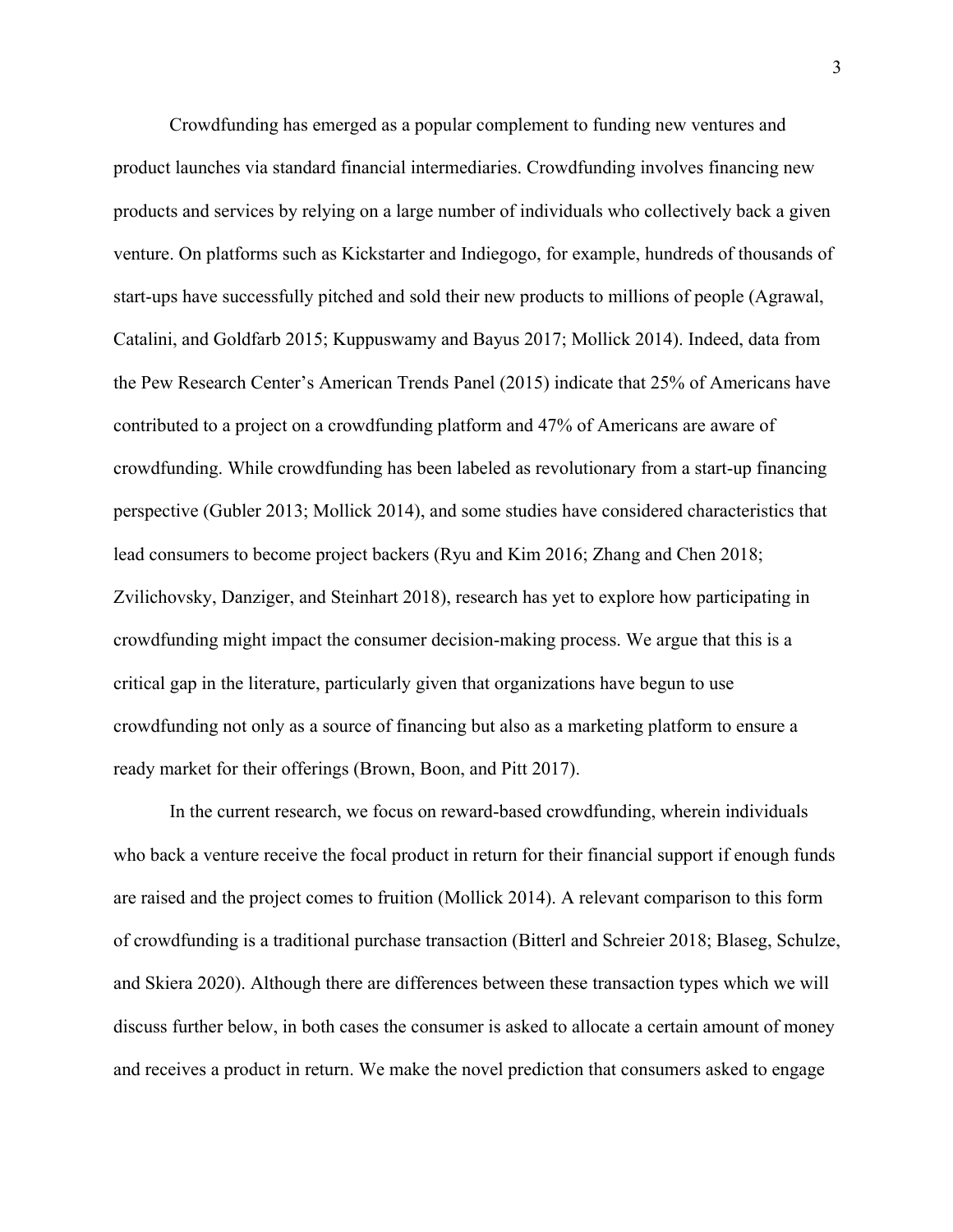in seemingly similar behaviors (i.e., paying money in exchange for eventually receiving a given product) will exhibit unique attitudes and choices as a function of whether the transaction is via crowdfunding or a more conventional purchase. In particular, we propose and find that a crowdfunding as opposed to a classic purchase transaction increases consumer demand for social-good products (i.e., products with positive social and/or environmental impact). Further, we suggest that this effect emerges because crowdfunding activates a more interdependent selfconstrual (i.e., it heightens one's sense of the self as interconnected with others; Markus and Kitayama 1991), which leads consumers to more strongly desire products that highlight socialgood aspects.

This research makes a number of contributions to the literatures on crowdfunding, prosocial choice, and self-construal. Most critically, we offer a first systematic analysis of differences in the consumer decision-making process between crowdfunding and more traditional purchase transactions. In particular, we propose and find that when money is exchanged for a product in a crowdfunding transaction as opposed to a purchase transaction, consumer demand for social-good products increases. That is, we propose that the type of transaction (crowdfunding vs. purchase) can lead consumers to prefer qualitatively different types of products. This makes a contribution to existing work in the crowdfunding domain that largely examines behaviors within crowdfunding (e.g., Dai and Zhang 2019; Kuppuswamy and Bayus 2017; Zvilichovsky, Danziger, and Steinhart 2018). Critically, the current findings cannot be attributed to self-selection such that certain segments of consumers are more strongly drawn to crowdfunding platforms. Instead, our evidence is based on a series of experiments with random assignment to crowdfunding versus purchase transactions. In sum, this is the first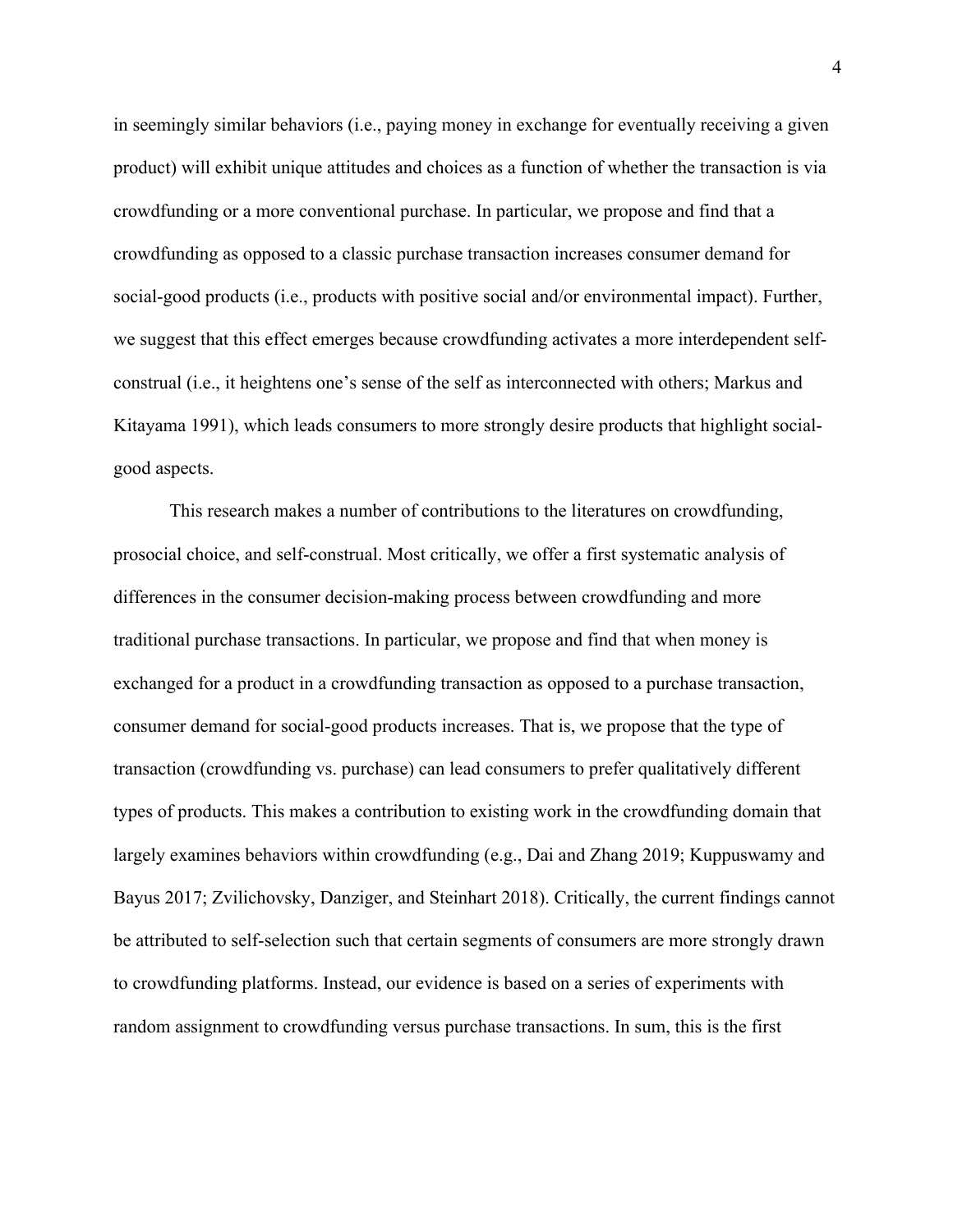research to examine whether crowdfunding—compared to a more traditional purchase—can produce differential consumer demand for certain types of products.

More broadly, these findings extend related research on the consequences of different types of transactions. For example, Zlatev and Miller (2016) show that consumers react more positively to the offer of buying an item with the proceeds going to charity (known as causerelated marketing) versus making a donation and receiving the same item as a gift in return. Relatedly, Gneezy et al. (2010) show that cause-related marketing campaigns are more profitable under a pay-what-you-want regime (the consumer decides how much to pay) compared to a traditional fixed-price regime (the firm determines the price; see also Jung et al. 2017). Our findings add to this body of research by suggesting that a given type of transaction (i.e., crowdfunding vs. purchase) may also more fundamentally shape consumer demand for socialgood products.

Third, we highlight a novel mechanism underlying our effect—namely, that crowdfunding (vs. purchasing) more strongly activates an interdependent self-construal, which increases consumer demand for social-good products. This is a direct contribution to the selfconstrual literature. While consumer research has developed a broad understanding of the *consequences* of self-construal, there has been little focus on *situational antecedents* of selfconstrual beyond using language and narrative priming tasks (e.g., Duclos and Barasch 2014; Hong and Chang 2015; Lalwani and Shavitt 2013; Simpson, White, and Laran 2018; White and Simpson 2013; Winterich and Barone 2011). This current work highlights the role of natural market transactions in making a particular self-construal salient. This is a novel insight and potential catalyst for future self-construal research, suggesting that there might be other real-life circumstances that shift consumers' self-views.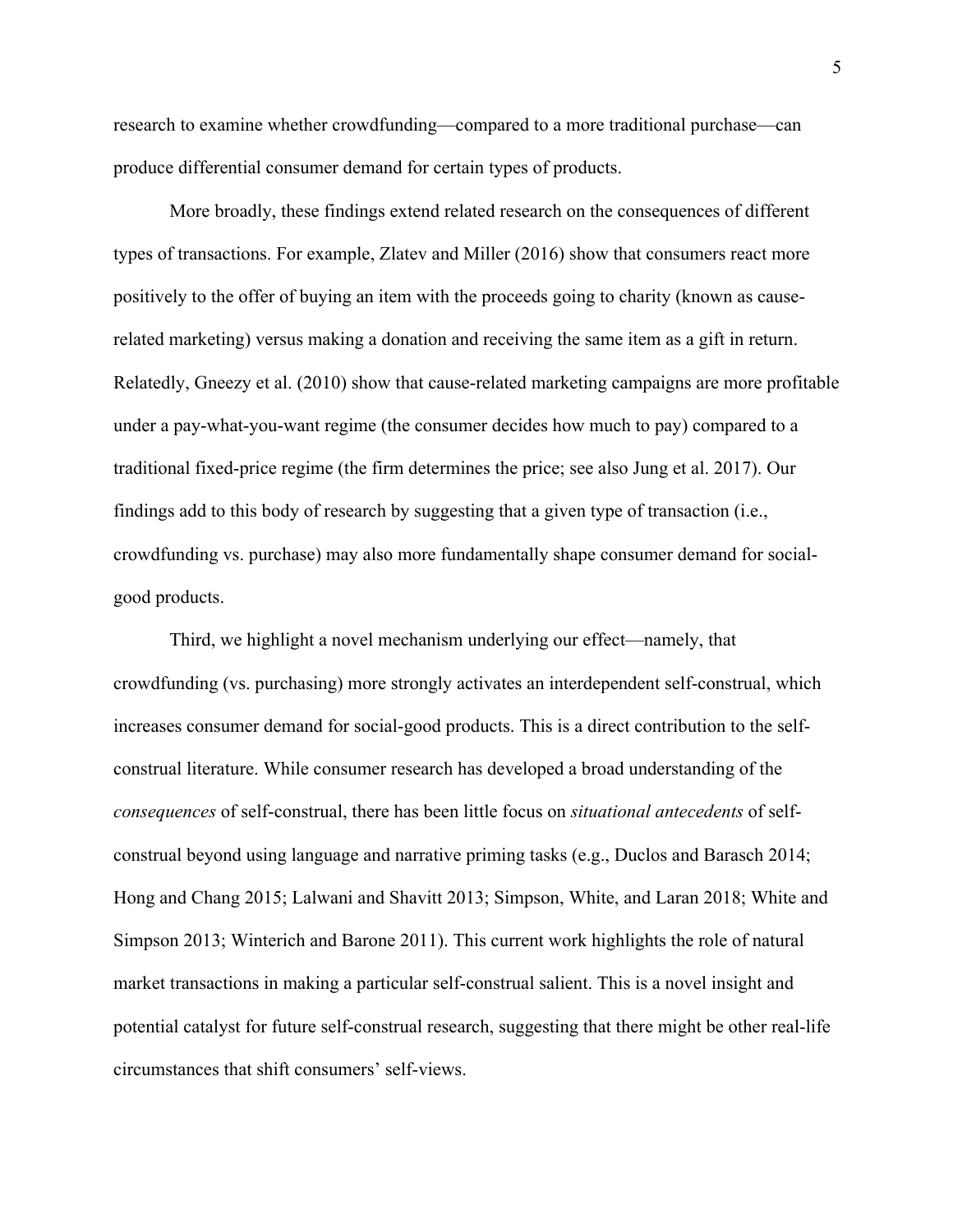Fourth, we identify two additional factors specific to crowdfunding that offer further insight. Involvement in the actual process of crowdfunding is necessary to realize the increased demand for social-good products: When a previously crowdfunded product is already available to the market, the effect is eliminated. Additionally, crowdfunding participants demonstrate an increased demand for social-good products only when collective efficacy (i.e., one's belief in the collective's ability to bring about change; Bandura 1997) is high. In highlighting the role of *collective* efficacy, we present this construct as a promising variable to consider in the field of marketing. While collective efficacy has received attention in domains such as organizational leadership (Chen and Bliese 2002) and political action (Velasquez and LaRose 2015), it has not yet been widely explored in consumer research. We hope our findings will have practical value for ventures that are considering a product launch on a crowdfunding platform.

## *THEORETICAL DEVELOPMENT*

#### *Crowdfunding versus Purchase Transactions*

At first glance, one might argue that reward-based crowdfunding does not substantially differ from the classic purchasing process. In essence, both paradigms involve the exchange of a certain amount of money and both lead to the consumer eventually receiving the focal product in return. Indeed, the crowdfunding literature often equates reward-based crowdfunding with more conventional preselling (Belleflamme, Lambert, and Schwienbacher 2014; Brown, Boon, and Pitt 2017; Mollick 2014). For example, Indiegogo describes its project backers as "early adopters searching for interesting gadgets and innovative items," and crowdfunding participants frequently describe their engagement as "just another way to shop online" (Gallaga 2013). Thus,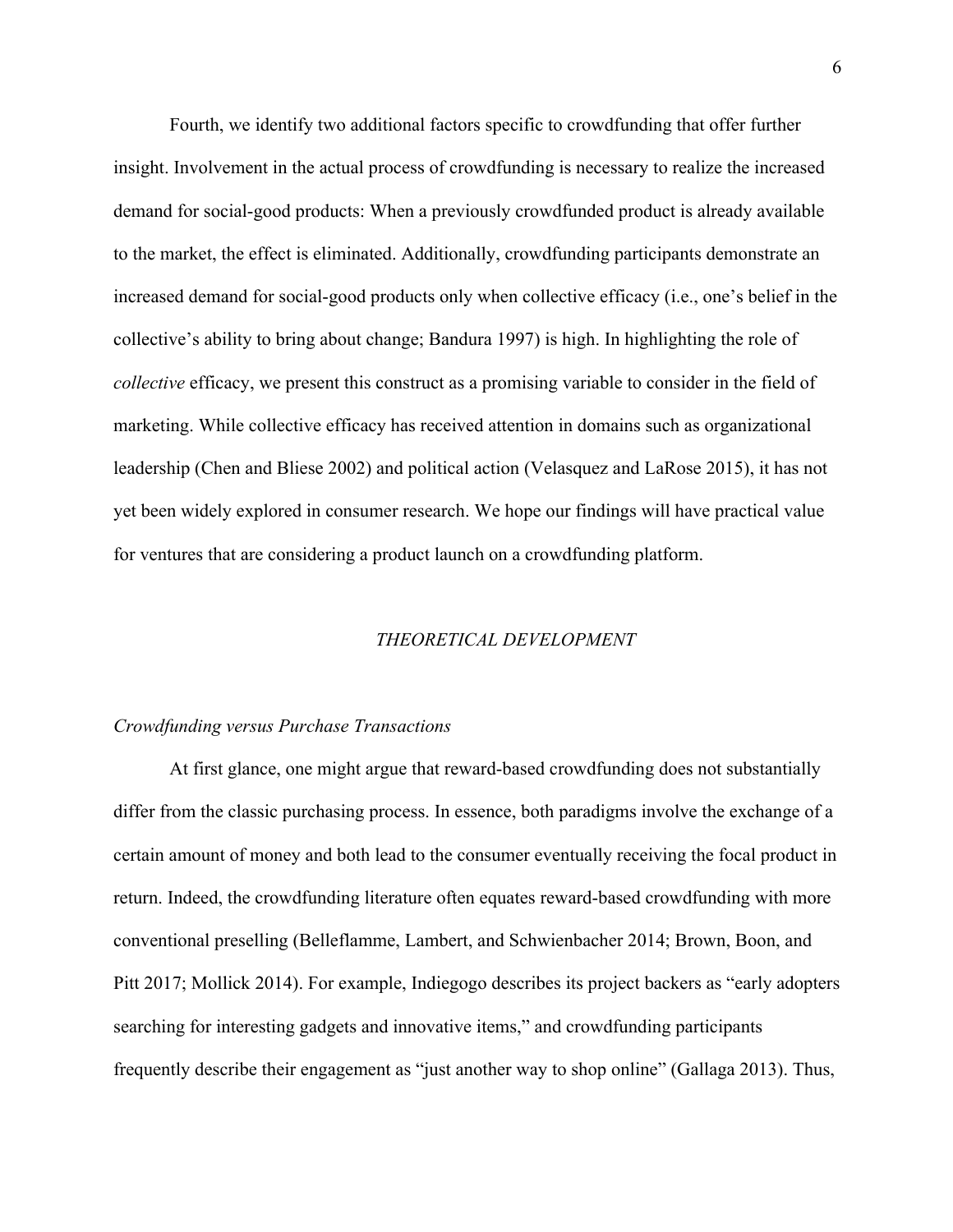one reasonable prediction is that the individual consumer will respond similarly to an exchange offered as a crowdfunding opportunity and one offered as a purchase, evaluating the attributes and benefits of the product option(s) and, according to their preferences, making a decision. This point of view implies that the type of transaction (crowdfunding vs. purchase) should not differentially impact the consumer decision-making process.

On the other hand, while there are many similarities between traditional purchasing and reward-based crowdfunding, there are also meaningful elements of difference to consider. For instance, in crowdfunding as opposed to purchase transactions, there may be a delay in receiving the product, as it may not be manufactured yet (Brown, Boon, and Pitt 2017). Because of this, crowdfunding carries an element of risk related to whether the project will be realized at all (Brown, Boon, and Pitt 2017). Literature has also demonstrated that crowdfunding consumers are motivated to get products made. For instance, crowdfunding participants are more inclined to support a given project if they feel they are pivotal in safeguarding future product availability (Kuppuswamy and Bayus 2017; Zvilichovsky, Danziger, and Steinhart 2018) and are particularly likely to support a project when it approaches its target goal (Dai and Zhang 2019).

## *The Collective Nature of Crowdfunding and Interdependent Self-construal*

While the above effects have been demonstrated within the crowdfunding literature, we focus on another key potential difference between reward-based crowdfunding and purchase transactions that we suggest leads to distinct choices. We make the argument that, by its very nature, crowdfunding is an inherently collective endeavor (Mollick 2018). Because of this, crowdfunding may activate an interdependent self-construal, which is characterized by viewing the self as interconnected with others (Markus and Kitayama 1991; Singelis 1994). A heightened sense of interdependence may then lead to heightened demand for social-good products.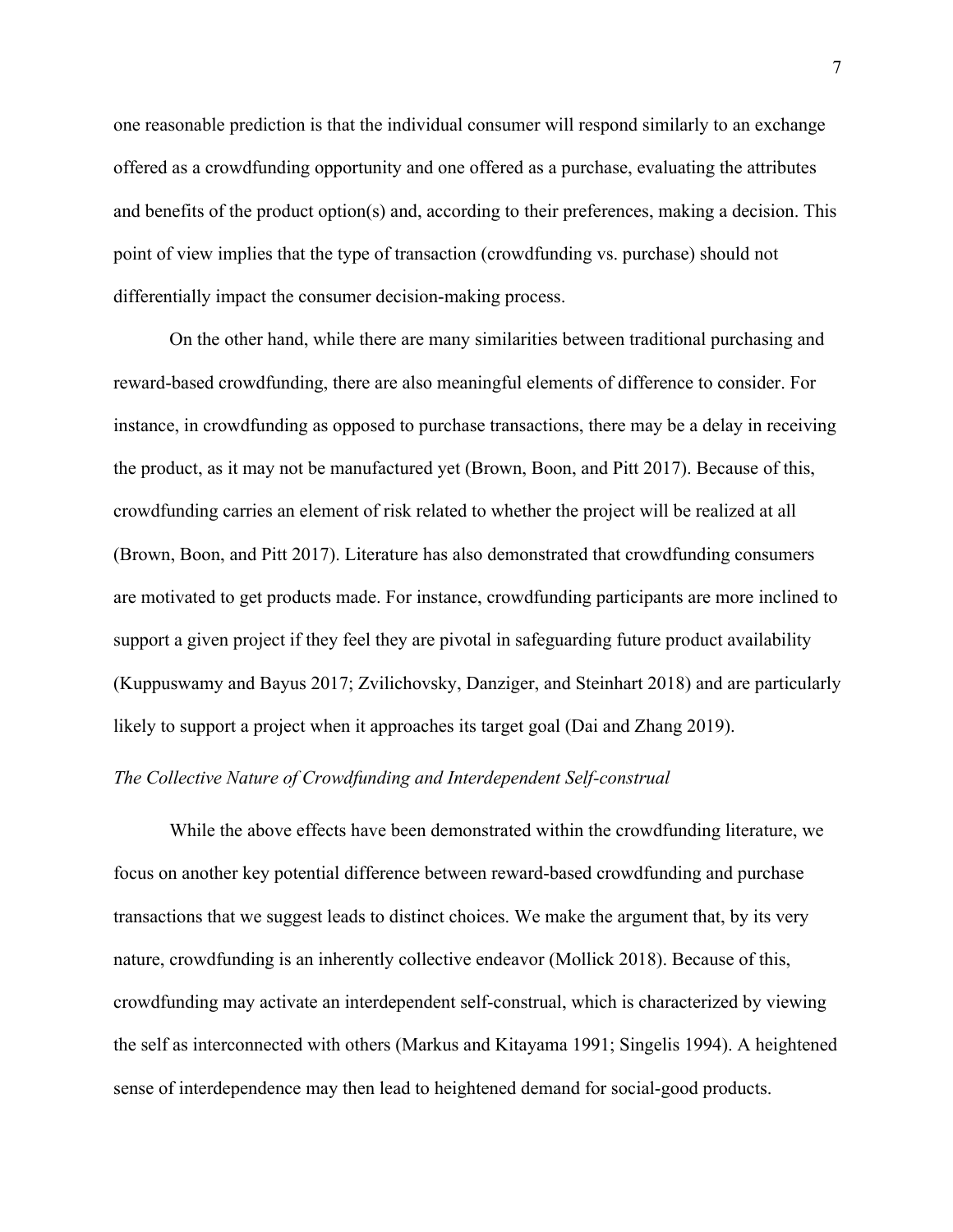There is extensive evidence that the degree to which a person views the self as interdependent (i.e., the self is connected with others) or independent (i.e., the self is seen as unique and separate from others) can impact consumer attitudes and choices (Duclos and Barasch 2014; Lalwani and Shavitt 2013; Simpson, White, and Laran 2018; Winterich and Barone 2011). For instance, those with an interdependent (vs. independent) self-construal activated have been shown to be more risk-seeking in financial (vs. social) choices (Mandel 2003), more risk-averse as a function of the activation of prevention-focused goals (Hamilton and Biehal 2005), more persuaded by prevention- (vs. promotion)-focused information (Aaker and Lee 2001), and more prone to using price information to judge quality (Lalwani and Shavitt 2013). Importantly, those who are more interdependent are more socially focused (Obhi, Hogeveen, and Pascual-Leone 2011) and more likely to engage in actions that help the collective as opposed to their own individual interests (Winterich and Barone 2011).

While these two distinct ways of viewing oneself (independent vs. interdependent) are often conceptualized in terms of measured individual differences (e.g., Markus and Kitayama 1991; Singelis 1994), there is evidence that contextual factors can temporarily activate a heightened salience of one over the other (Shavitt, Lee, and Johnson 2008; White, Argo, and Sengupta 2012). For instance, a specific self-construal can be activated by having participants read a short story or watch video clips (Mandel 2003), focusing attention on individual or collective pronouns (Agrawal and Maheswaran 2005; Brewer and Gardner 1996), or by developing within-appeal information with emphasis on collective or independent language (Aaker and Lee 2001; White and Simpson 2013).

While the above examples draw largely from priming tasks that are rooted in the type of language used, we critically generalize our understanding of self-construal priming by suggesting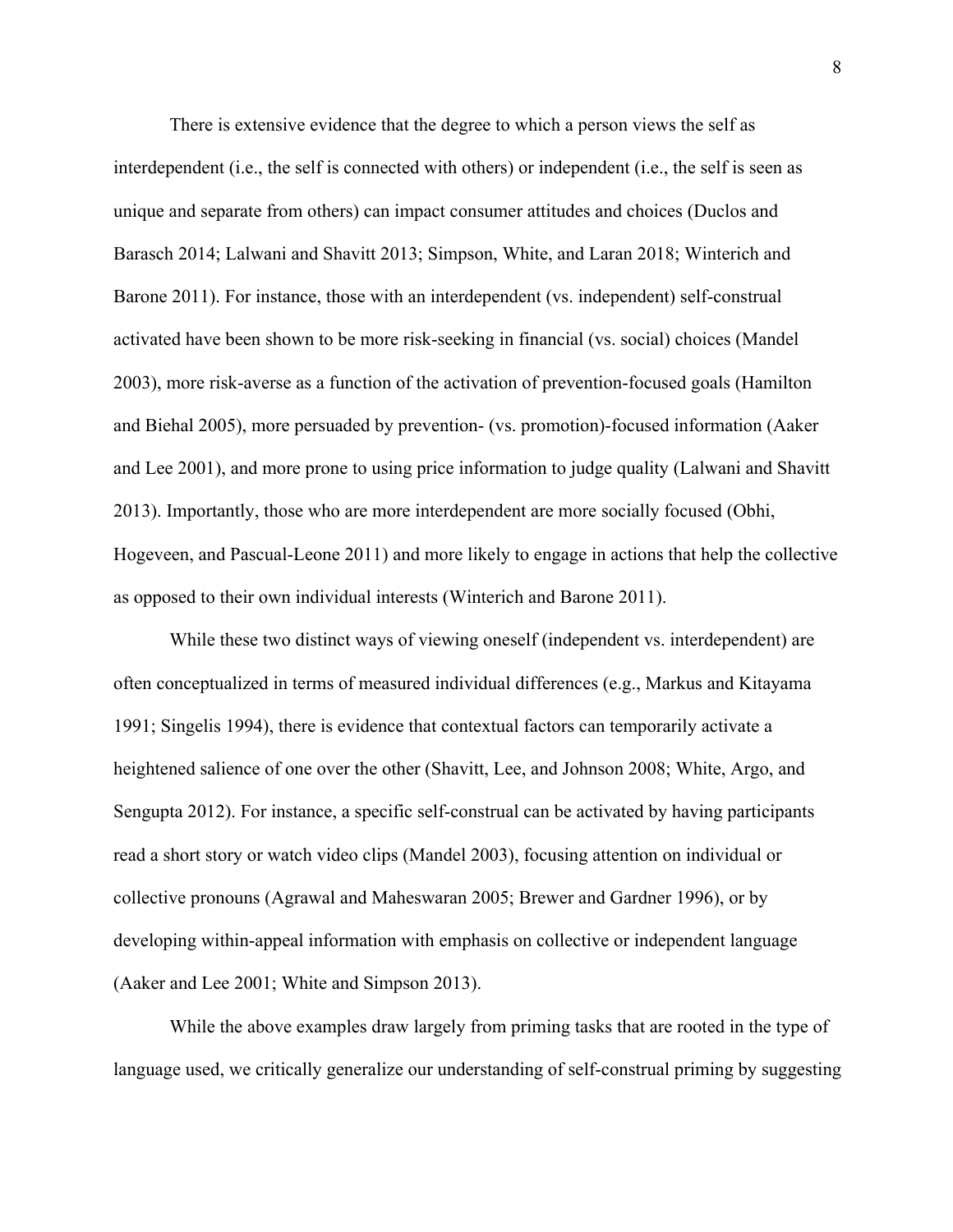that natural marketplace circumstances may also activate a more interdependent (vs.

independent) self-construal. In particular, we predict that crowdfunding activates thoughts of an interdependent collective, consistent with what would be expected of a salient interdependent self-construal (Markus and Kitayama 1991). While research has not explicitly demonstrated this consequence of crowdfunding, existing literature is suggestive in this regard. For instance, qualitative interviews with crowdfunding participants have uncovered feelings of collaboration and connectedness to a community as a result of engaging in crowdfunding, which is consistent with the activation of an interdependent mindset (Gerber and Hui 2016). Additionally, Galak, Small, and Stephen (2011) find that lenders favor individual borrowers who are socially similar to themselves (e.g., gender, occupation, first-name initial), and Burtch, Ghose, and Wattal (2013) report that lenders prefer culturally similar and geographically proximate borrowers. These findings are consistent with the activation of a relatively interdependent self-construal and support of one's ingroup. Drawing on this work, we propose that a crowdfunding (vs. purchase) transaction will more strongly activate an interdependent (vs. independent) self-construal. *Interdependent Self-construal and Demand for Social-good Products*

We further suggest that the interdependent self-construal that becomes activated in a crowdfunding versus purchase transaction increases consumer demand for products with positive social and/or environmental impact (i.e., social-good products). We suggest that this occurs because an interdependent self-construal results in a heightened focus on collective goals (Downie et al. 2006; Markus and Kitayama 1991) and leads to increases in actions that support the social good (Arnocky, Stroink, and DeCicco 2007; Burton, Gore, and Sturgeon 2012; Chuang, Xie, and Liu 2016; Moorman and Blakely 1995; Winterich and Barone 2011). Our theorizing is consistent with literature demonstrating that an interdependent (vs. independent)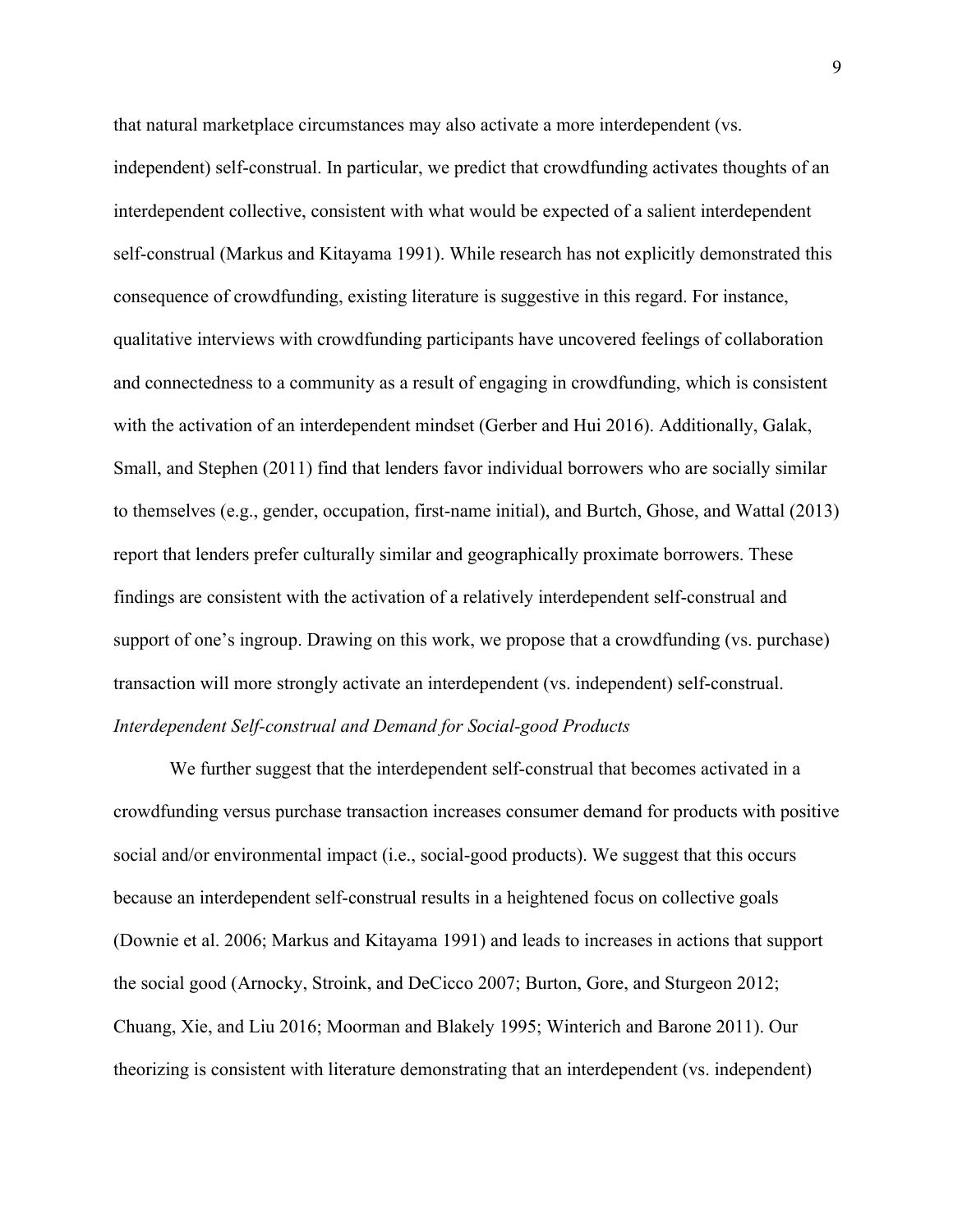self-construal leads to greater cooperation (Utz 2004), engagement in corporate social responsibility initiatives (Simpson, Robertson, and White 2019), and willingness to support prosocial causes (Vaidyanathan, Aggarwal, and Kozlowski 2013). Moreover, research on lending-based crowdfunding on Kiva suggests that lenders are influenced by prosocial elements such as narratives framed as an opportunity to help others (Allison et al. 2015; Dai and Zhang 2019). More specific to reward-based crowdfunding, Kickstarter projects with a sustainability orientation (Calic and Mosakowski 2016) or use of prosocial words (Pietraszkiewicz, Soppe, and Formanowicz 2017) demonstrate a higher funding likelihood. Although this collective evidence is suggestive, we do not yet know whether the transaction type (crowdfunding vs. purchase) causally affects self-construal, and through this, influences product demand; or alternatively, whether differently minded people engage in crowdfunding. Our conceptualization predicts that an experimental manipulation of transaction (i.e., crowdfunding vs. purchase) will increase consumer demand for social-good products. More formally, we hypothesize:

H1: Consumers in a crowdfunding versus purchase transaction will demonstrate a stronger demand for social-good products.

Furthermore, based on our discussion in the preceding section, we predict that this effect will be statistically mediated by interdependent self-construal.

 $H_2$ : The relationship predicted in  $H_1$  will be mediated by self-construal such that a crowdfunding (vs. purchase) transaction will activate a more interdependent selfconstrual, which will predict consumer demand for social-good products.

## *Actual Crowdfunding Involvement as a Necessary Condition*

We further test two additional factors regarding crowdfunding specifically to highlight when the postulated effects can be expected to occur. The first draws on our proposition that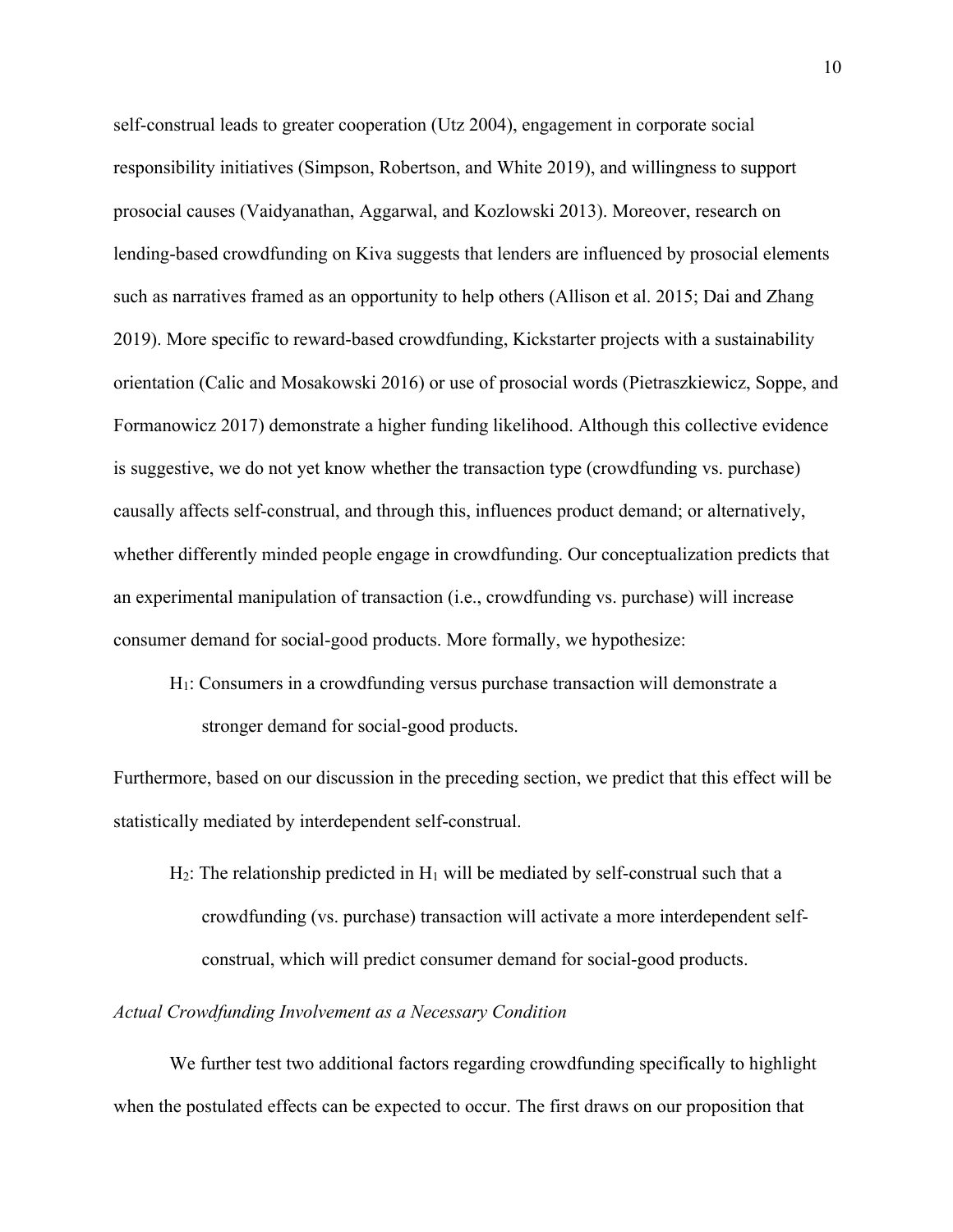involvement in the crowdfunding process activates a relatively more interdependent selfconstrual. To strengthen support for this notion, we explore whether it is necessary that a consumer be actively involved in the process of crowdfunding, or alternatively, whether simply learning that a product has been previously developed via crowdfunding is sufficient to increase consumer demand for social-good products. We expect that when the opportunity to be involved in crowdfunding the product is removed (because the crowdfunding process is over and the product has been successfully developed for purchase), heightened demand for social-good products will be attenuated. This is because the focal transaction switches back to regular purchase and, as a result, the consumer's mindset should mimic the classic purchase mindset. In particular, we argue that compared to a crowdfunding transaction, an interdependent selfconstrual should not be activated as strongly when a product for purchase has been previously financed via crowdfunding, due to elimination of the collective element of contributing. As a result, under conditions where a previously crowdfunded product is already available for purchase, the postulated effects should be mitigated. We hence predict:

H3: There is an attenuation of the effect of transaction (crowdfunding vs. purchase) on consumer demand for social-good products when the crowdfunded product is already available for purchase.

## *The Role of Collective Efficacy*

Given that those with a more interdependent self-construal (i.e., those in a crowdfunding transaction) have a heightened focus on collective goals and outcomes (Markus and Kitayama 1991), we additionally examine the role of collective efficacy (Bandura 1997). Collective efficacy is the belief in the competence and capabilities of a group to perform a given behavior (Bandura 1997). While little marketing research to date has explored antecedents or consumption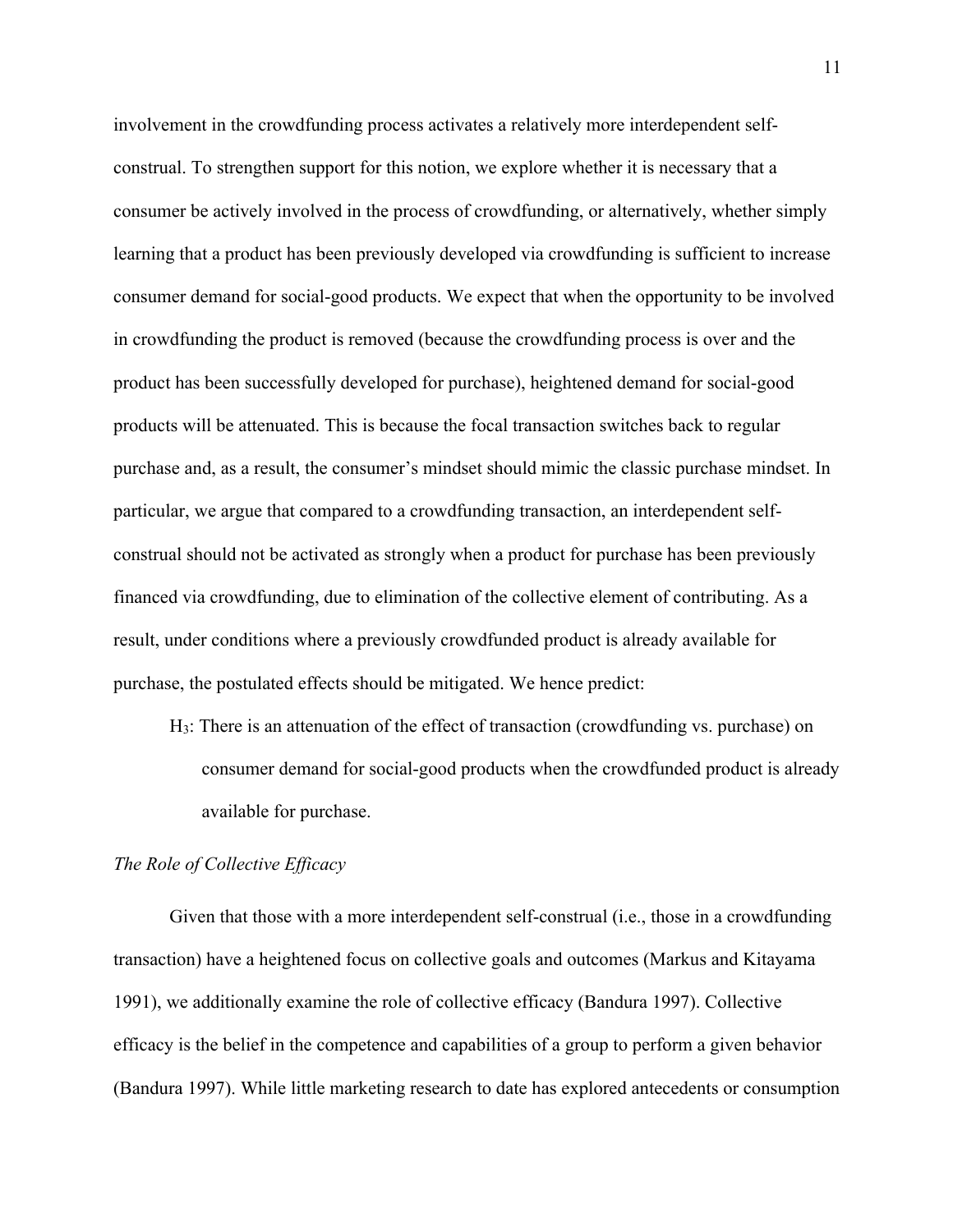outcomes of collective efficacy (e.g., Ward and Ostrom 2006), its importance has been highlighted in contexts such as organizational leadership (Chen and Bliese 2002) and political action (Velasquez and LaRose 2015). Past work in the domain of sustainable behaviors demonstrates that collective efficacy is a stronger predictor of pro-environmental behaviors than individual self-efficacy (Chen 2015; Reese and Junge 2017). Given that an interdependent selfconstrual activates collective goals and outcomes, we posit that if collective-efficacy beliefs are low, crowdfunding participants' excitement about social-good products might be curbed. In essence, why seek the collective goal if there is no hope of achieving it? We expect that when collective efficacy is high, crowdfunding consumers will be motivated to pursue goal outcomes that benefit the collective, such as products that highlight the social good, yet when collectiveefficacy beliefs are low this will not be the case.

H4: Within a crowdfunding transaction, consumer demand for social-good products will be lower (higher) when collective-efficacy beliefs are low (high).

## *OVERVIEW OF STUDIES*

We test our predictions across six experiments. To show robustness of the effect, we operationalize consumer demand for social-good products differently across studies. The measures include actual willingness to pay for social-good products, relative preference scales, as well as actual consumer choice behavior of social-good versus self-benefit products. Studies 1A and 1B examine  $H_1$  with real consumer behavior among individuals on a Canadian campus. Study 1A demonstrates that consumers are willing to pay more for a social-good product in a crowdfunding (vs. purchase) transaction. Study 1B extends the first study by replicating the focal effect (H1) and, at the same time, showing that it does not emerge for other products (i.e., self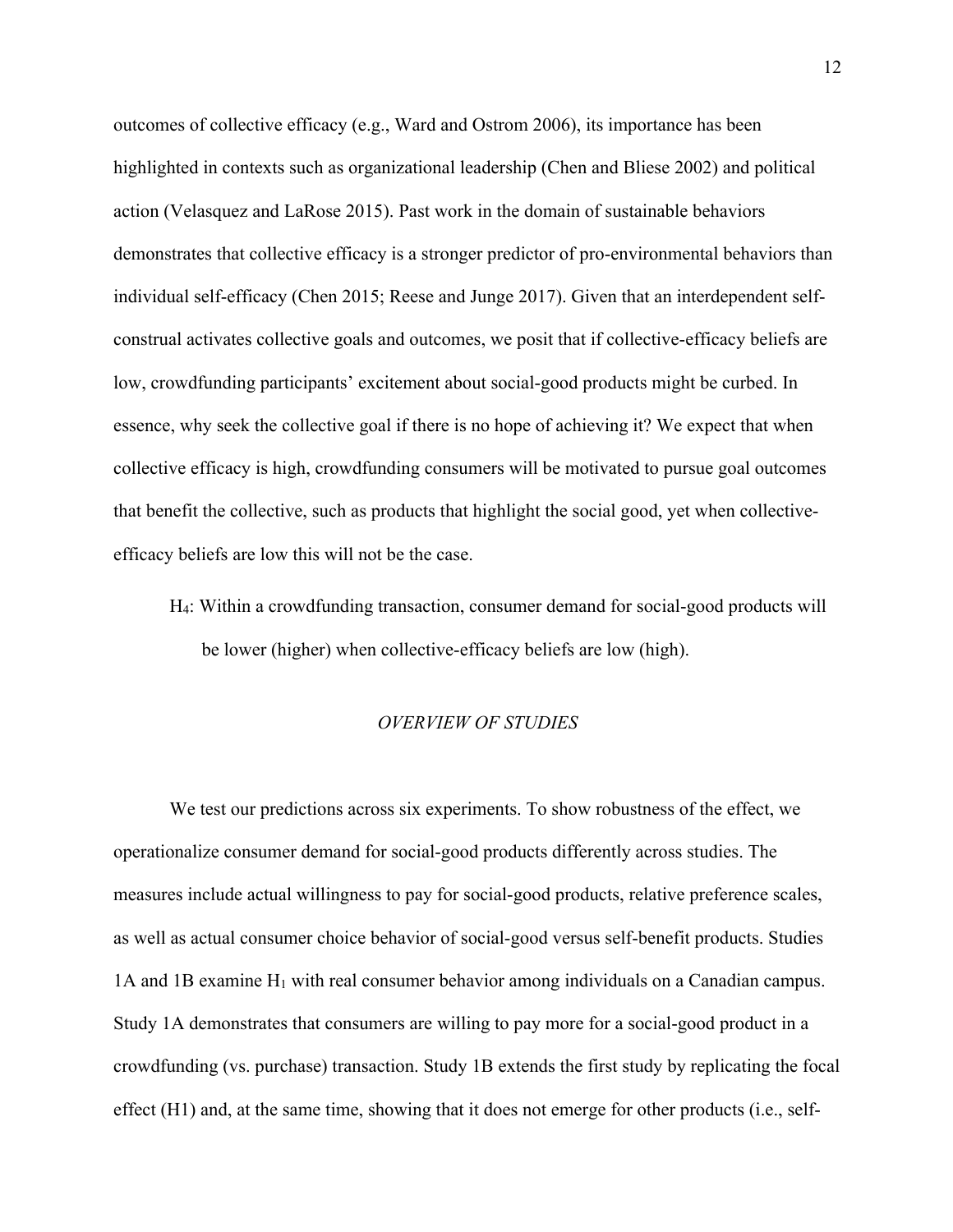benefit products). Building on these findings, Study 2A again tests  $H_1$  but does so using a different dependent variable. In particular, participants are asked to make a choice between a social-good and self-benefit product, thus establishing that the focal crowdfunding effect also emerges in a relative choice paradigm and that the effect is indeed about social good. Study 2B tests the mediating role of self-construal and reveals that a crowdfunding (vs. purchase) transaction more strongly activates an interdependent self-construal, which helps to explain the increased consumer demand for social-good products among crowdfunding participants  $(H_2)$ . It further rules out mediation via perceived risk, the role of others, and entrepreneurial need. Study 3 complements the prior studies by showing that the focal effect is attenuated when a previously crowdfunded product is already available for purchase in the marketplace  $(H_3)$ . Finally, Study 4 demonstrates that within a crowdfunding transaction consumer demand for social-good products is reduced if consumers hold low (vs. high) collective-efficacy beliefs (H4).

We next present the studies in more detail. For each experiment, all conditions and measures are reported, and any respective data exclusions are indicated. In initial studies we targeted a minimum of 80 participants per experimental cell, though in some in-person studies of real consumer behaviors (Studies 1A and 1B) participant availability (or lack thereof) altered final sample sizes slightly. As we became aware of the need to check for bot activity in online platforms, we targeted larger samples in each study and excluded failed checks consistently as available. Pre-registered studies are indicated as such, and detailed descriptions for all stimuli and pretests are available in the web appendix.

#### *STUDIES 1A AND 1B*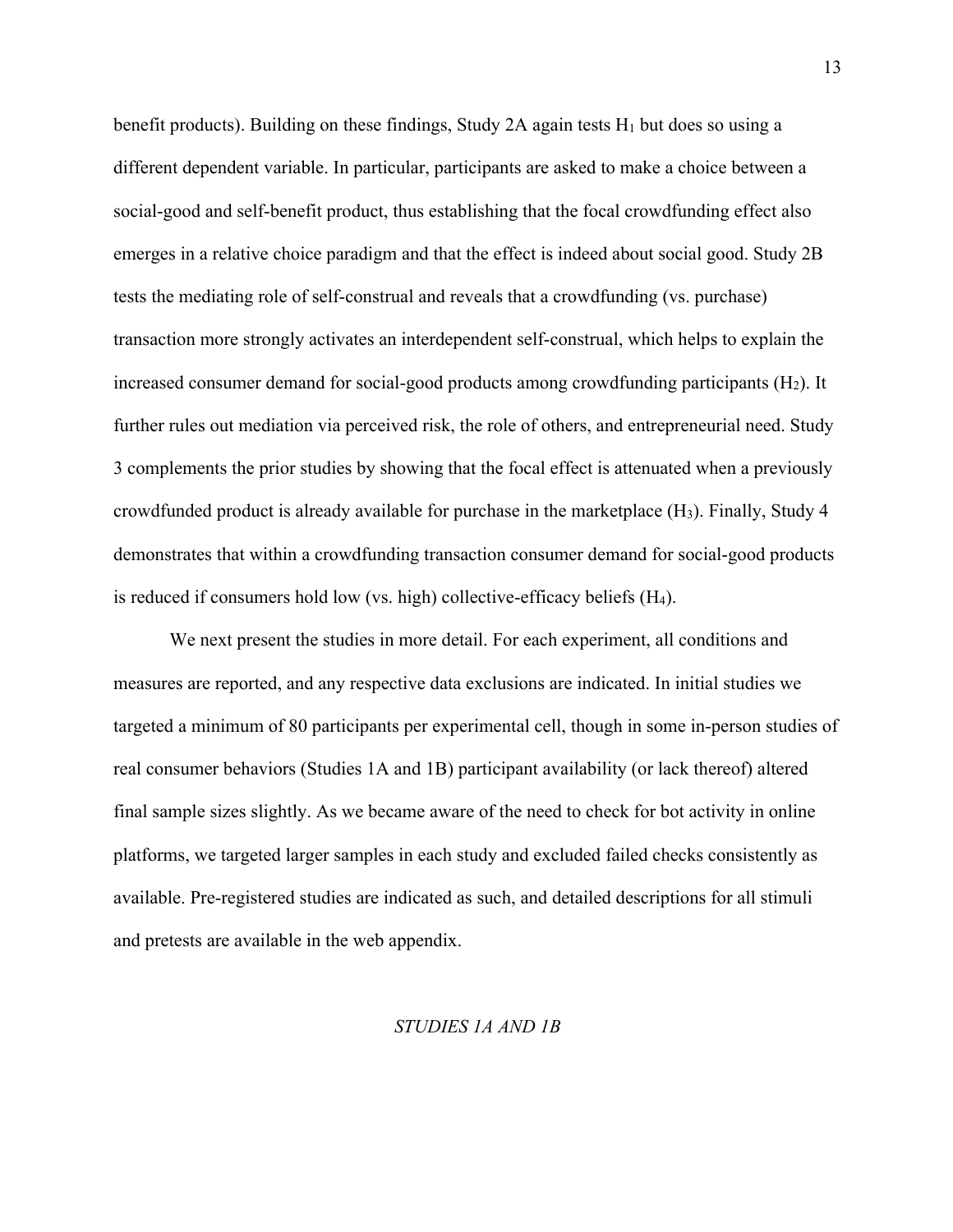Study 1 aims to provide an initial test of  $H_1$  in the context of actual consumer behaviors. Recall that in  $H_1$  we postulate that consumers in a crowdfunding versus purchase transaction will demonstrate a stronger demand for social-good products. In Study 1A we test this prediction by capturing consumers' willingness to pay for a social-good product. In Study 1B we contrast the willingness to pay for social-good products against self-benefit products.

#### *Study 1A Method*

*Participants and design.* Participants were members of the general public who passed by a coffee shop on a Canadian university campus ( $N = 160$ ); they were 51% female, with an average age of 22.48  $(SD = 7.38)$ .<sup>1</sup> The study was a between-participants design with two transaction conditions: crowdfunding and purchase.

*Procedure.* A hypothesis-blind research assistant who was ostensibly representing a company with a prototype of a product—a pen—was situated at a table outside the coffee shop on campus. Signage on the table indicated that the product of interest was part of the Elements Reclaimed Pen Collection. The pen was clearly positioned in both conditions as supporting a social good (e.g., made from reclaimed materials; see web appendix), and there was no indication as to the type of transaction as participants approached the table (i.e., crowdfunding versus purchase) to eliminate selection bias. The research assistant invited passersby to try the new line of pens and offered them \$2 to participate in a short survey. The research assistant varied the transaction (i.e., crowdfunding vs. purchase) hourly. Once participants agreed to participate, the transaction manipulation was implemented with both verbal instructions (standardized) and the wording on the questionnaire itself. In the crowdfunding [purchase]

<sup>&</sup>lt;sup>1</sup> We tested gender as a covariate in this and all subsequent studies and found that our treatment effects are robust both with and without gender included. We present analyses with gender as a covariate in the web appendix.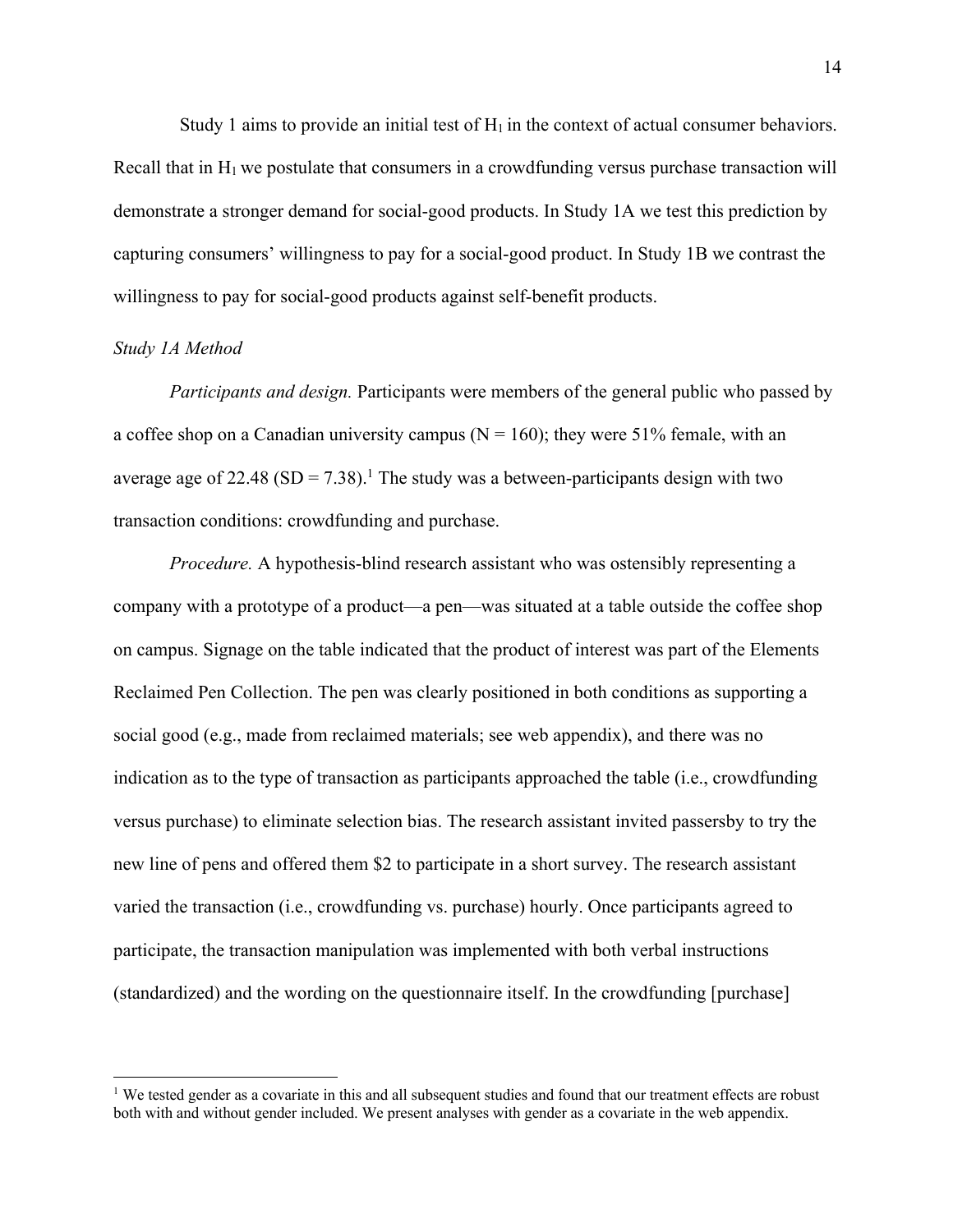condition respondents were told: "This is a prototype of a new pen, and we are crowdfunding financing for it [researching purchase interest] before producing it in larger numbers." Participants were given a pen to try out and a paper survey to complete. The survey first described the transaction, either crowdfunding or purchase, depending on assigned condition, which stated: "Today we are asking about your interest in crowdfunding [purchasing] a new product." The crowdfunding condition read: "In general, ideas for new goods and services of any kind can be realized if one has the funds to finance product development. As you might know, 'crowdfunding' refers to the consumer activity of funding the development of the final product. If enough funds are raised, the idea can be translated by the venture team into a new product. You then receive the product in return for your crowdfunding participation." Or alternatively, the purchasing condition: "In general, ideas for new goods and services of any kind can be realized if one has the funds to finance product development. If enough funds are raised, the idea can be translated by the venture team into a new product. As you might know, 'purchasing' refers to the consumer activity of acquiring the final product. You then receive the product in return for your payment." In both conditions participants read: "We are asking that you please carefully read the description of the new product below, examine the prototype of the product here today, and consider whether you would be interested in participating to crowdfund [interested in purchasing] the product."

Participants next read about the product and were told that they had the option to give part of their \$2 payment back and receive the pen in return. They were asked how much they would be willing to spend to crowdfund [purchase] the pen, in \$0.25 increments from \$0 to \$2. Finally, participants indicated their gender and age and then handed the survey and pen to the product representative (i.e., research assistant), who gave them the \$2 and an envelope, saying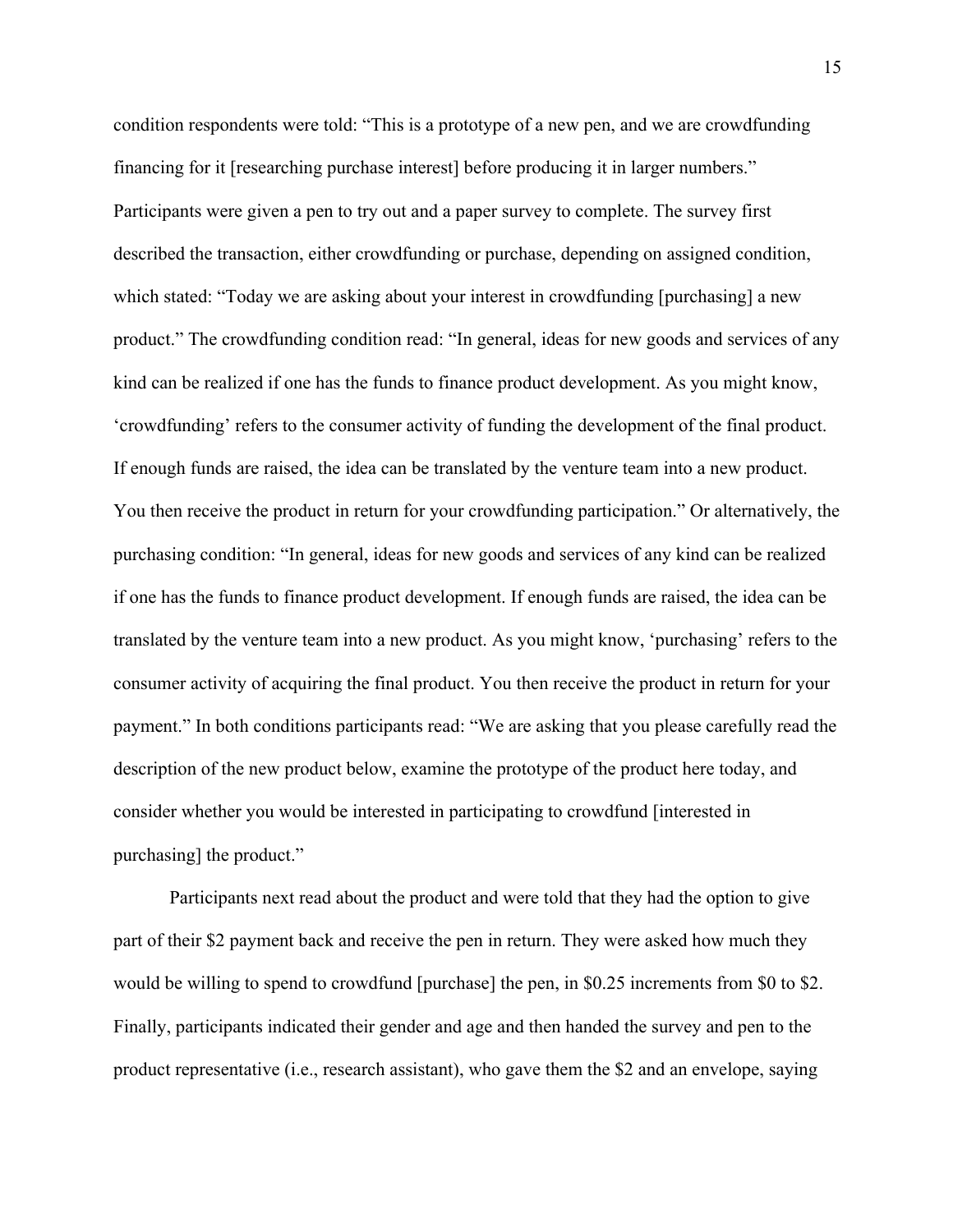that if they wished to put some of their payment toward the pen, they should place the money in the envelope and give it to the representative. Those who put any amount of money in the envelope were given a pen to keep (i.e., there was no minimum price). The key dependent variable assessing consumer demand was the actual amount of money given to receive the pen. *Study 1A Results* 

All data were included in the analysis. In support of  $H_1$ , we find that those in the crowdfunding condition paid significantly more money to obtain the social-good pen  $(M =$ \$1.49, SD = \$.67) than did those in the purchase condition ( $M = $1.05$ , SD = \$.70; t<sub>158</sub> = -4.04, *p*  $\leq$  001,  $d = 0.62$ ). The findings thus provide evidence that when considering a social-good product, consumers are influenced in their actual payment decisions by whether the transaction is a crowdfunding or purchase exchange. In Study 1B we aim to replicate this effect and, at the same time, address the alternative explanation that a crowdfunding transaction might make consumers generally willing to pay more for any kind of product (not just social-good products). *Study 1B Method*

*Participants and design.* Participants were members of the general public who passed by a booth set up on a Canadian university campus ( $N = 403$ ; they were 55% female, with an average age of 20.62, SD = 5.13). The study was a 2 (transaction: crowdfunding vs. purchase)  $\times$ 2 (product type: social-good vs. self-benefit) between-participants design. The study design was pre-registered and is available at https://aspredicted.org/blind.php?x = eb4n8k.

*Procedure.* A hypothesis-blind research assistant who was ostensibly representing a company with a prototype of a product—a pen—was situated at a table. Signage on the table indicated that the product of interest was part of a collection of pens. The product was manipulated as either social-good (e.g., made from reclaimed materials) or self-benefit (e.g.,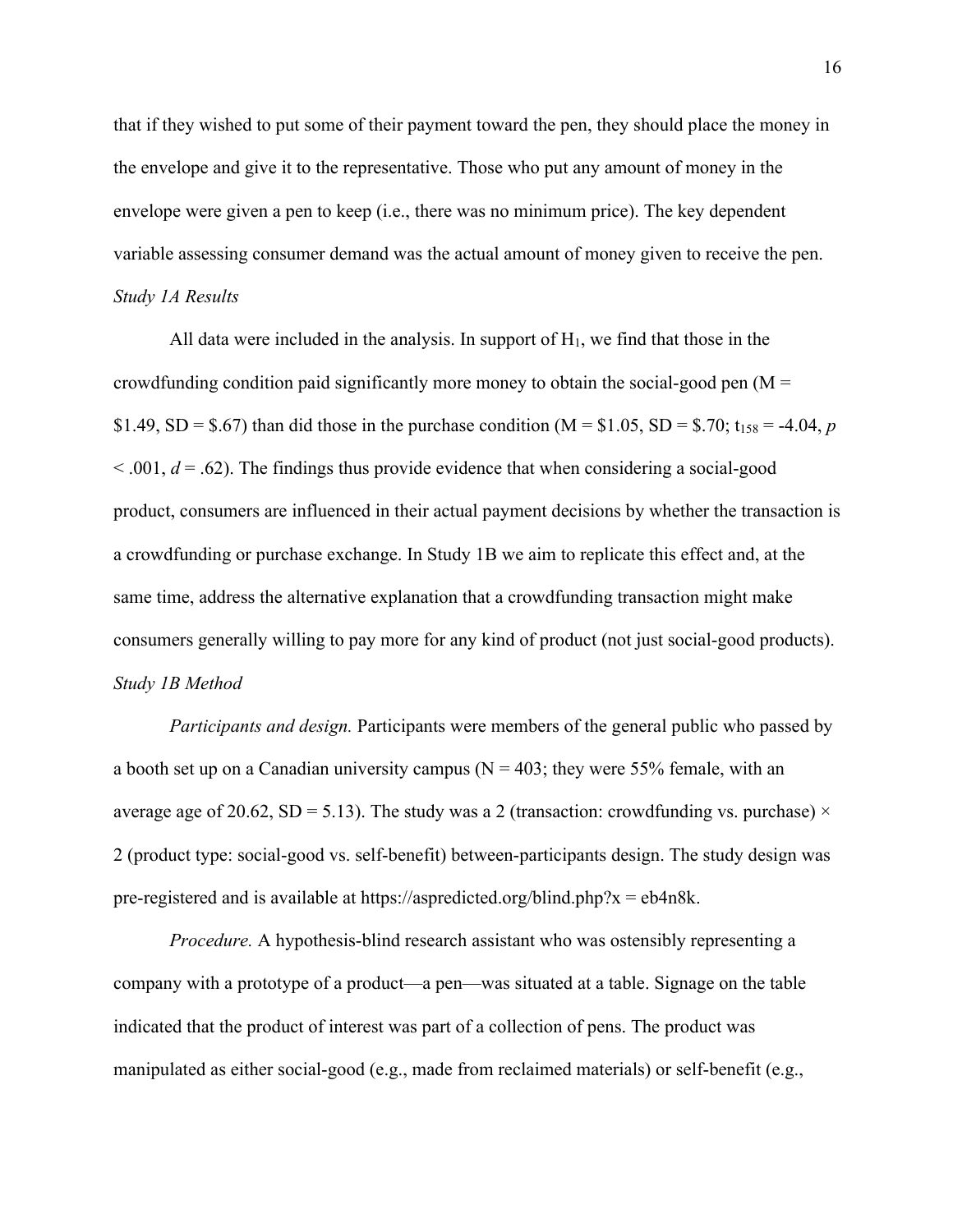performance quality; see web appendix for stimuli and pretest). The research assistant invited passersby to try the new line of pens and offered them \$2 to take a short survey—there were no indications of the transaction or product manipulations in order to eliminate selection bias in recruitment. The research assistant varied the transaction (i.e., crowdfunding vs. purchase) and pen collection (social-good vs. self-benefit) hourly, which was done with both verbal instructions (standardized) and the wording on the questionnaire itself once participants agreed to take part. The rotation of the hourly sessions was done in a random order each day of data collection to ensure that the condition varied by time of day. Specifically, the research assistant asked potential participants: "This is a prototype of a new pen. Would you be willing to complete a short 3-minute survey in return for \$2?" Those who agreed were then told that an effort was underway to crowdfund financing [research purchase interest] before producing the product in larger numbers, and they were given a pen to try out and a paper survey to complete. As in the previous study, the survey first gave an explanation of the transaction, either crowdfunding or purchase, depending on assigned condition (web appendix).

Participants next read about the product and were told that they had the option to give any amount of their \$2 payment back and receive the pen in return (i.e., again, there was no minimum price). They were asked how much they would be willing to spend to crowdfund [purchase] the pen, in \$0.25 increments from \$0 to \$2. Finally, participants indicated their gender and age then handed the survey and pen to the product representative (i.e., research assistant), who gave them the \$2 and an envelope, saying that if they wished to put some of their payment toward the pen, they should place the money in the envelope and give it to the representative. Those who put any amount of money in the envelope were given a pen to keep. The key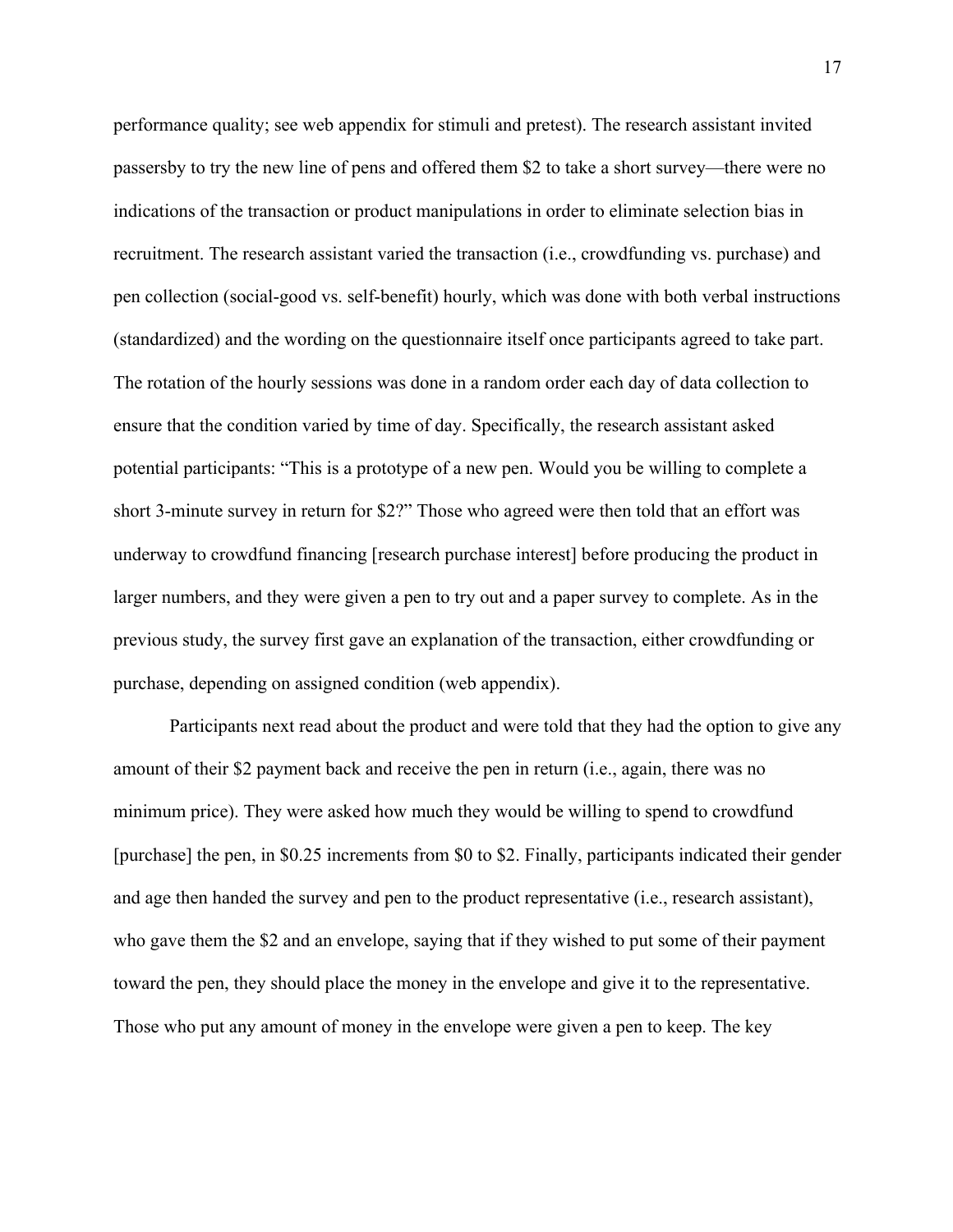dependent variable assessing consumer demand was again the actual amount of money given to receive the pen.

#### *Study 1B Results*

All data were included in the analysis. A two-way ANOVA indicated a main effect of transaction (F(1, 399) = 4.95,  $p = .027$ ,  $\eta_p^2 = .012$ ), such that those in the crowdfunding condition paid significantly more money to obtain the pen  $(M = $1.00, SD = $.78)$  than did those in the purchase condition (M = \$0.83, SD = \$.80;  $t(401) = -2.15$ ,  $p = .032$ ,  $d = .21$ ). There was also a main effect of product type  $(F(1, 399) = 5.61, p = .018, \eta_p^2 = .014)$ , with participants willing to pay more for the social-good pen  $(M = $1.01, SD = $.81)$  than the self-benefit pen  $(M = $0.83,$  $SD = $.77$ ; t(401) = -2.34,  $p = .020$ ,  $d = .23$ ). As anticipated, the interaction between transaction and product type was also significant  $(F(1, 399) = 10.51, p = .001, \eta_p^2 = .026;$  Figure 1). In support of  $H_1$ , those in the crowdfunding condition demonstrated stronger demand for the socialgood product ( $M = $1.22$ ,  $SD = $.77$ ) than did those in the purchase condition ( $M = $.80$ ,  $SD =$ \$.80; F(1, 399) = 14.84,  $p < .001$ ,  $d = 0.54$ ). This effect was attenuated when the item was a selfbenefit product ( $M_{\text{crowdfund}} = $.79$ ,  $SD = $.74$ ;  $M_{\text{purchase}} = $.87$ ,  $SD = $.80$ ;  $F(1, 399) = .521$ ,  $p =$ .521,  $d = -10$ ). Looking at the data a different way, when the transaction was crowdfunding, participants paid more for the social-good pen  $(M = $1.22, SD = $.77)$  than the self-benefit pen  $(M = $0.79, SD = $.74; F(1, 399) = 15.86, p < .001, \eta_p^2 = .038, d = .57$ . This difference was attenuated when it was a purchase transaction ( $M_{\text{social-good}} = $0.80$ , SD = \$.80;  $M_{\text{self-beneff}} = $0.87$ ,  $SD = $.80; F(1, 399) = .379, p = .539, d = -.08).$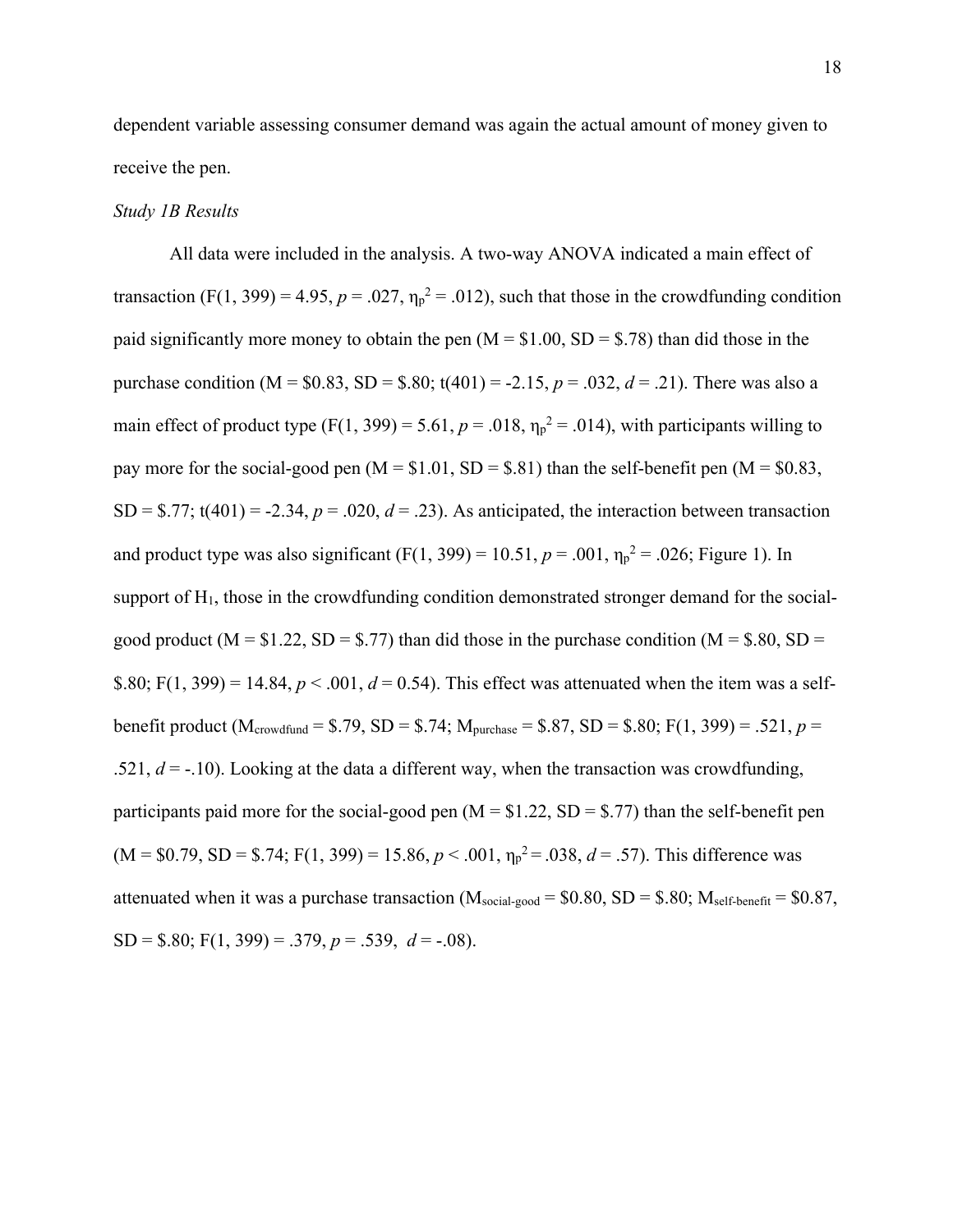#### FIGURE 1

## CROWDFUNDING INCREASES MONETARY CONTRIBUTIONS TO SOCIAL-GOOD BUT NOT SELF-BENEFIT PRODUCTS WHEN COMPARED TO PURCHASE



 *Error bars represent +/- 1 standard error* 

## *Discussion*

Using consequential consumer behaviors, Studies 1A and 1B offer converging evidence that consumer spending decisions are impacted by whether the transaction is a crowdfunding or purchase exchange. In particular and consistent with  $H_1$ , we find that consumers in a crowdfunding versus purchase transaction demonstrate a stronger demand for social-good products. Study 1B further calibrated this effect by demonstrating that the transaction manipulation did not affect consumer demand for self-benefit products.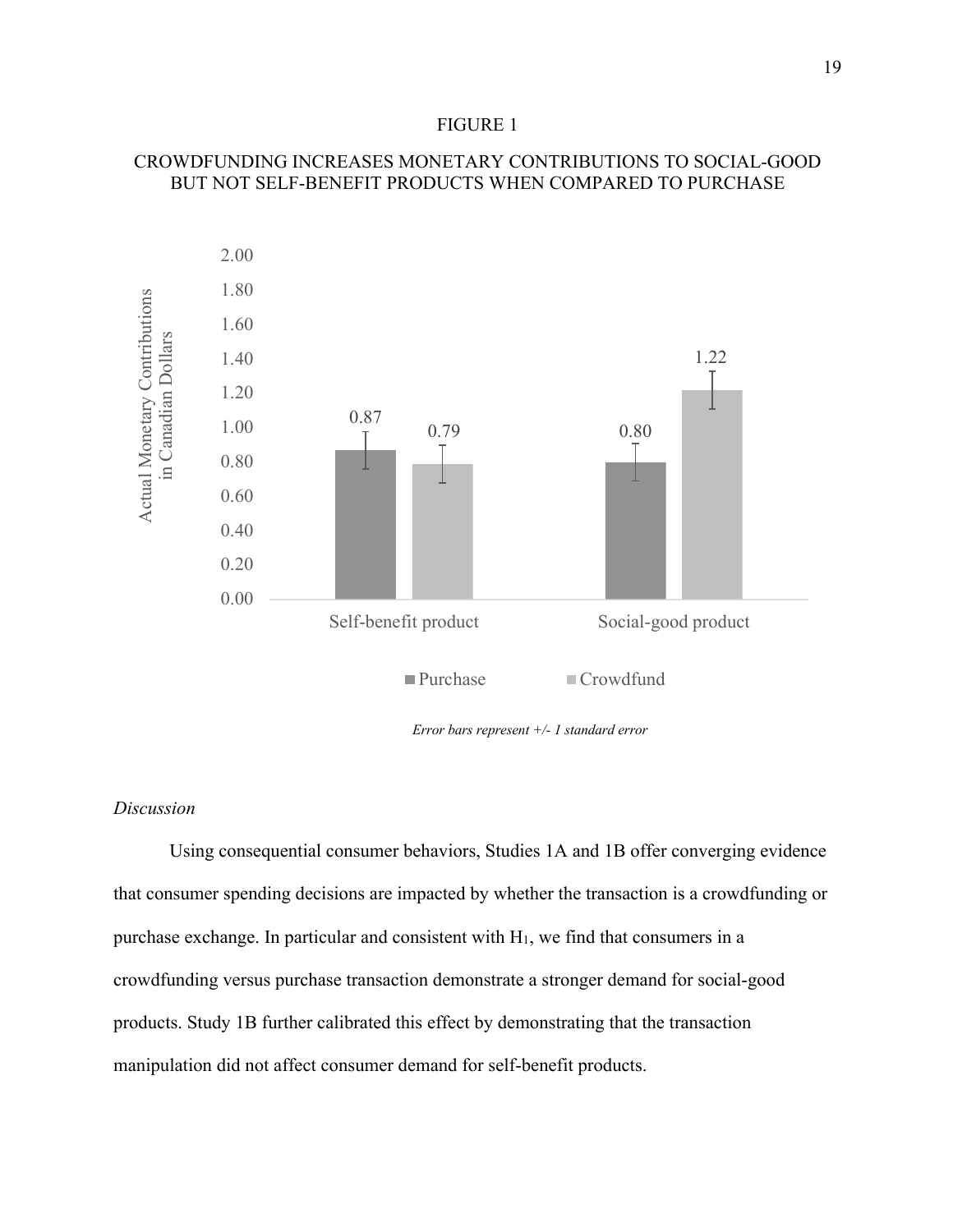There is one alternative explanation possible with regard to this latter finding. In particular, the self-benefit product descriptions provided a suggested retail price (\$2), while the social-good product descriptions did not (see web appendix).<sup>2</sup> Hence, we need to ask whether this difference is a likely better explanation for the observed interaction (and in particular the attenuated effect for self-benefit products) compared to our theoretical account put forth. For example, one might argue that participants in the self-benefit conditions were anchored by the suggested retail price and did therefore not show any differences between transaction conditions. We believe this line of reasoning is unlikely to be at play in the current study.<sup>3</sup> Nonetheless, we further address the calibration issue in Study 2. In particular, if crowdfunding similarly increased demand for both social-good and self-benefit products (which is the logical conclusion from the interpretation that the interaction found in this study is exclusively due to an anchoring effect), then we should not see any difference in consumer demand when participants are asked to make a choice between different types of products (social-good versus self-benefit).

#### *STUDIES 2A AND 2B*

Study 2 first aims to further test  $H_1$  by capturing consumer demand in a relative fashion. In particular, participants are asked to make a choice between a social-good and self-benefit product, thus enabling us to test whether the focal crowdfunding effect also emerges in a relative choice paradigm and whether the effect is indeed about social good. In both Studies 2A and 2B

<sup>&</sup>lt;sup>2</sup> This imbalance between product type conditions happened unknowingly to the researchers due to a version error in the stimuli. We thank an anonymous reviewer for pointing this out.

<sup>&</sup>lt;sup>3</sup> First, participants in all conditions were "anchored" with \$2 because they were explicitly asked to think about how much of that amount (their compensation for having participated in the study) they were willing to give in exchange for receiving the product. Furthermore, if there was indeed only an anchoring effect going on, then the respective means in the self-benefit conditions should be closer to the anchor (\$2) than the ones in the social-good conditions where no anchor was provided. This was not the case. In contrast, both means in the purchase conditions are virtually identical ( $M_{\text{social-good}} = $0.80$ ;  $M_{\text{self-beneff}} = $0.87$ ) while the means in the crowdfunding conditions show the *opposite* pattern  $(M_{social\text{-}good} = $1.22; M_{self\text{-}benefit} = $0.79)$ .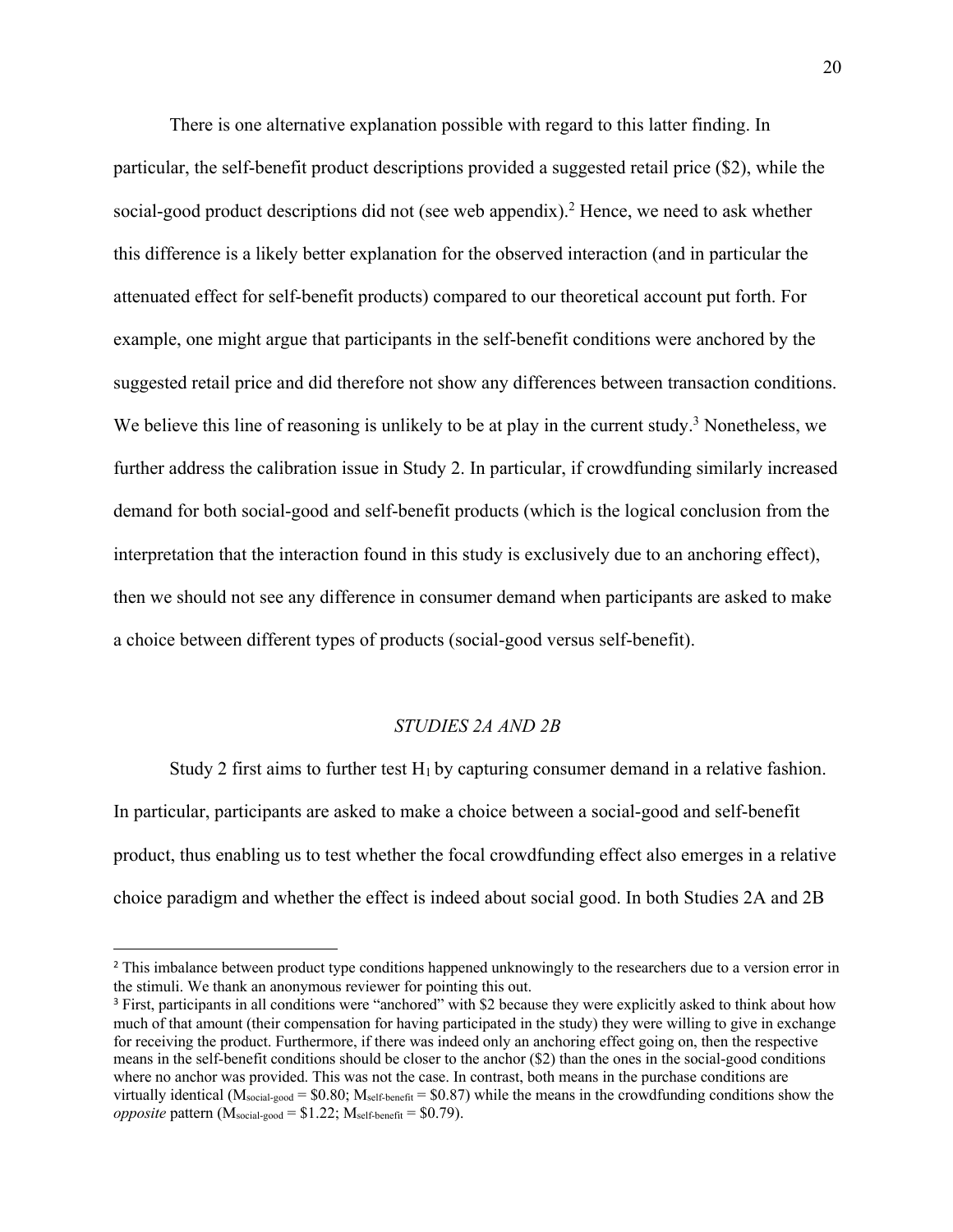participants are randomly assigned to either a crowdfunding or purchasing transaction, exposed to visual and verbal descriptions of two products, and asked about their product choice or preference. This direct-comparison experimental design is noted to have high statistical power and external validity (Meyvis and Van Osselaer 2018), and it has been used frequently in recent consumer research (e.g., Dahl, Fuchs, and Schreier 2015; Fuchs, Schreier, and van Osselaer 2015; Gunasti and Ross 2010; Newman and Dhar 2014). In Study 2A we use a consequential choice paradigm to test  $H_1$  (participants' choice would be real in the event that they win in a lottery). In Study 2B we assess consumer demand via a measure of preference and additionally test for the mediational role of self-construal  $(H_2)$ . Finally, Study 2B tests perceived risk, the preferences of others, and entrepreneurial need as potential alternative explanations.

#### *Study 2A Method*

Participants were undergraduate students from a large European university  $(N = 244)$ who took part in an online study in exchange for course credit; they were 56% female, with an average age of 23.39 ( $SD = 2.55$ ). The experiment was a between-participants design in which participants were randomly assigned to either a crowdfunding or purchase transaction.

Participants were first told that the study was about crowdfunding [purchasing] new products. They were provided with information describing the transaction type similar to the previous studies (see web appendix). Both conditions next read: "On the following page we will introduce you to two new products available for you to consider crowdfunding [purchasing]. Attention: your decision might have consequences! In addition to the bonus points you receive as a compensation for participating in this study, you can win  $\epsilon$ 70 in a lottery. In the event that you win, your decision indicated below will be real. This means you will be using the  $\epsilon$ 70 won in the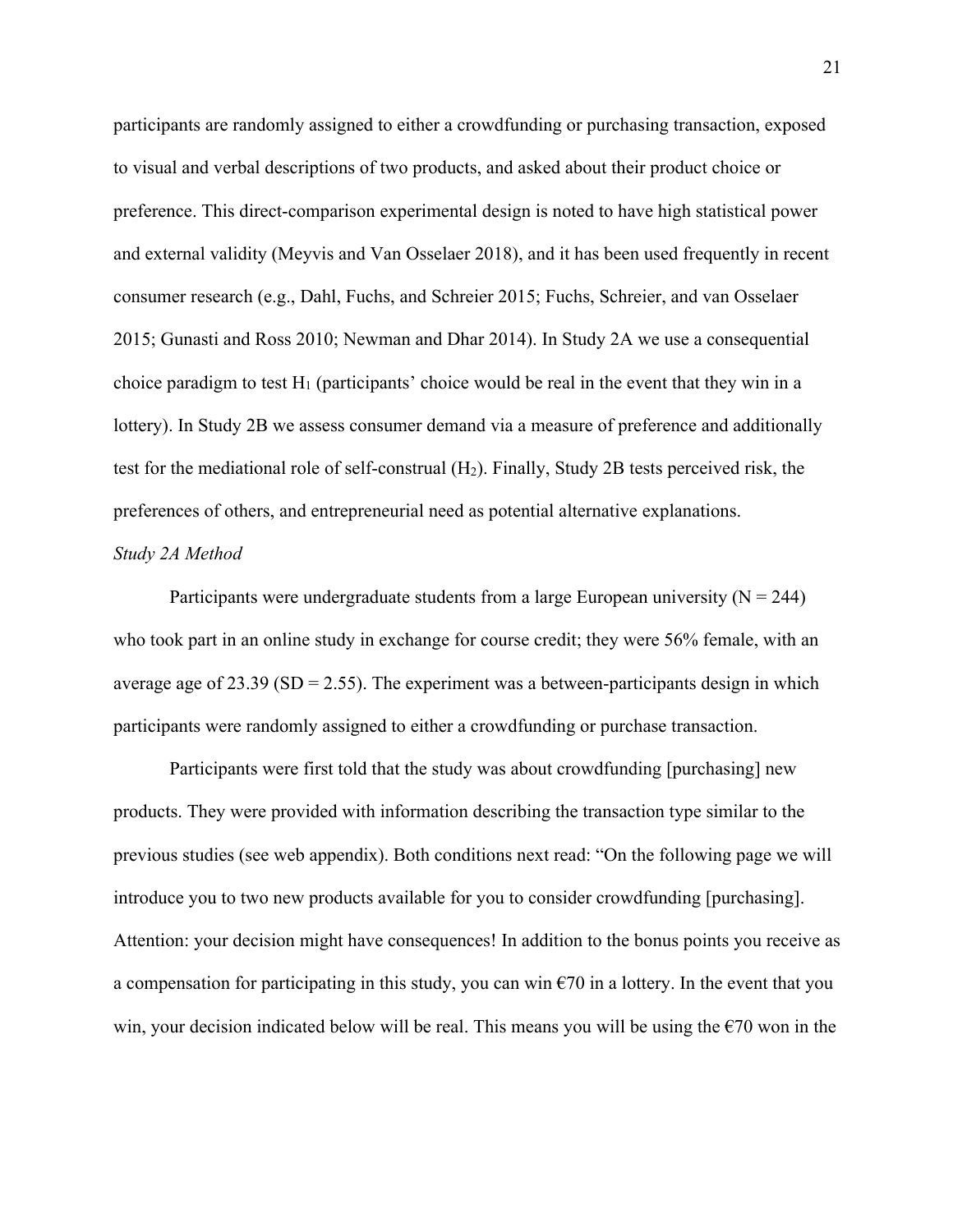lottery to actually crowdfund [purchase] one of the two new products. If you win the lottery, which of these products would you crowdfund [purchase]?"

On the next screen, they read: "On the next page, please carefully read the descriptions of the two new products available for you to consider crowdfunding [purchasing]." Participants then saw a side-by-side comparison of two sunglasses products, one representing a social-good option (sunglasses made of recycled ghost fishing nets, i.e., abandoned nets that trap and kill fish and marine mammals) and one representing a self-benefit option (sunglasses with lenses that automatically adjust to the sunlight). The product information was counter-balanced in terms of both benefit dimension and product image and was successfully pretested on benefit dimensions (see web appendix). After studying the two types of sunglasses, participants read: "Please think back to the lottery that we told you about and consider which product you would crowdfund [purchase] if you won the lottery." They then indicated their product choice: "If you win the lottery, which option would you select?"  $(0 = Product from Start-up A and 1 = Product from)$ Start-up B; data were recoded such that 1 represents choosing the social-good product, and 0 represents choosing the self-benefit product). The study design and analysis were pre-registered and are available at https://aspredicted.org/blind.php?x=zj8sx9.

## *Study 2A Results*

*Product demand.* We compared the share of participants who chose the social-good product versus self-benefit product as a function of transaction. Consistent with  $H_1$ , significantly more participants chose the social-good product in the crowdfunding (67.7%) versus purchase condition (50.8%;  $\chi^2 = 7.23$ ,  $p = .007$ ,  $d = .39$ ). The odds of preferring the social-good product over the self-benefit product were 2.03 times as large in the crowdfunding than in the purchase condition (OR = 2.03). Study 2A thus further validates  $H_1$ : Consumers in a crowdfunding versus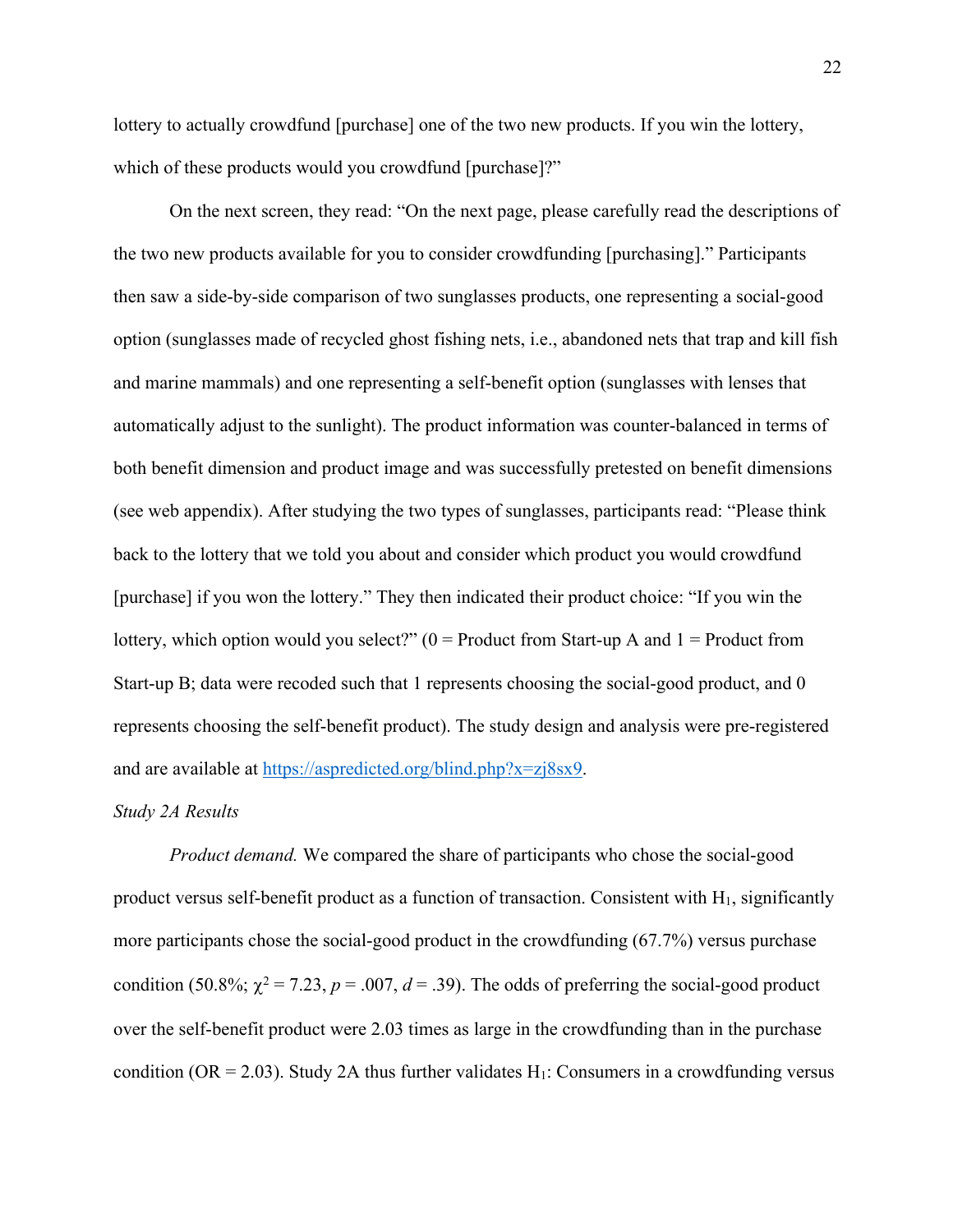purchase transaction demonstrate a stronger demand for social-good products. Because product demand is captured in a relative fashion in this study, we can conclude that the effect is unique to social-good products and does not hold for self-benefit products.

#### *Study 2B Method*

Participants ( $N = 600$ ) were recruited from Prolific Academic (www.prolific.ac) and were 71% female, with an average age of  $32.98$  (SD = 11.56). The experiment again was a betweenparticipants design in which participants were randomly assigned to either a crowdfunding or purchase transaction and viewed the same information describing the transaction and stimuli as in Study 2A. In addition to the focal transaction information, participants read: "In this study we will show you two new products available for you to consider, and we are interested in which you might be most interested in crowdfunding [purchasing]." Prior to viewing the product stimuli, but after the transaction manipulation, participants completed four items measuring state self-construal (adapted from Chang and Hung 2018; Hamilton and Biehal 2005; Zhang and Khare 2009; all on 7-point bipolar scales;  $\alpha = .86$ ): "Before showing you the two new products, we'd first like you to think about the context described – to what extent are you thinking about each of the following when you consider crowdfunding [purchasing] a product? (1) Right now, a sense of 'I' is at the top of my mind / Right now, a sense of 'we' is at the top of my mind, (2) I feel encouraged to think of myself / I feel encouraged to think of others, (3) I am thinking about myself as being independent of others / I am thinking about myself as being connected with others, (4) At this moment, I am focused on myself / At this moment, I am focused on others."

On the next screen, they read: "On the next page, please carefully read the descriptions of two new products available for you to consider crowdfunding [purchasing]." Participants then saw the same side-by-side comparison of two sunglasses products as in Study 2A. After studying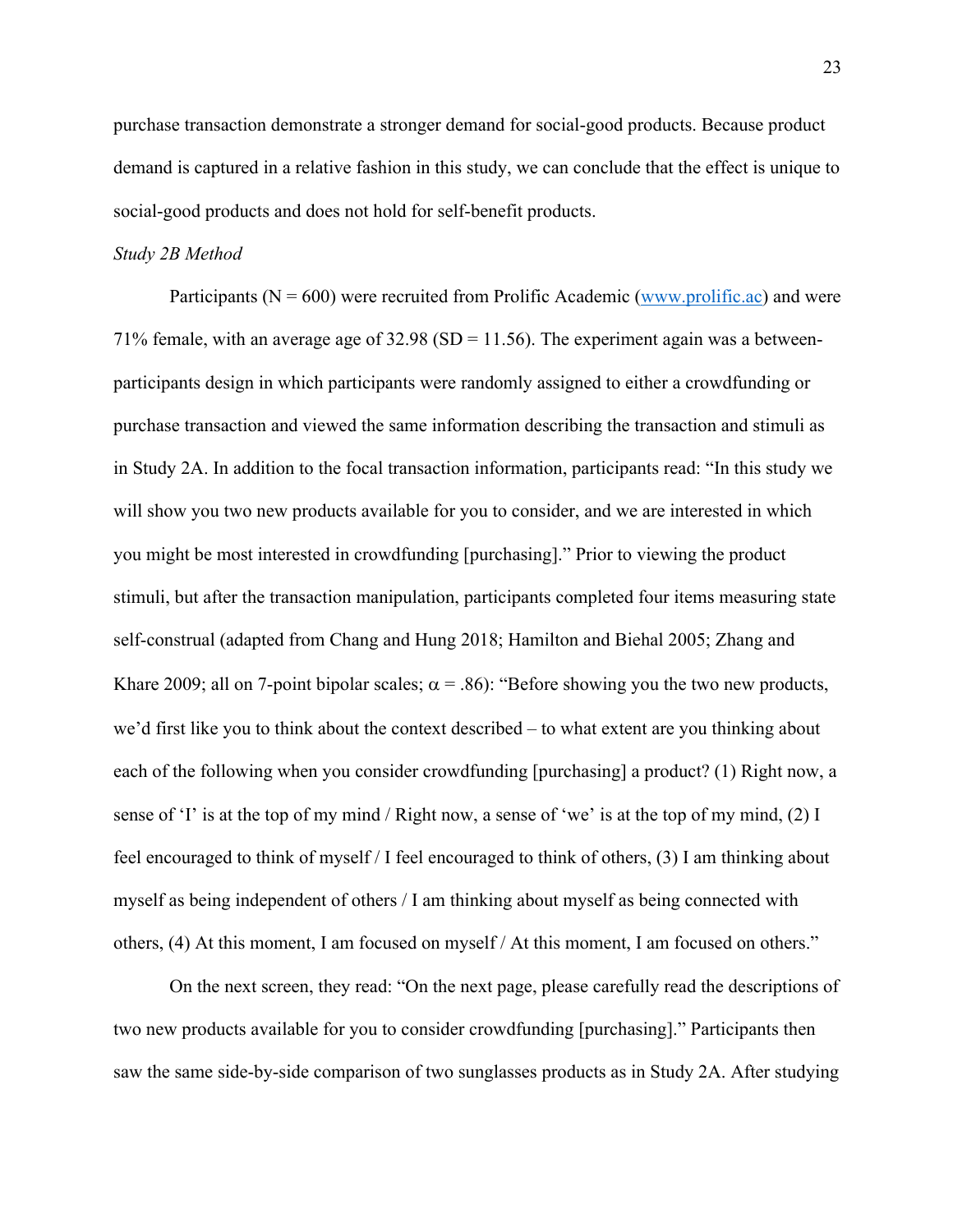the two types of sunglasses, participants read: "Please think back to the information you have been provided and consider which product you would crowdfund [purchase] if you had to make a real decision at this time." They then completed the dependent variable: "Which of these options would you select?"  $(1 =$  definitely select the product from Start-up A and  $7 =$  definitely select the product from Start-up B; data were recoded such that a higher score represents a stronger demand for the social-good product).

Additionally, to examine other potential explanations for the effect, we asked participants to indicate their answers to: "I think there is considerable risk involved in choosing the product of this start-up; I believe others will be inclined to choose the product of this start-up; I believe the entrepreneurs behind the start-up need financial support; and, I think the entrepreneurs behind the start-up should be supported because they are more in need" (all 7-point scales where  $1 =$  more true for Start-up A and  $7 =$  more true for Start-up B). Finally, we captured participants' gender and age, as well as a bot check/attention question. The study design and analysis were pre-registered and are available at https://aspredicted.org/blind.php?x=28ey3c.

## *Study 2B Results and Discussion*

A total of 13 participants failed the bot/attention check and thus were excluded from the analysis (final  $N = 587$ ).

*Product demand.* In support of H<sub>1</sub>, we find that participants in the crowdfunding condition demonstrate a significantly stronger demand for the social-good versus self-benefit product ( $M = 5.13 SD = 1.97$ ) compared to those in the purchase condition ( $M = 4.29$ ,  $SD =$ 2.08;  $t_{585} = -4.98$ ,  $p < .001$ ,  $d = .41$ ).

*Self-construal*. As predicted  $(H_2)$ , the transaction manipulation also impacted selfconstrual. In particular, we find that participants in the crowdfunding condition described a more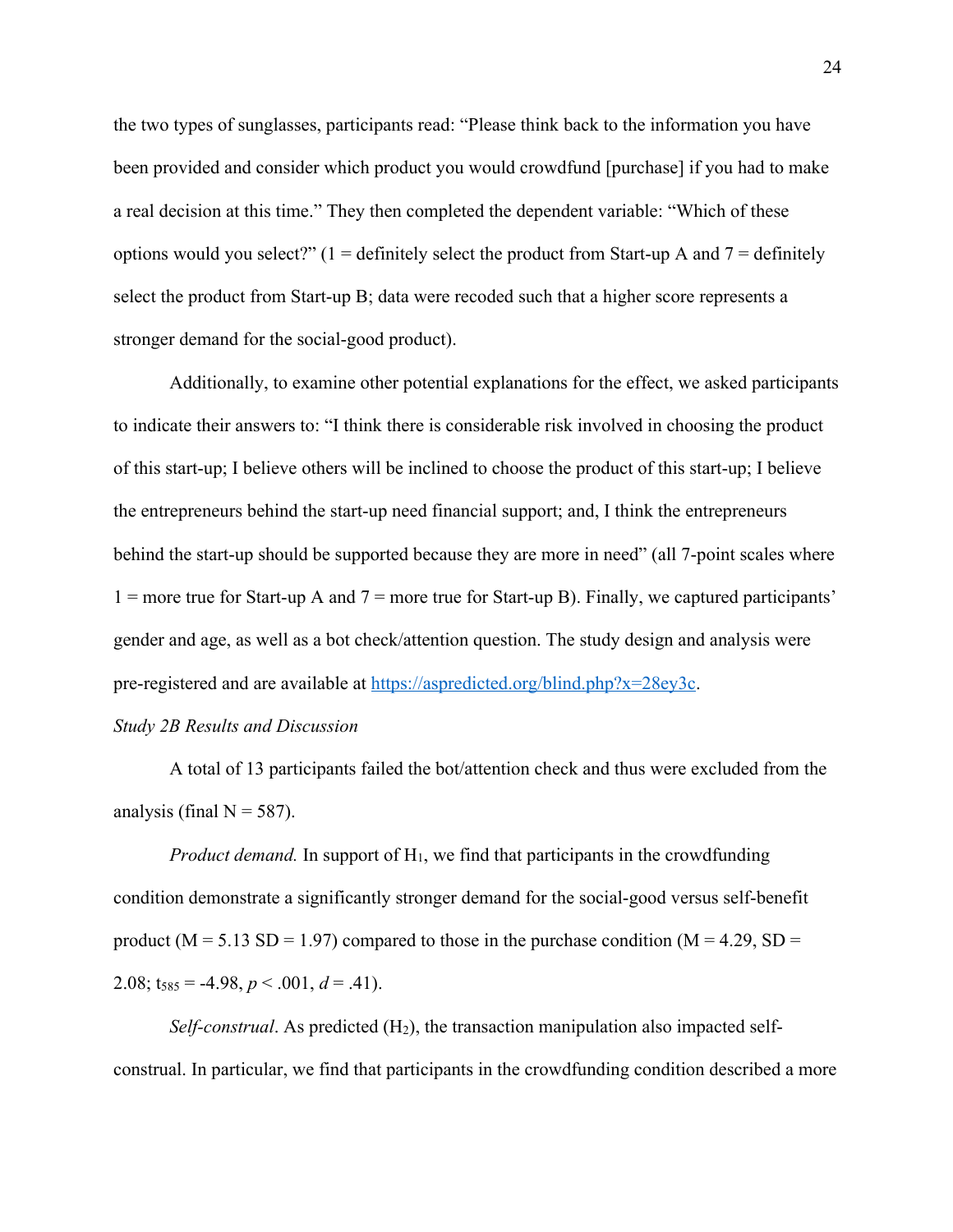pronounced activation of an interdependent mindset ( $M = 4.35$ , SD = 1.39) compared to those in the purchase condition (M = 3.64, SD = 1.52; t<sub>585</sub> = -5.95,  $p < .001$ ,  $d = .49$ ).

*Mediation.* Mediation was tested using Process Model 4 (Hayes 2018). Results indicate that the indirect effect of transaction on product demand through self-construal was significant (b  $= .12, SE = .05, CI: .025$  to .225).

*Alternative explanations.* We conducted additional contrasts to examine the other potential mediators collected. None of the contrasts were significant ( $p$ 's all  $> .34$ ). *Discussion*

Studies 2A and 2B provide convergent evidence in support of  $H_1$ . Employing relative choice paradigms, we find that consumers in crowdfunding transactions demonstrate stronger demand for social-good (vs. self-benefit) products compared to consumers in purchase transactions. The focal crowdfunding effect is hence unique to social-good products. Study 2B further validates  $H_2$ : The effect is mediated by self-construal such that a crowdfunding (vs. purchase) transaction activates a more interdependent self-construal. Finally, we provide evidence that the focal effect does not appear to be due to perceived risk, the potential choices of others, or entrepreneurial need perceptions.

## *STUDY 3*

The previous studies demonstrate the increased demand for social-good products as a function of a crowdfunding versus purchase transaction  $(H_1)$ ; yet there remain additional considerations regarding crowdfunding more specifically. As detailed in H3, we predict that the focal effect on one's demand for social-good products is attenuated when a previously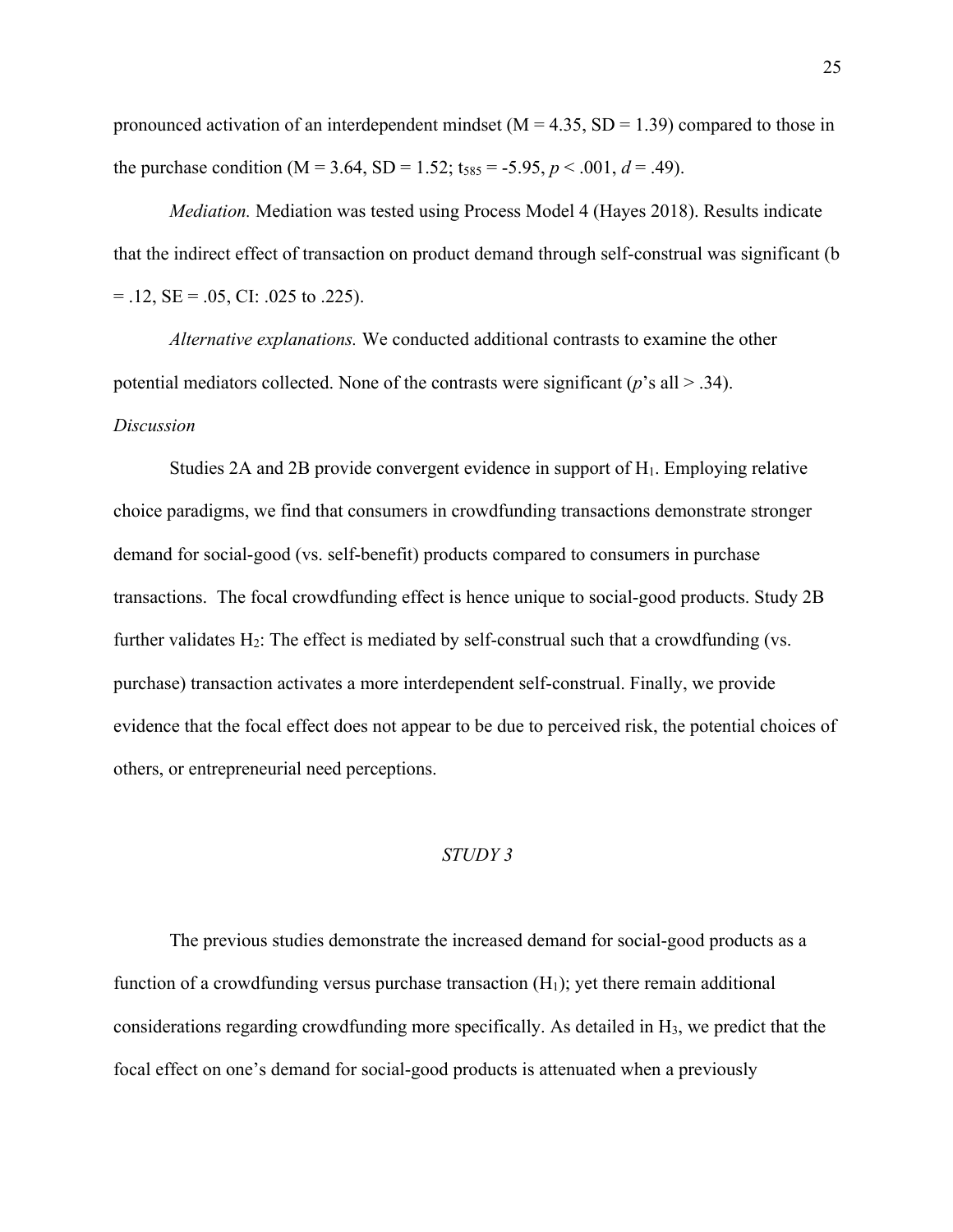crowdfunded product is available for purchase. We test this prediction in Study 3 by adding the respective condition to the previously employed crowdfunding and purchase conditions (i.e., purchase of a previously crowdfunded product). We predict a significant difference in consumer demand for social-good products between the crowdfunding and both the purchase condition and the purchase with crowdfunding history condition. We do not anticipate any differences between the latter two conditions. We pre-registered these predictions prior to data collection (see https://aspredicted.org/blind.php?x = nn89fb). A pretest provided initial support for our theorizing, revealing a hypothesis-consistent pattern of effects with regard to perceptions of selfconstrual and providing additional support for  $H_2$  (see web appendix for details).

## *Method*

Participants were recruited from Prolific  $(N = 1,214)$ , and those that failed a bot check were removed (N = 65) from the analysis, resulting in a final sample of 1,149 (70% female;  $M_{\text{age}}$ )  $= 34.41$ , SD = 11.11). The experiment was a between-participants design with three transaction conditions randomly assigned: crowdfunding versus purchase versus purchase with crowdfunding history. The first two conditions used descriptions similar to those in previous studies (see web appendix). In contrast, participants in the third condition (purchase with crowdfunding history) read the following: "In this study we will show you two new products for you to consider that were financed through crowdfunding and are now available to purchase, and we are interested in which one you might be most interested in purchasing."

After the transaction manipulation all participants saw the same visual and verbal descriptions of two pairs of sunglasses that counter-balanced social-good and self-benefit dimensions as in Studies 2A and 2B. They were asked which of these products they would be most interested in crowdfunding/purchasing  $(1 - "definitely crowdfund/purchase the product)$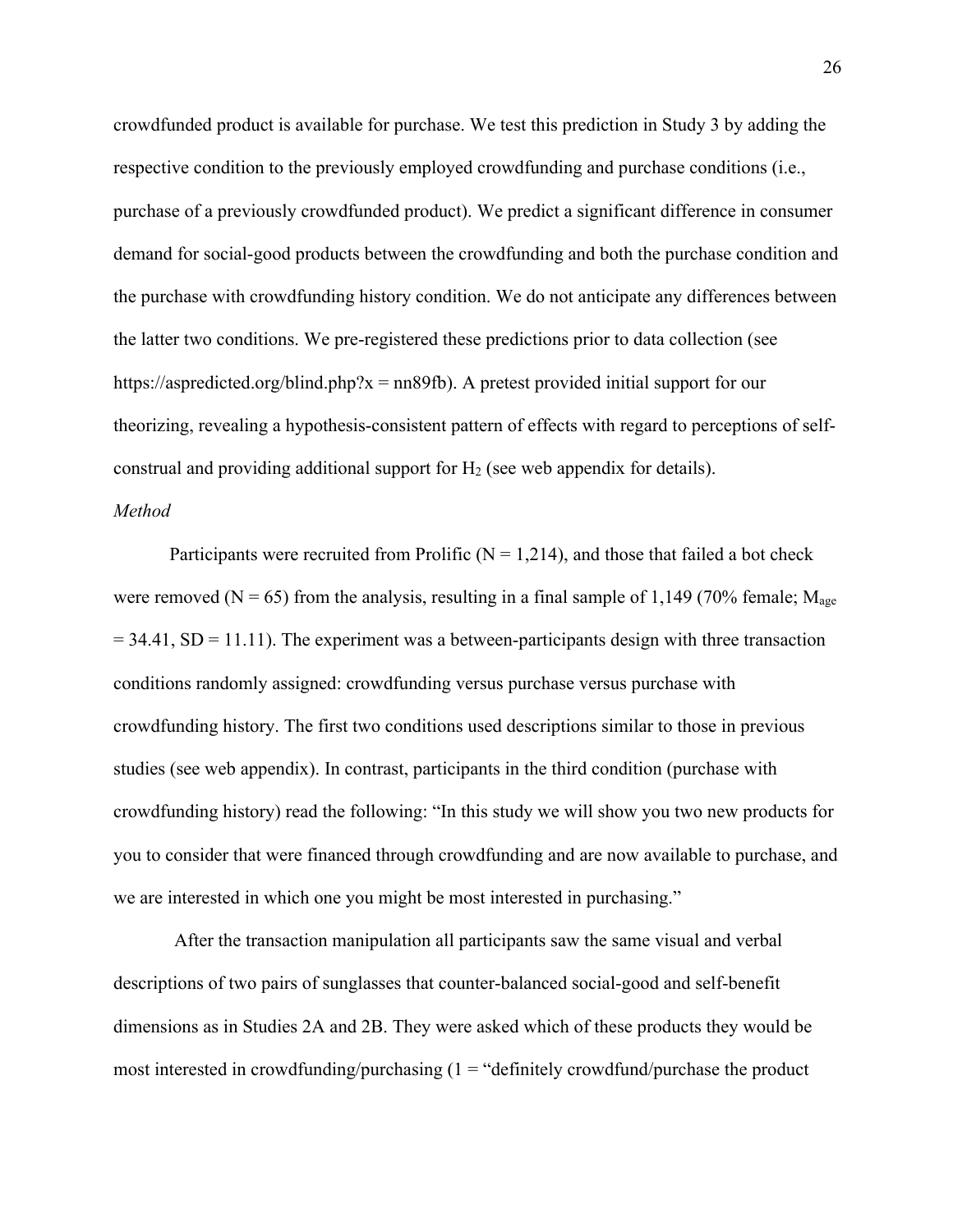from Start-up A, to  $7 =$  definitely crowdfund/purchase the product from Start-up B"). Data were recoded such that a higher score represents stronger demand for the social-good product. Participants completed a bot/attention check (as in Study 2B) and reported their gender and age. *Results*

An ANOVA on our dependent measure with transaction as independent variable indicates significant differences between conditions (F(2, 1146) = 4.74,  $p = .009$ ,  $\eta_p^2 = .008$ ). In particular, we find that participants in the crowdfunding condition demonstrate a significantly stronger demand for the social-good versus self-benefit product ( $M = 5.20$ ,  $SD = 2.03$ ) compared to those in the purchase condition (M = 4.88, SD = 2.08;  $t_{765}$  = -2.14,  $p = .032$ ,  $d = .16$ ). This once again validates  $H_1$ . More central to the aims of this study, we also find that participants in the crowdfunding condition reported a stronger demand for the social-good product than did those in the purchase with a crowdfunding history condition ( $M = 4.75$ ,  $SD = 2.06$ ;  $t_{762} = 3.01$ , *p*  $= .003, d = .22$ ). There was no significant difference in our dependent variable between the purchase and purchase with crowdfunding history conditions  $(t_{765} = .847, p = .397, d = .06)$ .

Validating H3, these findings imply that the increased demand for social-good products emerges as a function of actually engaging in the crowdfunding process rather than because the product has been developed through crowdfunding. The mere mention of being developed via crowdfunding, then, is not enough to activate the effect. Put differently, the focal effect reported in this research is contingent on actual crowdfunding participation: It is attenuated when a previously crowdfunded product is already available for purchase.

#### *STUDY 4*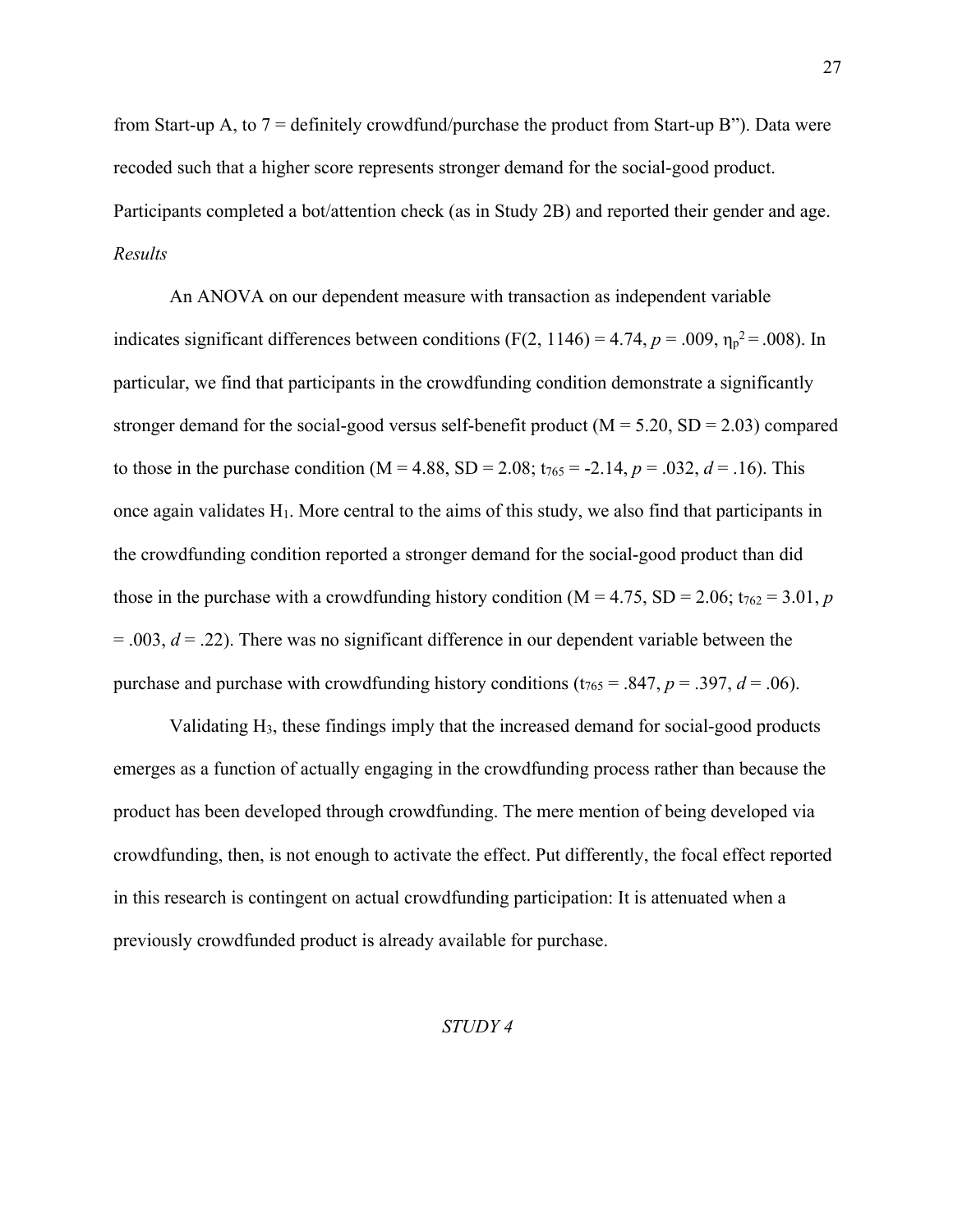In Study 4, we test whether within crowdfunding consumer demand for social-good products will be lower (higher) when collective-efficacy beliefs are low (high) (H4). We argue that the effect of a shift in mindset caused by crowdfunding (toward a more interdependent selfconstrual) will lose its impact when one holds low collective-efficacy beliefs (e.g., "we cannot likely bring about change by working together"). To further calibrate the insight, we employ product type between-participants (both social-good and self-benefit products; similar to Study 1B). In particular, we reason that collective efficacy should more strongly affect consumer demand for social-good as opposed to self-benefit products. Participants are asked how much of a \$2 payment they would spend to crowdfund the focal product. To be parsimonious, we ran the study within crowdfunding only—that is, we did not include any purchase conditions but instead devised a 2 (product type: social-good vs. self-benefit)  $\times$  2 (collective efficacy: low vs. high) between-participants experiment. 4

## *Method*

Participants ( $N = 1,242$ ) were recruited from Amazon's Mechanical Turk. Consistent with previous studies and determined prior to data collection, those that failed a bot check  $(N =$ 279)<sup>5</sup> were removed. The resulting participants ( $N = 963$ ) were 49% female, with an average age of  $35.75$  (SD = 11.48). As indicated, the experiment had a 2 (product type: social-good vs. selfbenefit)  $\times$  2 (collective efficacy: low vs. high) between-participants design. All participants were provided with an introduction to a crowdfunding transaction similar to earlier studies (see web appendix), and then read that they would be exposed to a new product available to crowdfund

<sup>4</sup> We note that it is theoretically less interesting to consider the effects of collective-efficacy beliefs in a classic purchase transaction. This is because the product is already to market in the purchase condition, so collectiveefficacy beliefs do not really apply here and thus we focused on a crowdfunding transaction.

<sup>&</sup>lt;sup>5</sup> While this study employed the same attention/bot check as earlier studies, we note that the number of failed participants is higher. We attribute this to the use of a captcha on the study consent page in our other online studies, which was not done in this study.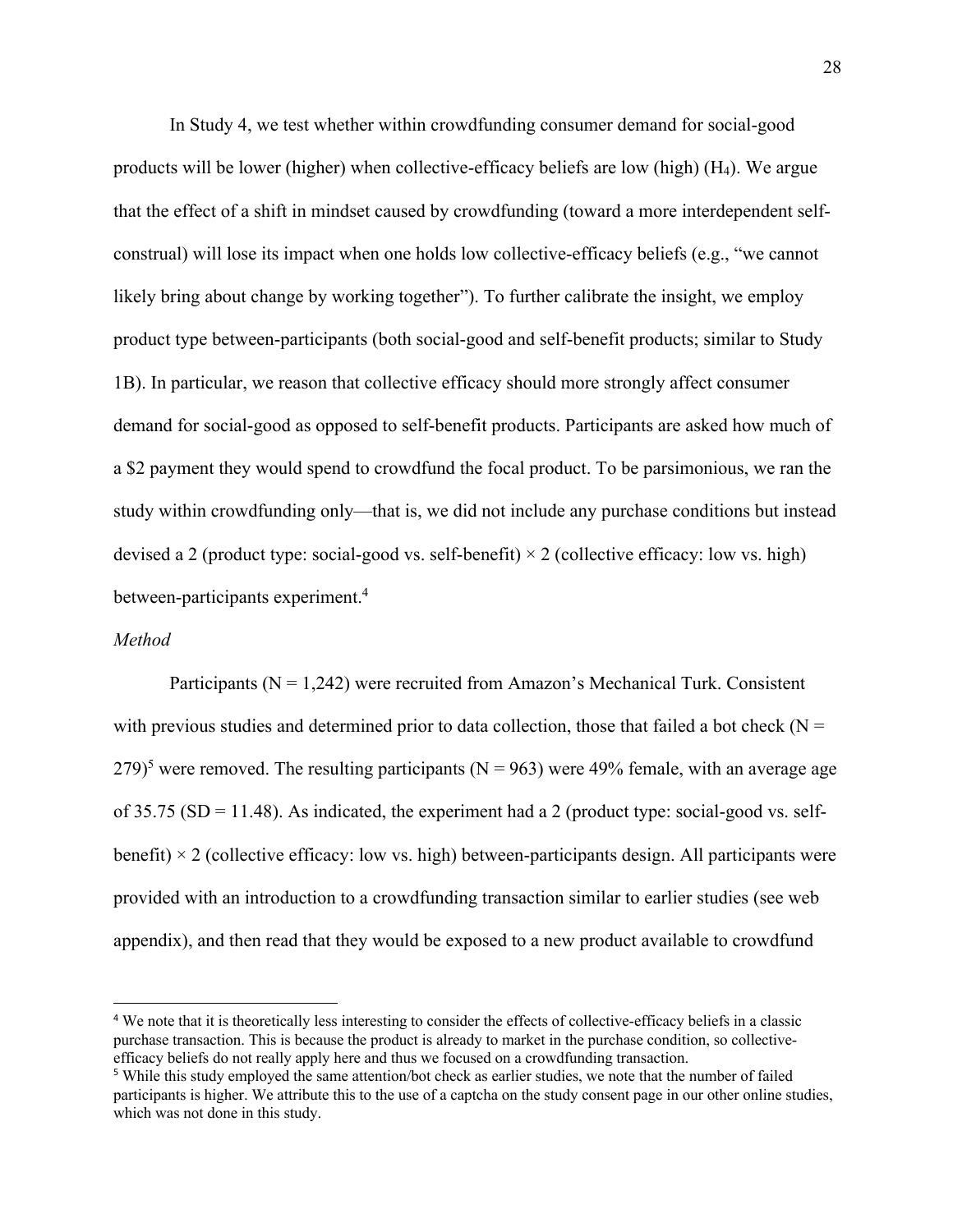and asked to consider whether they would support it. The focal product was a pen, and the product-type manipulation was similar to the one used in Study 1 (see web appendix). Participants were further told that one aspect of the study was examining the effect of interruptions on decision-making, so after considering the product they would be interrupted with an additional task.

After viewing the product stimuli, participants were asked to read a statement about research supporting (high collective efficacy) or downplaying (low collective efficacy) the effectiveness of collective action. For example, "Surprisingly, new research demonstrates that most often the common goal is actually within [out of] reach! That is, although [because] often many of the problems faced are so large and profound, [even] collectively we really can [cannot] bring about change and [nor] make a meaningful difference! The title and also the conclusion from this research is: "Doing Good and Really Getting Somewhere [Doing Good without Getting Anywhere]." They were then asked to write "one solid reason in support of the core idea underlying the research" they had read about. Following this manipulation, participants were again shown the product descriptions and demand was assessed via how much of a potential \$2 lottery winning they would be willing to spend to participate in crowdfunding the pen and subsequently receive a prototype of the pen via mail.

Participants also completed two manipulation checks: "Please think about the pen shown to you. Which is more appropriate?" (7-point scale,  $1 =$  the pen provides good benefits to me [i.e., allows smooth writing],  $7 =$  the pen provides social benefits to society [i.e., helps to make the world a better place]); and, "When you think about collective action, how likely is it that we can bring change and solve big problems?" (7-point scale,  $1 =$  collective action can really get us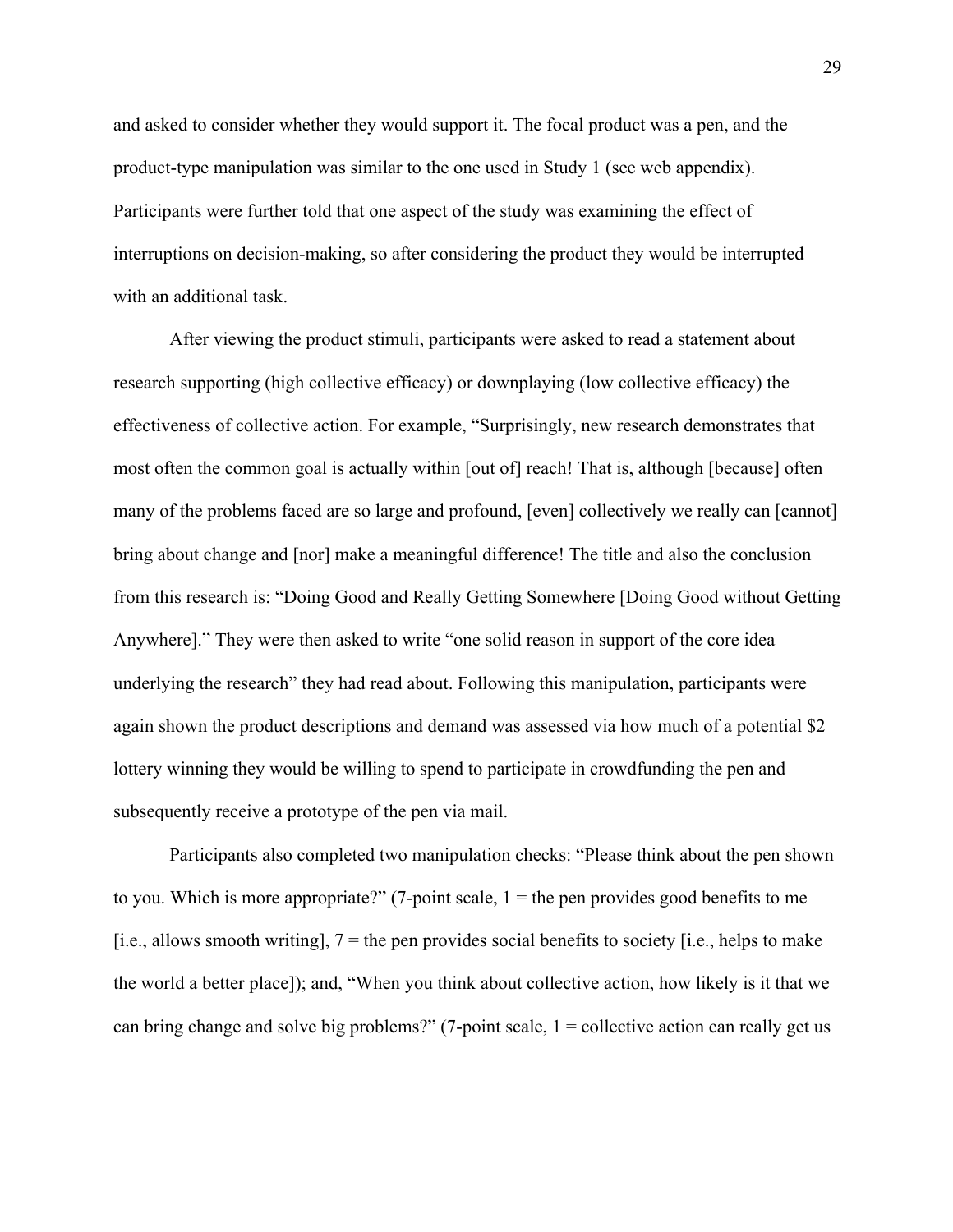somewhere, 7 = collective action cannot really get us anywhere; reverse-coded). Finally, participants indicated their age and gender, and completed the bot-check from previous studies. *Results and Discussion*

*Manipulation checks.* Findings of manipulation checks reveal that the social-good pen – on average and across conditions – was perceived as providing greater social benefits. Participants who saw the pen positioned as a social-good product rated it significantly higher than the scale midpoint on the social-good manipulation-check item ( $M_{social\text{-}good} = 5.57$ , SD = 1.47;  $t_{475} = 23.38$ ,  $p < .001$ ,  $d = 1.08$ ). In contrast, those in the self-benefit condition rated the pen as providing greater benefits to the self significantly lower than the scale midpoint ( $M_{\text{self-benefit}}$  = 2.32, SD = 1.59;  $t_{486} = -23.31$ ,  $p < .001$ ,  $d = 1.05$ ). Additionally, those in the high collectiveefficacy condition were more inclined to indicate that collective action can enact change ( $M_{CE\; high}$  $= 5.90$ , SD = 1.42) than were those in the low collective-efficacy condition (M<sub>CE low</sub> = 4.54, SD = 1.77;  $t_{897} = -13.18$ ,  $p < .001$ ,  $d = .85$ ). Thus, the manipulations of both product type and collective efficacy were successful. We conducted additional analyses on all conditions and report these in the web appendix.

*Monetary contributions.* Replicating results obtained in Study 1B, a main effect of product type  $(F(1, 959) = 20.14, p < .001, \eta_p^2 = .021)$  revealed that consumers were willing to contribute a significantly greater portion of their potential lottery payment to crowdfund the social-good pen (M =  $$.64$ , SD =  $$.68$ ) than the self-benefit pen (M =  $$.45$ , SD =  $$.64$ ; t<sub>954</sub> = -4.50,  $p < .001$ ,  $d = .29$ ). No main effect for collective efficacy emerged (F(1, 959) = 1.20,  $p =$ .274,  $\eta_p^2$  = .001). Additionally, there was a significant interaction between product type and collective efficacy  $(F(1, 959) = 4.74, p = .030, \eta_p^2 = .005;$  Figure 2). When this belief was high, participants strongly preferred the social-good pen  $(M = $.71, SD = $.71)$  over the self-benefit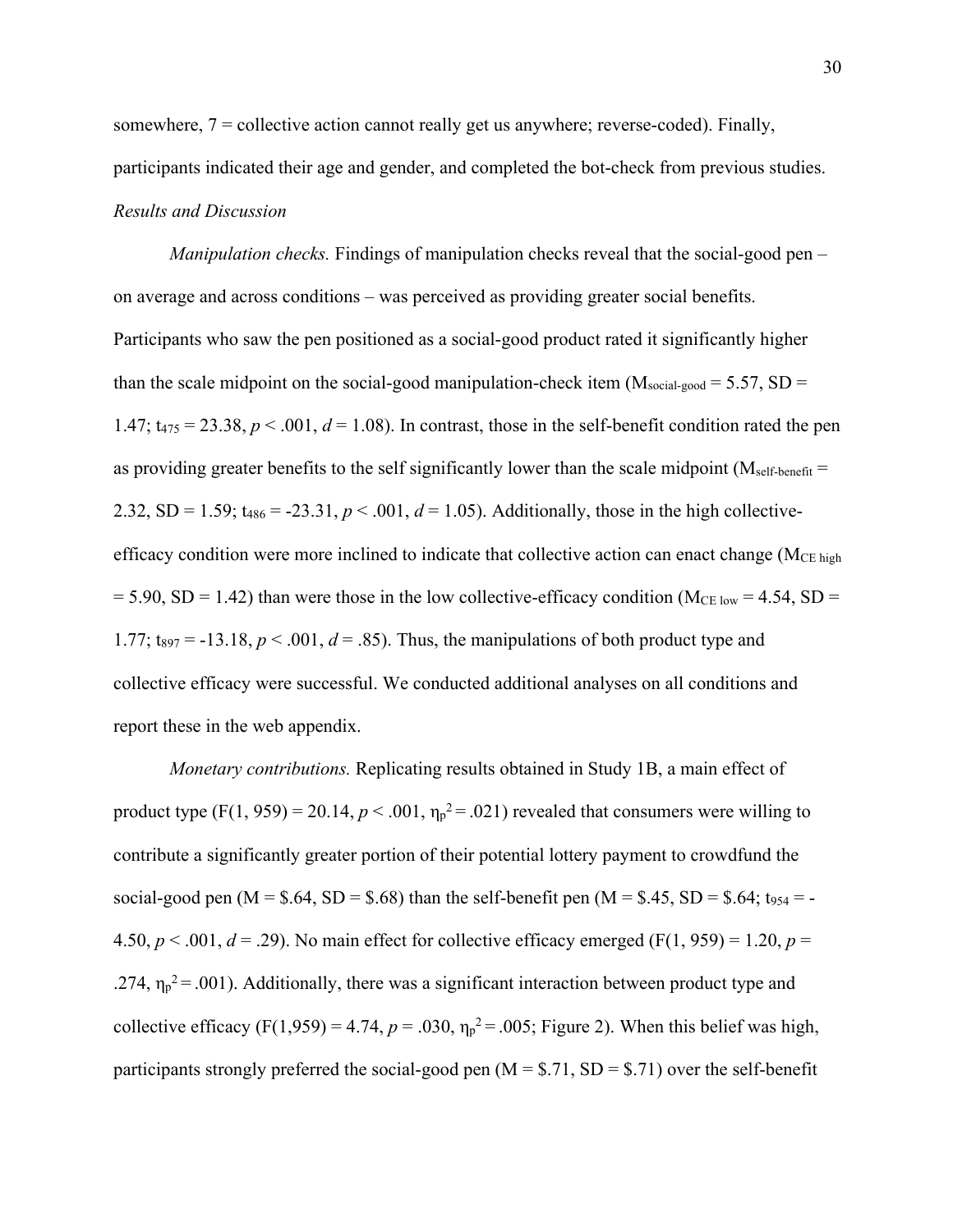pen (M = \$.42, SD = \$.63; F(1, 959) = 22.80,  $p < .001$ ,  $d = .43$ ). However, when collectiveefficacy belief was low, this difference was mitigated ( $M_{social\text{-good}} = $.57$ , SD = \$.65;  $M_{self\text{-benefit}}$ .47, SD = .65; F(1, 959) = 2.60,  $p = .107$ ,  $d = .15$ ). Additional contrasts revealed that monetary contributions were significantly greater for those in the social-good pen condition when belief in collective efficacy was high ( $M_{CE \text{ high}} = $.71$ , SD = \$.71) than when it was low ( $M_{CE \text{ low}} = $.57$ , SD =  $$.65; F(1, 959) = 5.31, p = .021, d = .21$ ; yet, as we intuited, the collective-efficacy manipulation had little impact when the product was focused on self-benefits ( $M_{CE \text{ high}} = $.42$ ,  $SD = $.63$ ;  $M_{CE\,low} = $.47$ ,  $SD = $.65$ ;  $F(1, 959) = .59$ ,  $p = .441$ ,  $d = .07$ ).

#### FIGURE 2

## CROWDFUNDING LOSES ITS IMPACT ON CONSUMERS' DEMAND FOR SOCIAL-GOOD PRODUCTS WHEN COLLECTIVE-EFFICACY BELIEFS ARE LOW



 *Error bars represent +/- 1 standard error*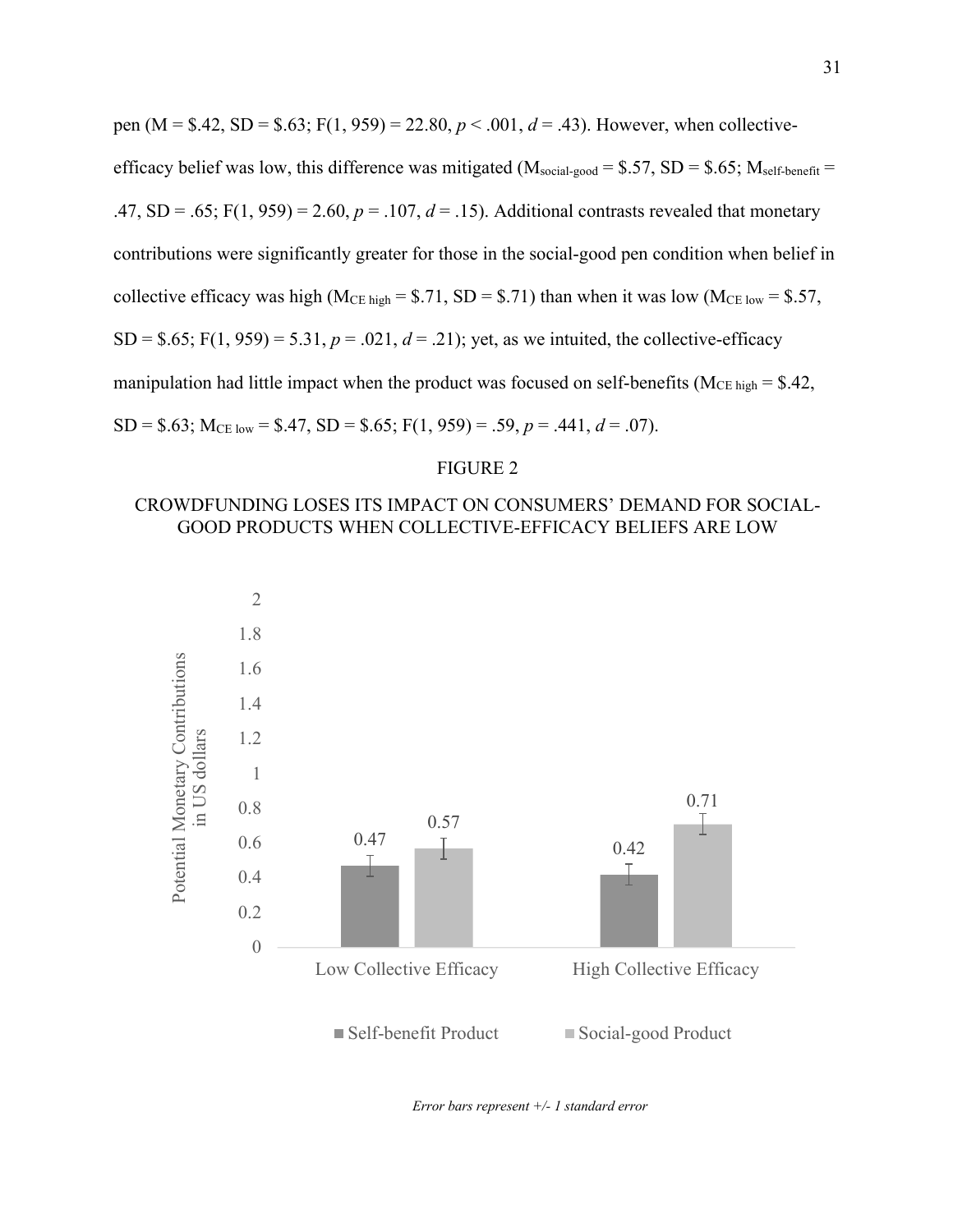Study 4 provides evidence for H4 by showing that within crowdfunding demand for social-good products is lower (higher) when consumers hold low (high) collective-efficacy beliefs. Put differently, crowdfunding loses its impact when one holds low collective-efficacy beliefs (e.g., "we cannot likely bring about change by working together"). In addition, the study shows that collective efficacy does not affect consumer demand for self-benefit products. The study therefore adds a richer understanding of when and why consumers will demonstrate greater demand for social-good products when crowdfunding.

#### *GENERAL DISCUSSION*

Across six studies we demonstrate that consumer demand for social-good products increases when crowdfunding versus purchasing, and that this effect is driven (at least in part) by the activation of an interdependent self-construal. Our research derives these robust findings from real behavioral outcomes, in campus consumer choices (Studies 1A and 1B) and online environments (Study 2A), and from online preferences (Studies 2B, 3–4), while using a variety of product stimuli and construct operationalizations. Moreover, we use a range of both general consumer and student participant samples from different nationalities. We demonstrate the effect with a range of dependent variables to assess consumer demand including dichotomous consumer choice, actual payment amounts, and measured consumer preferences.

## *Theoretical Implications of the Research*

This research presents the first systematic analysis of the implications that offering products via crowdfunding (vs. for purchase) may have for the consumer's decision-making process. In doing so, we offer a conceptual framework elucidating why consumers make different product choices as a function of the transaction type (i.e., crowdfunding vs. purchase),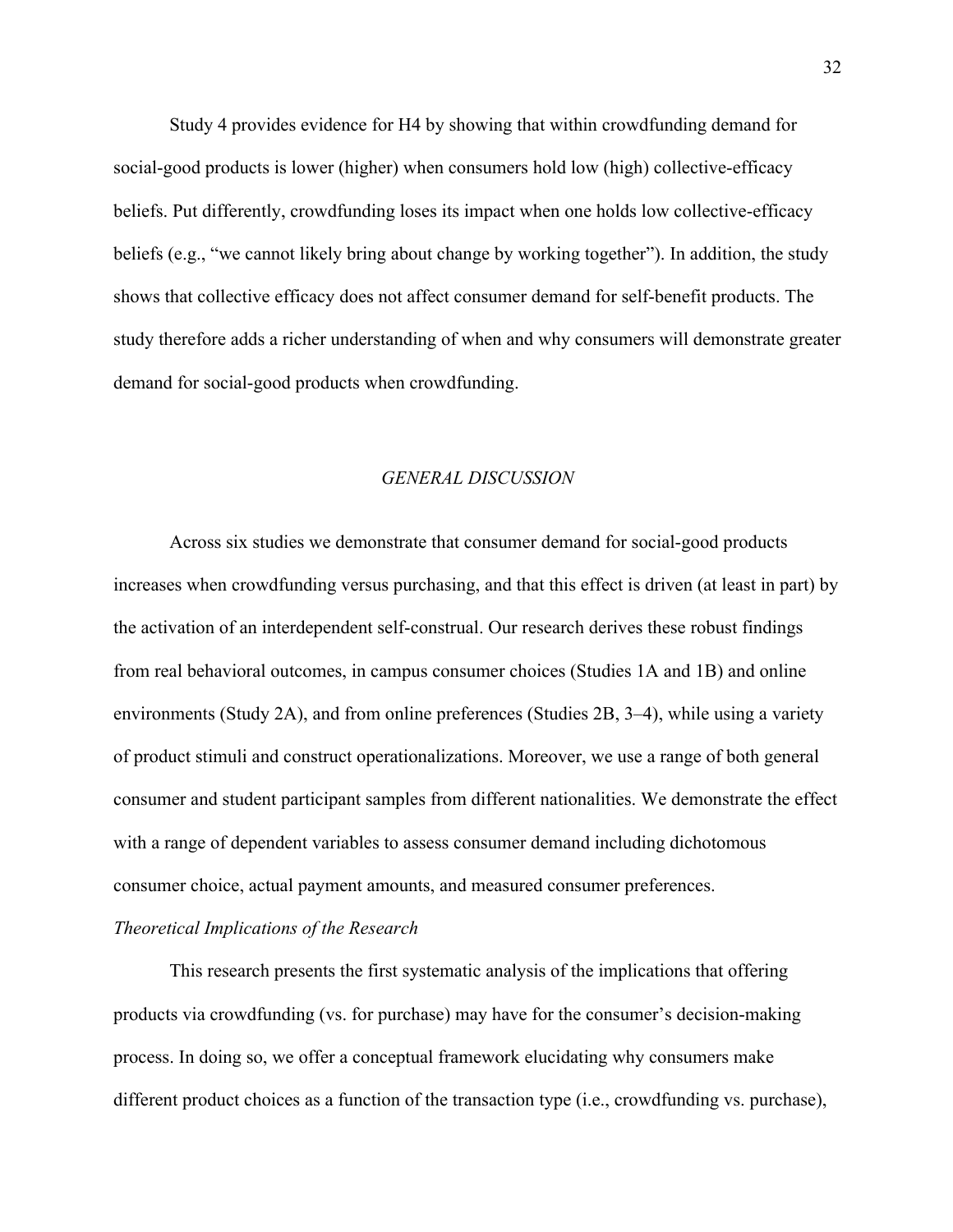adding to the limited work on the psychological consequences of crowdfunding. Moreover, we demonstrate that a crowdfunding transaction activates a more interdependent self-construal. This is an important finding because consumer research has widely explored consequences of selfconstrual, yet it has given little attention to understanding what natural marketplace characteristics (beyond language priming; e.g., Simpson, White, and Laran 2018; White and Simpson 2013) might activate an individual's independent or interdependent self-construal. Indeed, while the crowdfunding literature has seen some consideration of self-construal (via cultural similarity) as an antecedent to lending (Burtch, Ghose, and Wattal 2013), it has not been considered as an outcome of crowdfunding transactions.

The current research also builds on previous literature that considers psychological motivations underlying crowdfunding (Kuppuswamy and Bayus 2017; Zvilichovsky, Danzinger, and Steinhart 2018) highlighting that prosocial motivations need not necessarily exist prior to the decision to crowdfund to have impact but in fact may emerge as a function of the transaction itself. Thus while literature demonstrates that crowdfunding participants are motivated by their potential impact to make a product happen (i.e., helping bring projects into the world that otherwise would not exist; Dai and Zhang 2019; Kuppuswamy and Bayus 2017; Zvilichovsky, Danzinger, and Steinhart 2018), we suggest that our construal-level account enhances our understanding about *which* product a consumer might more strongly want to help develop.

This work also extends theorizing in consumer research by revealing that consumers' low collective-efficacy beliefs can attenuate social-good product demand in a crowdfunding transaction, delivering an empirical examination of collective efficacy not tested before in the consumer literature. This provides an important consideration for the construct of collective efficacy in consumption domains, which has received scant attention in marketing research.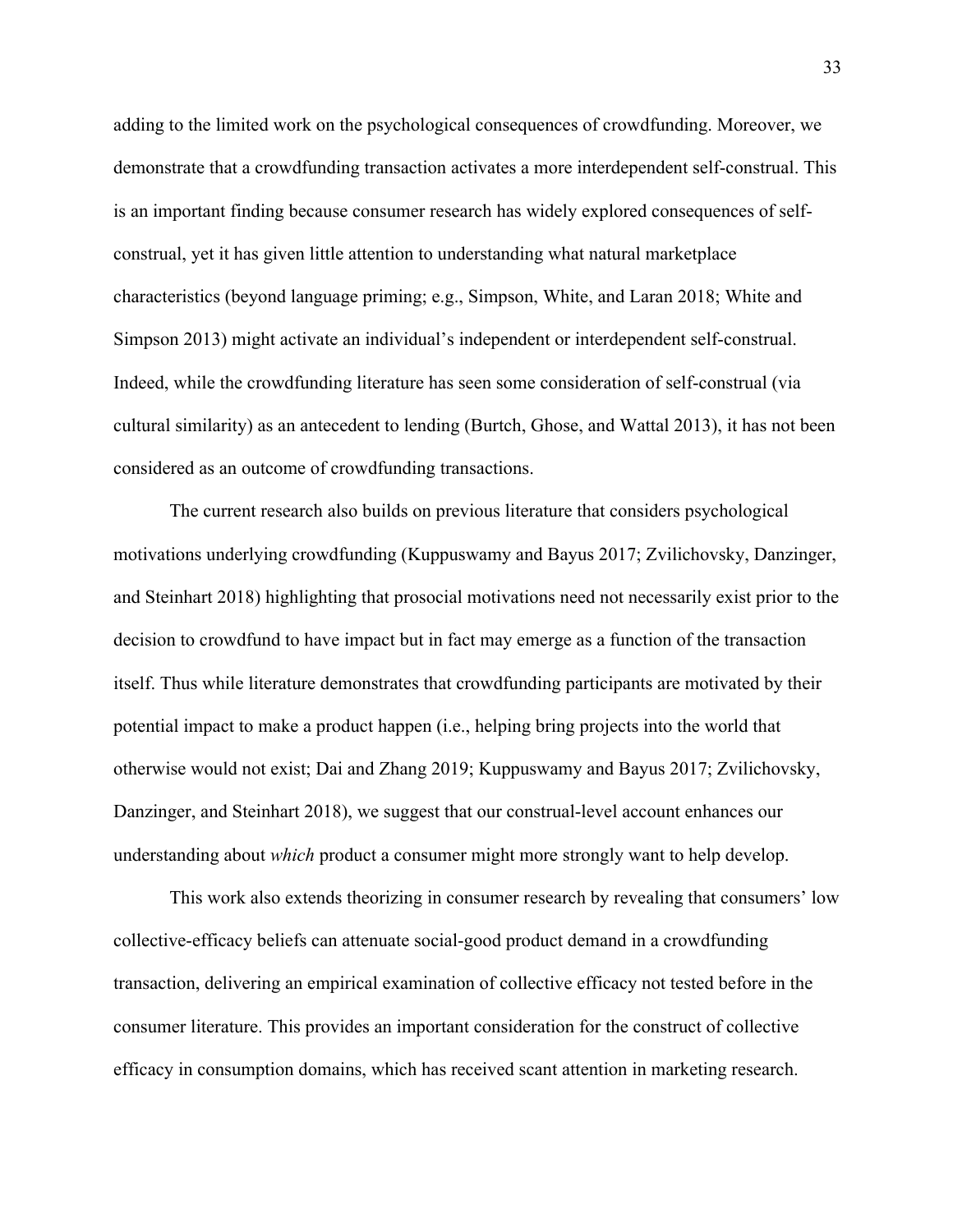#### *Practical Implications and Directions for Future Research*

Our focal finding—that compared to classic purchase transactions, crowdfunding can heighten consumer demand for social-good products—has practical contributions for ventures launching new products. Our results suggest that for products associated with a greater level of social good, ventures may want to consider using a crowdfunding platform to launch their products, as it may provide them with an advantage relative to a traditional purchase transaction. In other words, consumers will likely be more inclined to obtain social good products when they are offered through crowdfunding rather than purchase. Building on research suggesting that crowdfunding campaigns can heighten consumer identification with the venture (Bitterl and Schreier 2018), our findings indicate that a product launch via crowdfunding rather than purchase is a worthwhile consideration for social-good products in particular.

The current research contrasts crowdfunding and purchase transactions. It is worth noting that there are other transaction types that may similarly involve prosocial elements or a sense of shared social responsibility. For instance, pay-it-forward pricing (Gneezy et al. 2010; Jung et al. 2014, 2017) and cause-marketing associated with a gift (Zlatev and Miller 2016) both entail some aspect of a purchase exchange that carries social benefit. It may be valuable to consider to what extent each of these transaction types might activate an interdependent self-construal. At first glance, it would seem that the collective nature of crowdfunding may be more explicit than those types of transactions in activating the salience of connectedness with others and collective goals. Thus, it remains to be seen whether pay-it-forward pricing and cause-marketing would similarly shift consumer self-construal.

For those ventures that have already decided to use crowdfunding to fund and/or market their new product, our research indicates that emphasizing the social-good aspects of the product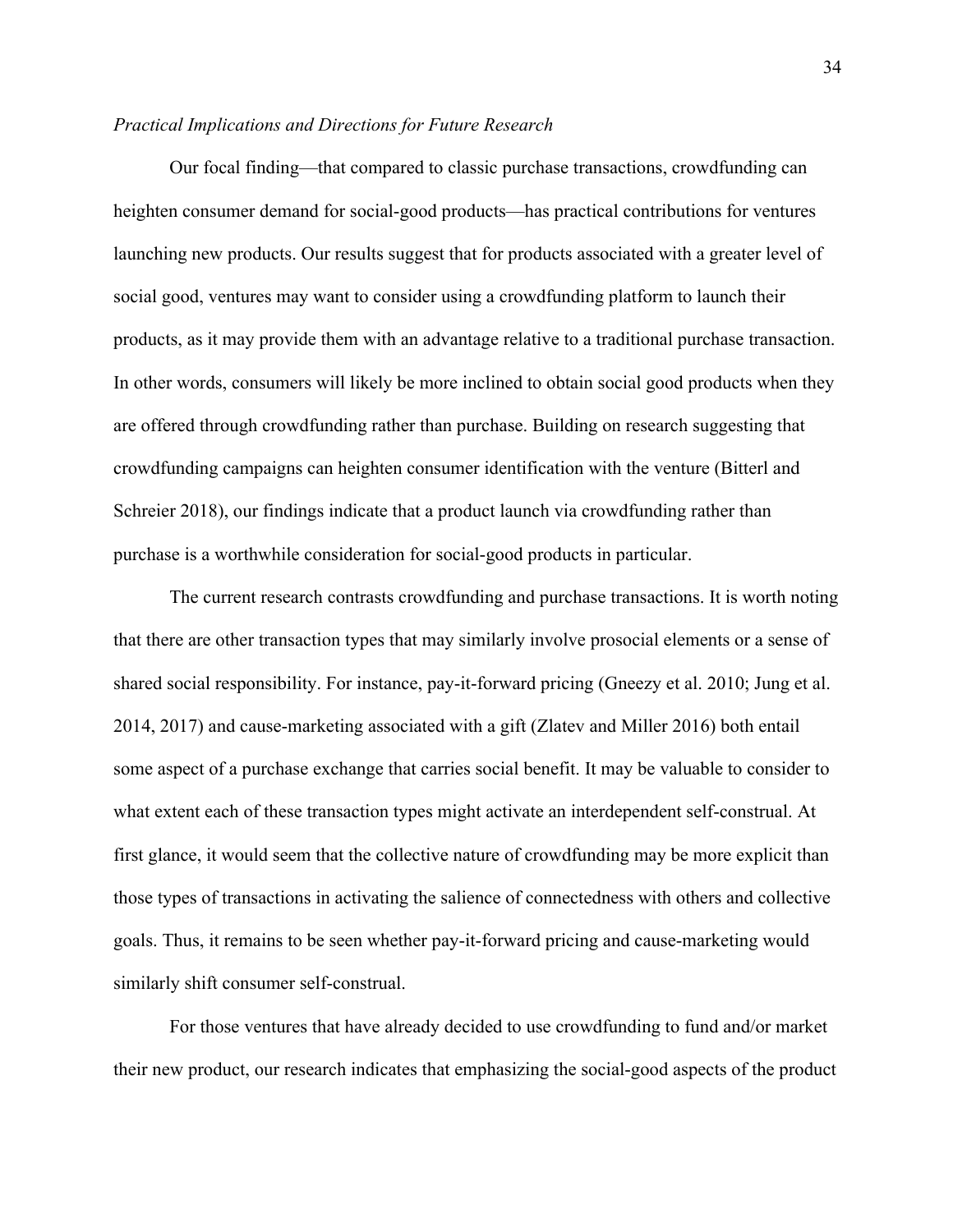in their project pitch will increase the likelihood of success. Such ventures should avoid the activation of an independent self-construal or information that might mitigate collective-efficacy beliefs. Such information could lead to backfire effects, wherein consumers may be less likely to select social-good options. The activation of an interdependent self-construal may warrant additional considerations, however, given that literature highlights a range of consequences of doing so, as discussed in the theoretical review above. For those launching via crowdfunding and highlighting interdependence at the same time, it might be relevant to consider other elements such as minimizing social risk (Mandel 2003) and positioning with prevention- (vs. promotion) focused information (Aaker and Lee 2001). Future research can explore these possibilities.

The above implications also raise questions about what other attributes, beyond social good, might possibly be perceived more positively in crowdfunding transactions. For instance, it might be that a highly innovative product could drive similar effects. In addition to receiving self-benefit from a highly innovative product, consumers might be motivated to 'make the world a better place' by helping the innovative idea hit the broader market. Innovative products, in particular, could be seen as having high potential to make a meaningful collective impact to society that might be augmented in crowdfunding transactions. This is speculative, however, and further research is needed to claim (or refute) this with more certainty.

Beyond product demand, it might also be possible that consumers would perceive an organization engaged in crowdfunding more positively because they may view the firm as contributing to a social good by facilitating collective goals, and such social goodwill can translate into positive consumer perceptions (Chernev and Blair 2015). This would align with research documenting that members of collectivistic cultures tend to make more altruistic attributions about CSR motives of companies (Choi et al. 2016). Thus, research could consider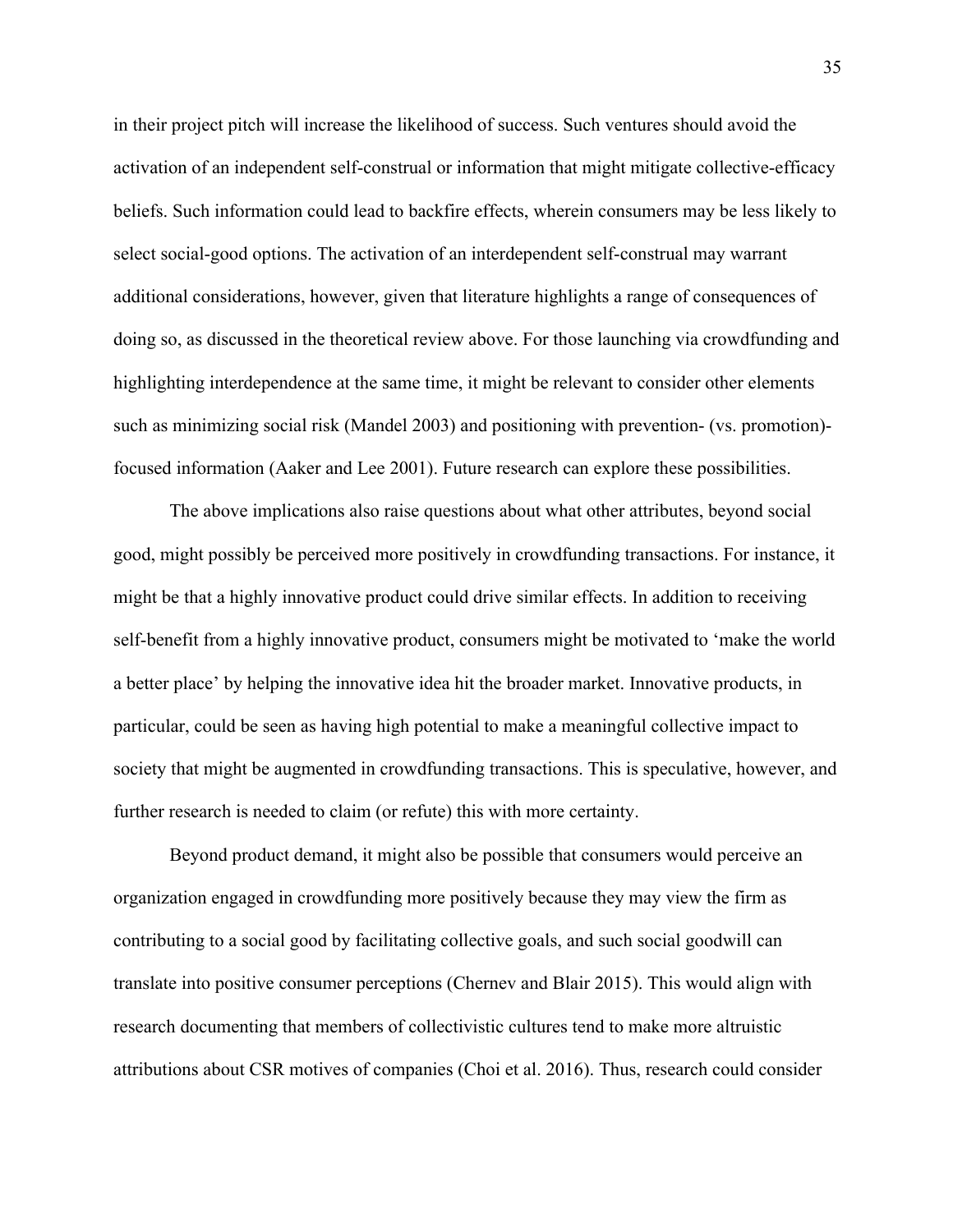constructs beyond product demand, looking at how crowdfunding might impact consumer perceptions at a brand or firm level.

Future research might also investigate how consumer characteristics and product types may moderate our focal effect. While our effects were obtained primarily with general consumer populations who were randomly assigned to experimental conditions, one question is whether certain consumers are more attracted to crowdfunding than others. For instance, might those with a more highly interdependent self-construal as an individual difference be more drawn to such platforms? Many promising research avenues stem from the current research, and we hope that this work spurs additional researchers to examine the consequences of crowdfunding from a consumer perspective.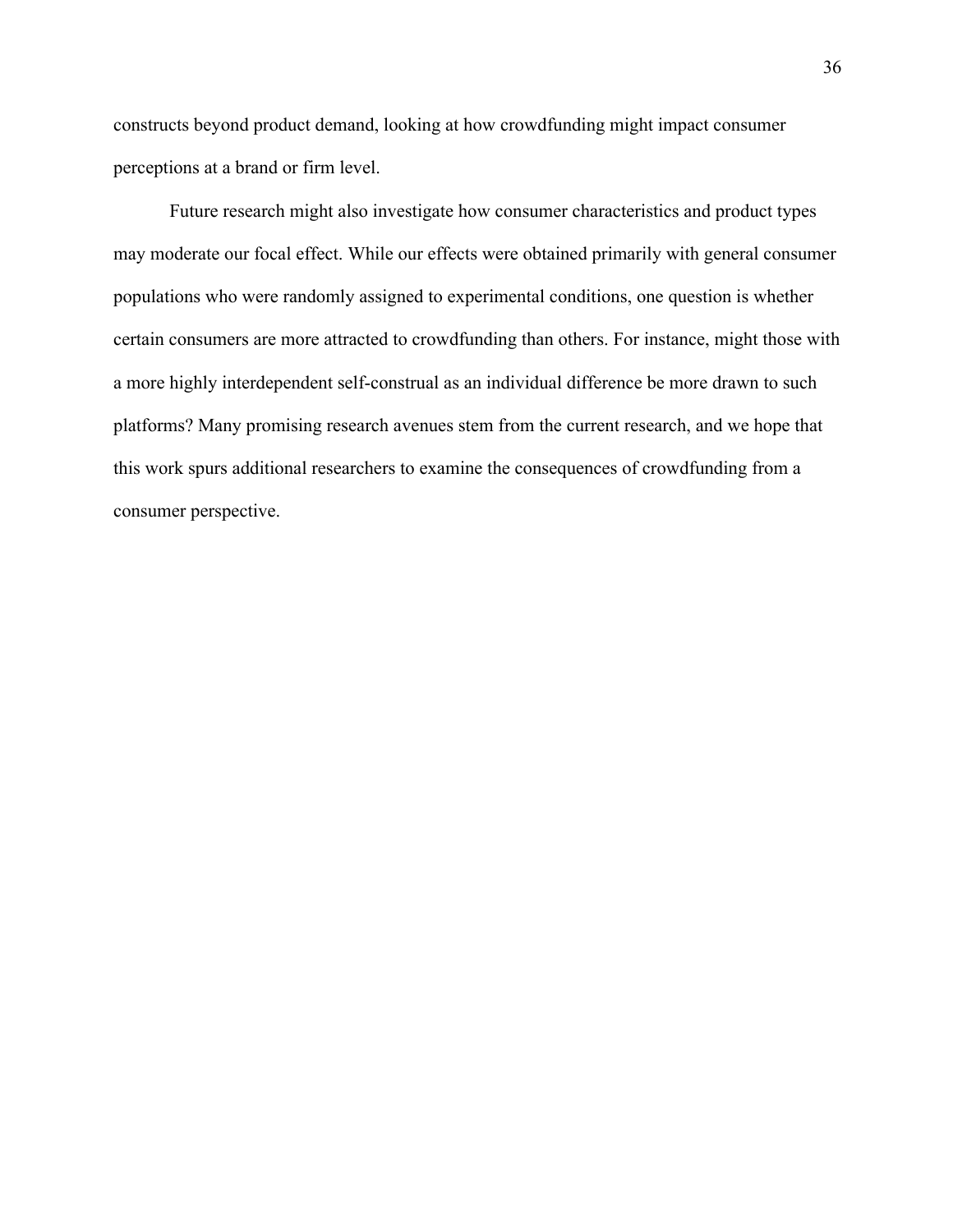- Aaker, Jennifer L. and Angela Y. Lee (2001), "'I' Seek Pleasures and 'We' Avoid Pains: The Role of Self-Regulatory Goals in Information Processing and Persuasion," *Journal of Consumer Research*, 28 (1), 33–49.
- Agrawal, Ajay, Christian Catalini, and Avi Goldfarb (2015), "Crowdfunding: Geography, Social Networks, and the Timing of Investment Decisions," *Journal of Economics and Management Strategy*, 24 (2), 253–74.
- Agrawal, Nidhi and Durairaj Maheswaran (2005), "The Effects of Self-Construal and Commitment on Persuasion," *Journal of Consumer Research*, 31 (4), 841–49.
- Allison, Thomas H., Blakley C. Davis, Jeremy C. Short, and Justin W. Webb (2015), "Crowdfunding in a Prosocial Microlending Environment: Examining the Role of Intrinsic Versus Extrinsic Cues," *Entrepreneurship Theory & Practice*, 39 (1), 53–73.
- Arnocky, Steven, Mirella Stroink, and Teresa DeCicco (2007), "Self-construal Predicts Environmental Concern, Cooperation, and Conservation," *Journal of Environmental Psychology*, 27 (4), 255–64.
- Bandura, Albert (1997), *Self-efficacy: The Exercise of Control.* New York: WH Freeman/Times Books/Henry Holt & Co.
- Belleflamme, Paul, Thomas Lambert, and Armin Schwienbacher (2014), "Crowdfunding: Tapping the Right Crowd," *Journal of Business Venturing,* 29 (5), 585–609.
- Bitterl, Sally and Martin Schreier (2018), "When Consumers Become Project Backers: The Psychological Consequences of Participation in Crowdfunding," *International Journal of Research in Marketing*, 35 (4), 673–85.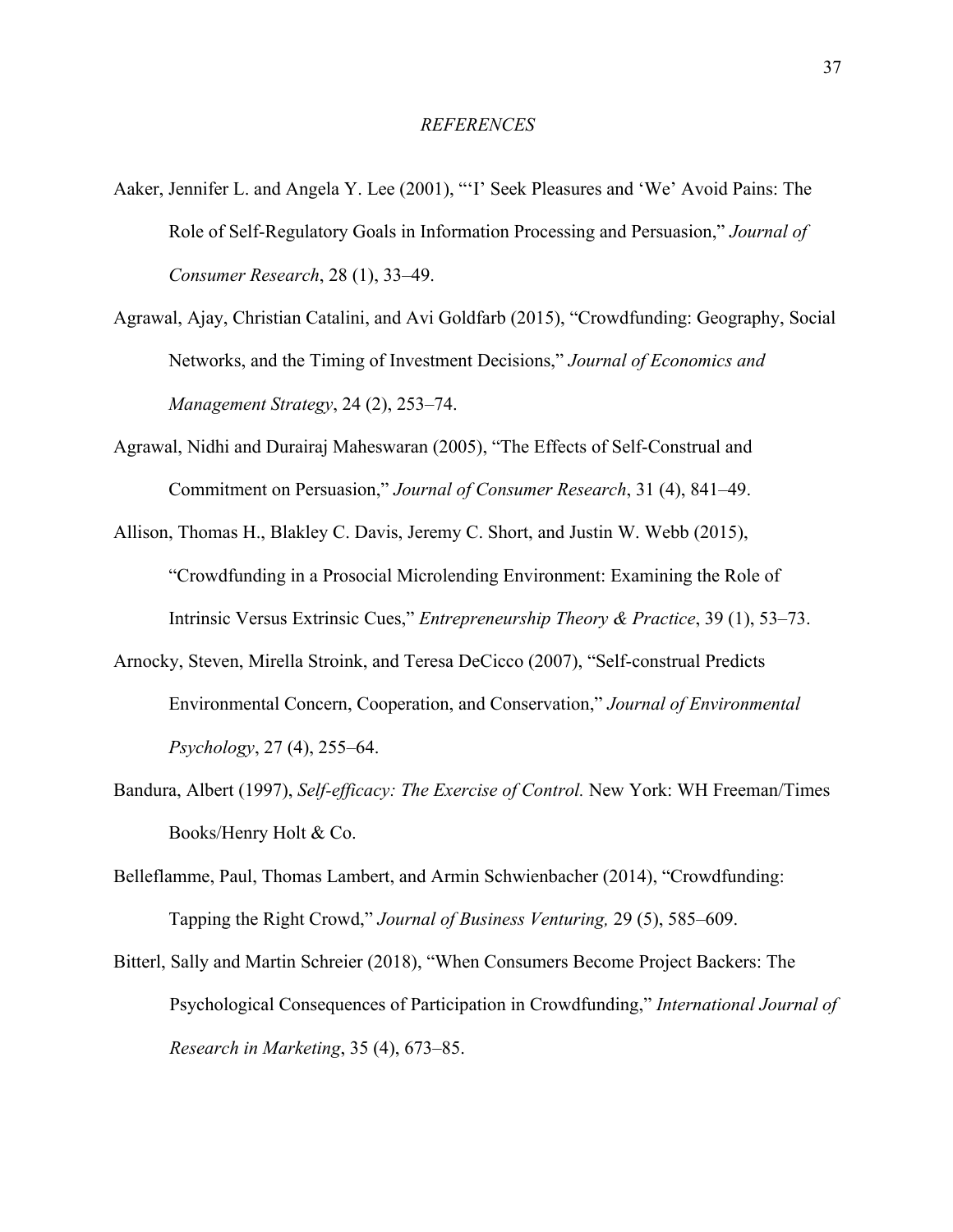- Blaseg, Daniel, Christian Schulze, and Bernd Skiera (2020), "Consumer Protection on Kickstarter," *Marketing Science*, https://doi.org.10.1287/mksc.2019.1203
- Brewer, Marilynn and Wendi Gardner (1996), "Who Is This 'We'? Levels of Collective Identity and Self Representations," *Journal of Personality and Social Psychology*, 71 (1), 83–93.
- Briley, Donnel A. and Robert S. Wyer, Jr. (2001), "Transitory Determinants of Values and Decisions: The Utility (or Nonutility) of Individualism and Collectivism in Understanding Cultural Differences," *Social Cognition,* 19 (3), 197–227.
- Brown, Terrence E., Edward Boon, and Leyland F. Pitt (2017), "Seeking Funding in Order to Sell: Crowdfunding as a Marketing Tool," *Business Horizons*, 60 (2), 189–95.
- Burtch, Gordon, Anindya Ghose, and Sunil Wattal (2013), "An Empirical Examination of the Antecedents and Consequences of Investment Patterns in Crowd-Funded Markets," *Information Systems Research*, 24 (3), 499–519.
- Burton, K. Alex, Jonathan S. Gore, and Jennifer Sturgeon (2012), "The Role of Relational Selfconstrual in Reactions to Charity Advertisements," *Self and Identity*, 11 (3), 343–59.
- Calic, Goran and Elaine Mosakowski (2016), "Kicking Off Social Entrepreneurship: How a Sustainability Orientation Influences Crowdfunding Success," *Journal of Management Studies,* 53 (5), 738–67.
- Chang, Hannah H. and Iris W. Hung (2018), "Mirror, Mirror on the Retail Wall: Self-Focused Attention Promotes Reliance on Feelings in Consumer Decisions," *Journal of Marketing Research,* 55 (4), 586–99.
- Chen, Gilad and Paul D. Bliese (2002), "The Role of Different Levels of Leadership in Predicting Self- and Collective Efficacy: Evidence for Discontinuity," *The Journal of Applied Psychology*, 87 (3), 549–56.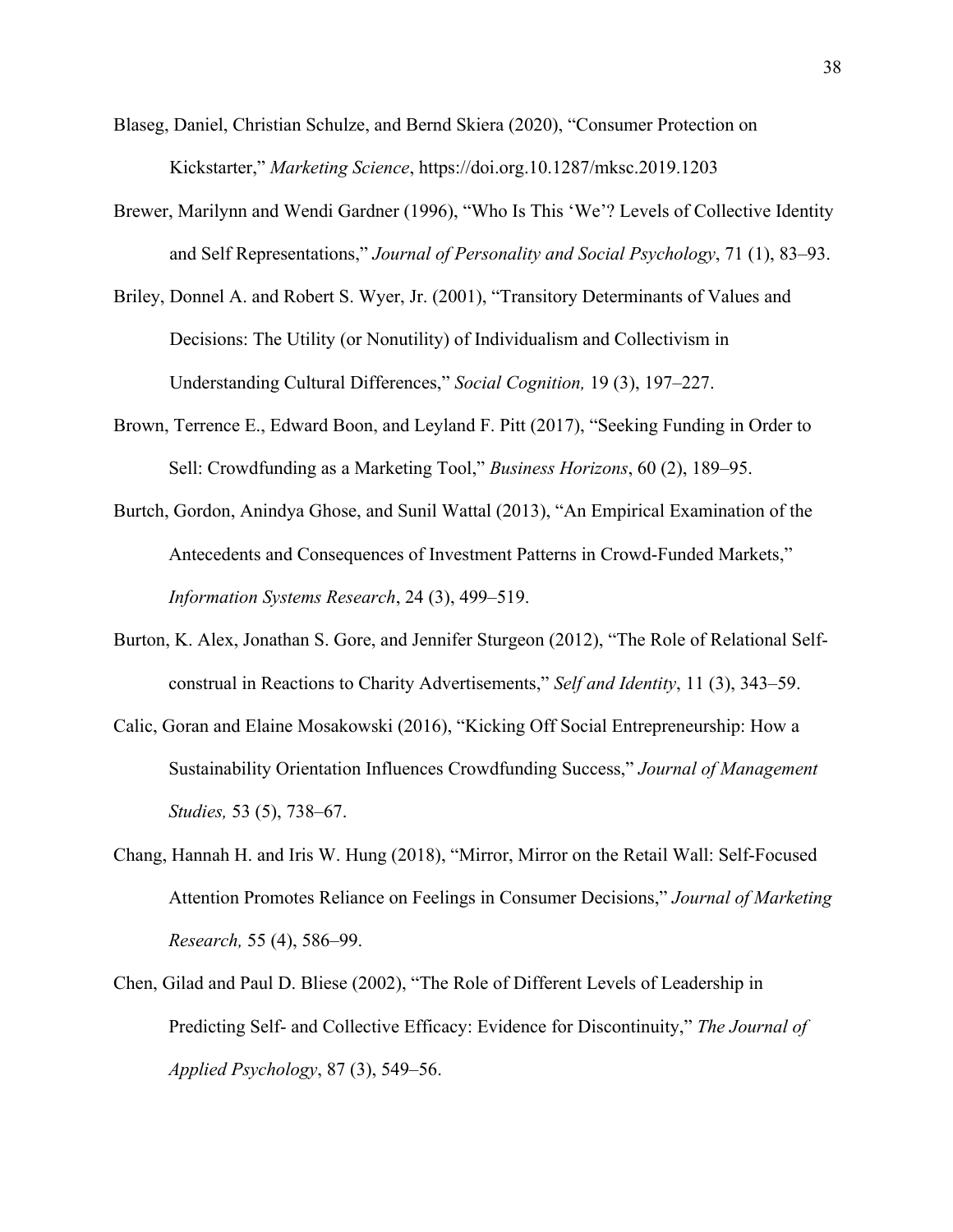- Chen, Mei-Fang (2015), "Self-Efficacy or Collective Efficacy Within the Cognitive Theory of Stress Model: Which More Effectively Explains People's Self-Reported Proenvironmental Behavior?" *Journal of Environmental Psychology*, 42, 66–75.
- Chernev, Alexander and Sean Blair (2015), "Doing Well by Doing Good: The Benevolent Halo of Corporate Social Responsibility," *Journal of Consumer Research,* 41 (6), 1412–25.
- Choi, Jungsil, Young Kyun Chang, Yexin Jessica Li, and Myoung Gyun Jang (2016), "Doing Good in Another Neighborhood: Attributions of CSR Motives Depend on Corporate Nationality and Cultural Orientation," *Journal of International Marketing,* 24 (4), 82– 104.
- Chuang, Yating, Xiaofei Xie, and Chang Liu (2016), "Interdependent Orientations Increase Proenvironmental Preferences when Facing Self-interest Conflicts: The Mediating Role of Self-control," *Journal of Environmental Psychology*, 46 (June), 96–105.
- Dahl, Darren W., Christoph Fuchs, and Martin Schreier (2015), "Why and When Consumers Prefer Products of User-Driven Firms: A Social Identification Account," *Management Science,* 61 (8), 1978–88.
- Dai, Hengchen and Dennis J. Zhang (2019), "Prosocial Goal Pursuit in Crowdfunding: Evidence from Kickstarter," *Journal of Marketing Research,* 56 (3), 498–517.
- Downie, Michelle, Richard Koestner, Elizabeth Horberg, and Silje Haga (2006), "Exploring the Relation of Independent and Interdependent Self-Construals to Why and How People Pursue Personal Goals," *The Journal of Social Psychology,* 146 (5), 517–31.
- Duclos, Rod and Alixandra Barasch (2014), "Prosocial Behavior in Intergroup Relations: How Donor Self-Construal and Recipient Group-Membership Shape Generosity," *Journal of Consumer Research*, 41 (1), 93–108.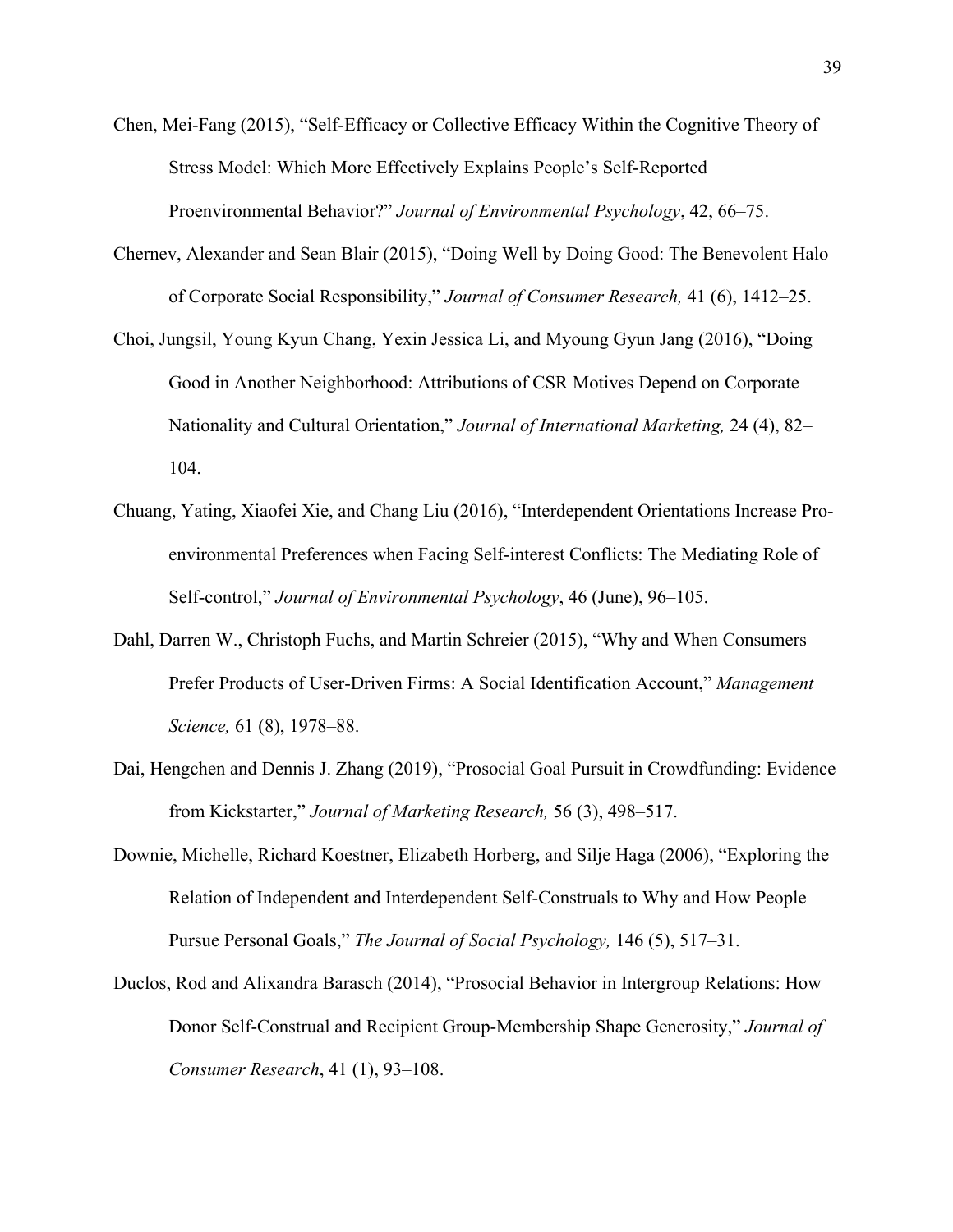- Fuchs, Christoph, Martin Schreier, and Stijn M.J. van Osselaer (2015), "The Handmade Effect: What's Love Got to Do with It," *Journal of Marketing,* 79, 98–110.
- Galak, Jeff, Deborah Small, and Andrew T. Stephen (2011), "Microfinance Decision Making: A Field Study of Prosocial Lending," *Journal of Marketing Research,* 48, 130–37.
- Gallaga, Omar (2013), "Hooked on Kickstarter: It's Just Another Way to Shop Online" (accessed August 13, 2018) [https://www.ajc.com/technology/hooked-kickstarterjustanother-way-shop-online/9NfsJHH6mQVbPgsyt58vaK/].
- Gerber, Elizabeth and Julie Hui (2016), "Crowdfunding: How and Why People Participate," in Jerome Méric, Isabelle Maque, and Julienne Brabet (Eds.), *International Perspectives on Crowdfunding: Positive, Normative and Critical Theory*, Emerald, UK, 37–64.
- Gneezy, Ayelet, Uri Gneezy, Leif D. Nelson, and Amber Brown (2010), "Shared Social Responsibility: A Field Experiment in Pay-What-You-Want Pricing and Charitable Giving," *Science,* 329 (5989), 325–27.
- Gubler, Zachary J. (2013), "Inventive Funding Deserves Creative Regulation," *Wall Street Journal,* January 31.

http://online.wsj.com/article/SB10001424127887323468604578251913868617572.html.

- Gunasti, Kunter and William T. Ross, Jr. (2010), "How and When Alphanumeric Brand Names Affect Consumer Preferences," *Journal of Marketing Research,* 47 (6), 1177–92.
- Hamilton, Rebecca W. and Gabriel J. Biehal (2005), "Achieving Your Goals or Protecting Their Future? The Effects of Self-View on Goals and Choices," *Journal of Consumer Research,* 32 (2), 277–83.
- Hayes, Andrew F. (2018), *Introduction to Mediation, Moderation, and Conditional Process Analysis: A Regression-based Approach,* 2nd edition. New York: Guilford Press.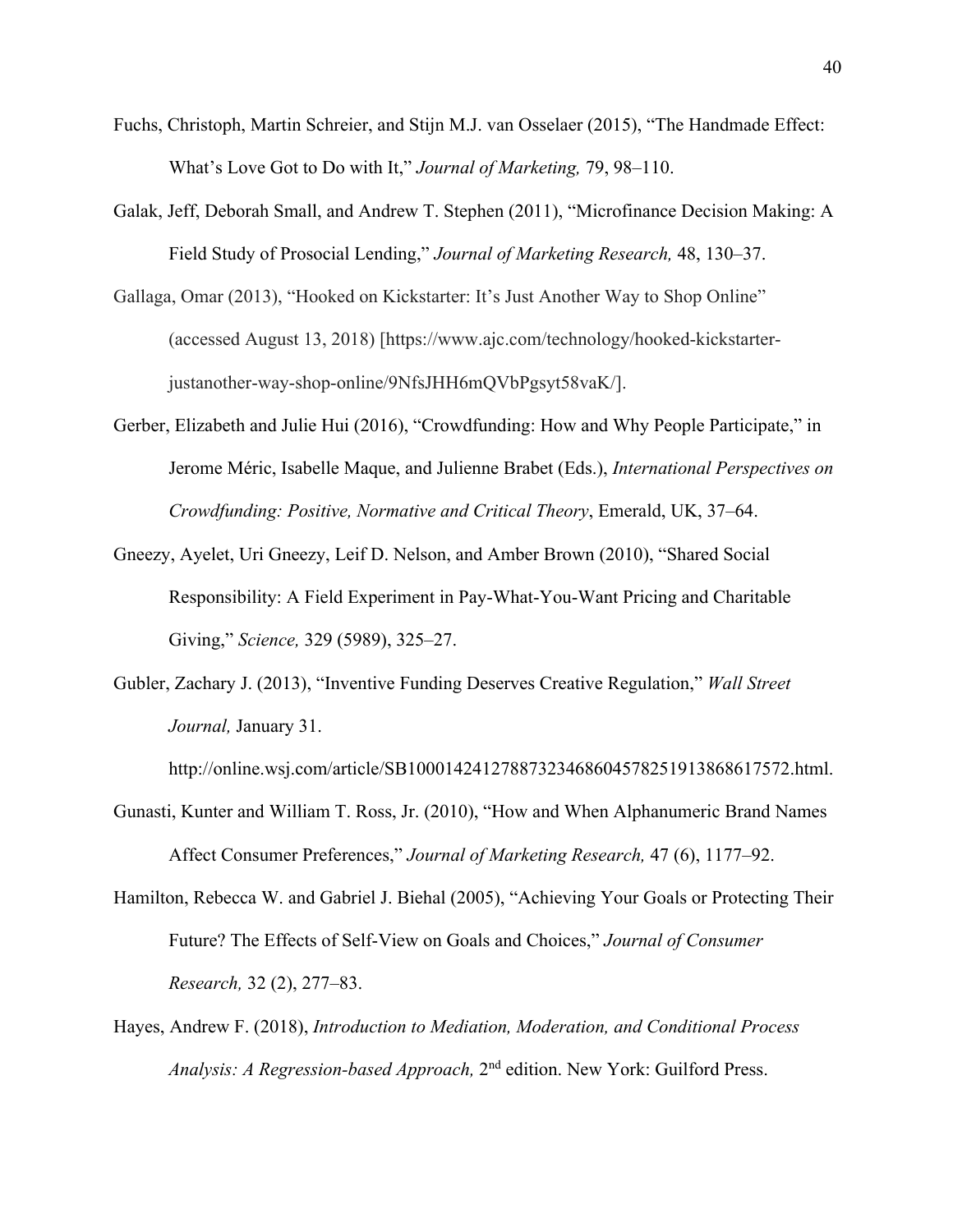- Hong, Jiewen and Hannah H. Chang (2015), "'I' Follow My Heart and 'We' Rely on Reasons: The Impact of Self-Construal on Reliance on Feelings versus Reasons in Decision Making," *Journal of Consumer Research,* 41 (6), 1392–1411.
- Jung, Minah H., Leif Nelson, Uri Gneezy, and Ayelet Gneezy (2014), "Paying More When Paying for Others," *Journal of Personality and Social Psychology,* 107 (3), 414–31.
- Jung, Minah, Leif Nelson, Uri Gneezy, and Ayelet Gneezy (2017), "Signaling Virtue: Charitable Behavior Under Consumer Elective Pricing," *Marketing Science,* 36 (2), 187–94.
- Kühnen, Ulrich and Bettina Hannover (2000), "Assimilation and Contrast in Social Comparisons as a Consequence of Self-Construal Activation," *European Journal of Social Psychology,*  30, 799–811.
- Kuppuswamy, Venkat and Barry L. Bayus (2017), "Does My Contribution to Your Crowdfunding Project Matter?" *Journal of Business Venturing,* 32 (1), 72–89.
- Lalwani, Ashok K. and Sharon Shavitt (2013), "You Get What You Pay For? Self-Construal Influences Price–Quality Judgements," *Journal of Consumer Research,* 40 (2), 255–67.
- Mandel, Naomi (2003), "Shifting Selves and Decision Making: The Effects of Self-Construal Priming on Consumer Risk-Taking," *Journal of Consumer Research*, 30 (1), 30–40.
- Markus, Hazel Rose and Shinobu Kitayama (1991), "Culture and the Self: Implications for Cognition, Emotion, and Motivation," *Psychological Review*, 98 (2), 244–53.
- Meyvis, Tom and Stijn M. Van Osselaer (2018), "Increasing the Power of Your Study by Increasing the Effect Size," *Journal of Consumer Research*, 44 (5), 1157–73.
- Mollick, Ethan (2014), "The Dynamics of Crowdfunding: An Exploratory Study," *Journal of Business Venturing,* 29 (1), 1–16.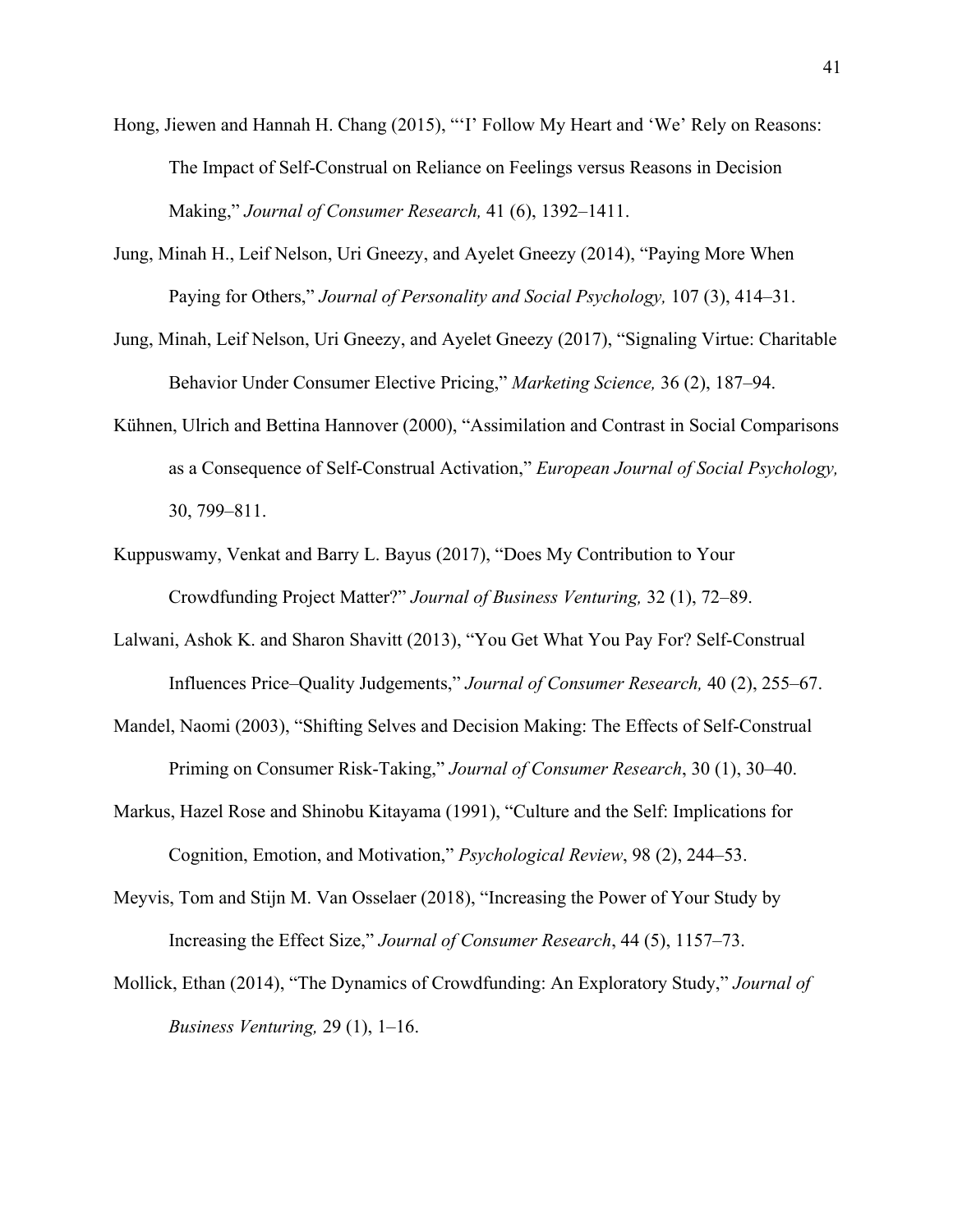- Mollick, Ethan (2018), "The Unique Value of Crowdfunding Is Not Money—It's Community," *Harvard Business Review*, April 21. https://hbr.org/2016/04/the-unique-value-ofcrowdfunding-is-not-money-its-community
- Moorman, Robert H. and Gerald L. Blakely (1995), "Individualism-collectivism as an Individual Difference Predictor of Organizational Citizenship Behavior," *Journal of Organizational Behavior*, 16 (2), 127–42.
- Newman, George E. and Ravi Dhar (2014), "Authenticity Is Contagious: Brand Essence and the Original Source of Production," *Journal of Marketing Research,* 51 (3), 371–86.
- Obhi, Sukhvinder, S., Jeremy Hogeveen, and Alvaro Pascual-Leone (2011), "Resonating with Others: The Effects of Self-construal Type on Motor Cortical Output," *Journal of Neuroscience,* 31 (41), 14531–535.
- Pew Research Center's American Trends Panel Wave 13 (2015). Dataset retrieved February 20, 2019, from: http://www.pewinternet.org/dataset/american-trends-panel-wave-13/
- Pietraszkiewicz, Agnieszka, Birthe Soppe, and Magdalena Formanowicz (2017), "Go Pro Bono," *Social Psychology,* 48 (5), 265–78.
- Reese, Gerhard and Eva A. Junge (2017), "Keep on Rockin' in a (Plastic-)Free World: Collective Efficacy and Pro-Environmental Intentions as a Function of Task Difficulty," *Sustainability*, 9 (2), 200.
- Ryu, Sunghan and Young-Gul Kim (2016), "A Typology of Crowdfunding Sponsors: Birds of a Feather Flock Together?" *Electronic Commerce Research and Applications*, 16, 43–54.
- Shavitt, Sharon, Angela Y. Lee, and Timothy P. Johnson (2008), "Cross-Cultural Consumer Psychology," in C. Haugtvedt, P. Herr, and F. Kardes (Eds.), *Handbook of Consumer Psychology* (pp. 1103–32), New York: Psychology Press.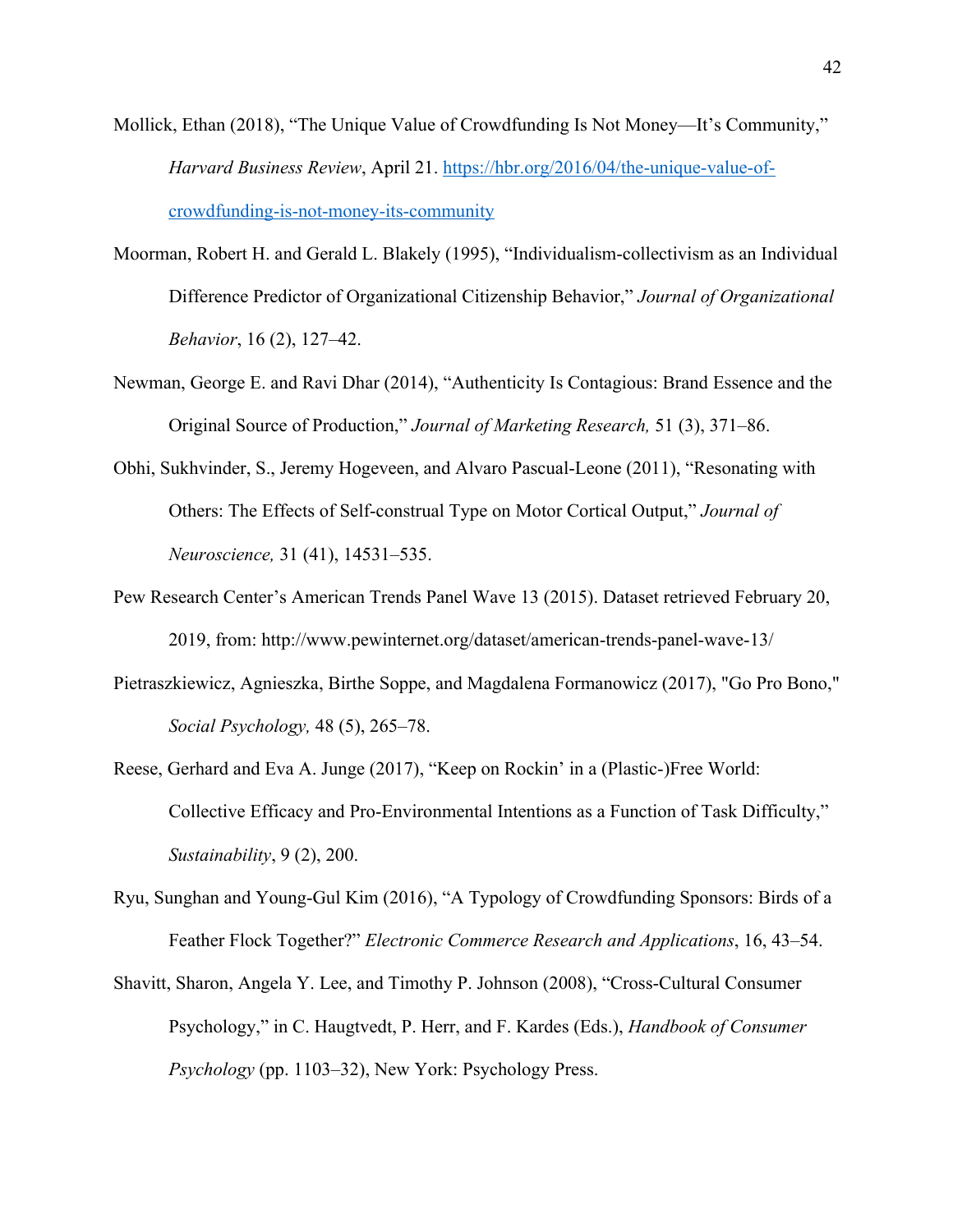Simpson, Bonnie, Jennifer Robertson, and Katherine White (2019), "How Co-creation Increases Employee Corporate Social Responsibility and Organizational Engagement: The Moderating Role of Self-Construal," *Journal of Business Ethics.* https://doi.org/10.1007/s10551-019-04138-3

- Simpson, Bonnie, Katherine White, and Juliano Laran (2018), "When Public Recognition for Charitable Giving Backfires: The Role of Independent Self-Construal," *Journal of Consumer Research,* 44 (6), 1257–73.
- Singelis, Theodore M. (1994), "The Measurement of Independent and Interdependent Self-Construals," *Personality and Social Psychology Bulletin*, 20 (October), 580–91.
- Utz, Sonja (2004), "Self-construal and Cooperation: Is the Interdependent Self More Cooperative than the Independent Self?" *Self and Identity,* 3 (3), 177–90.
- Vaidyanathan, Rajiv, Praveen Aggarwal, and Wojciech Kozlowski (2013), "Interdependent Selfconstrual in Collectivist Cultures: Effects on Compliance in a Cause-related Marketing Context," *Journal of Marketing Communication,* 19 (1), 44–57.
- Velasquez, Alcides and Robert LaRose (2015), "Youth Collective Activism Through Social Media: The Role of Collective Efficacy," *New Media & Society*, 17 (6), 899–918.
- Ward, James C. and Amy L. Ostrom (2006), "Complaining to the Masses: The Role of Protest Framing in Customer-Created Complaint Web Sites," *Journal of Consumer Research*, 33  $(2), 220 - 30.$
- White, Katherine, Jennifer J. Argo, and Jaideep Sengupta (2012), "Dissociative versus Associative Responses to Social Identity Threat: The Role of Consumer Self-Construal," *Journal of Consumer Research*, 39 (4), 704–19.